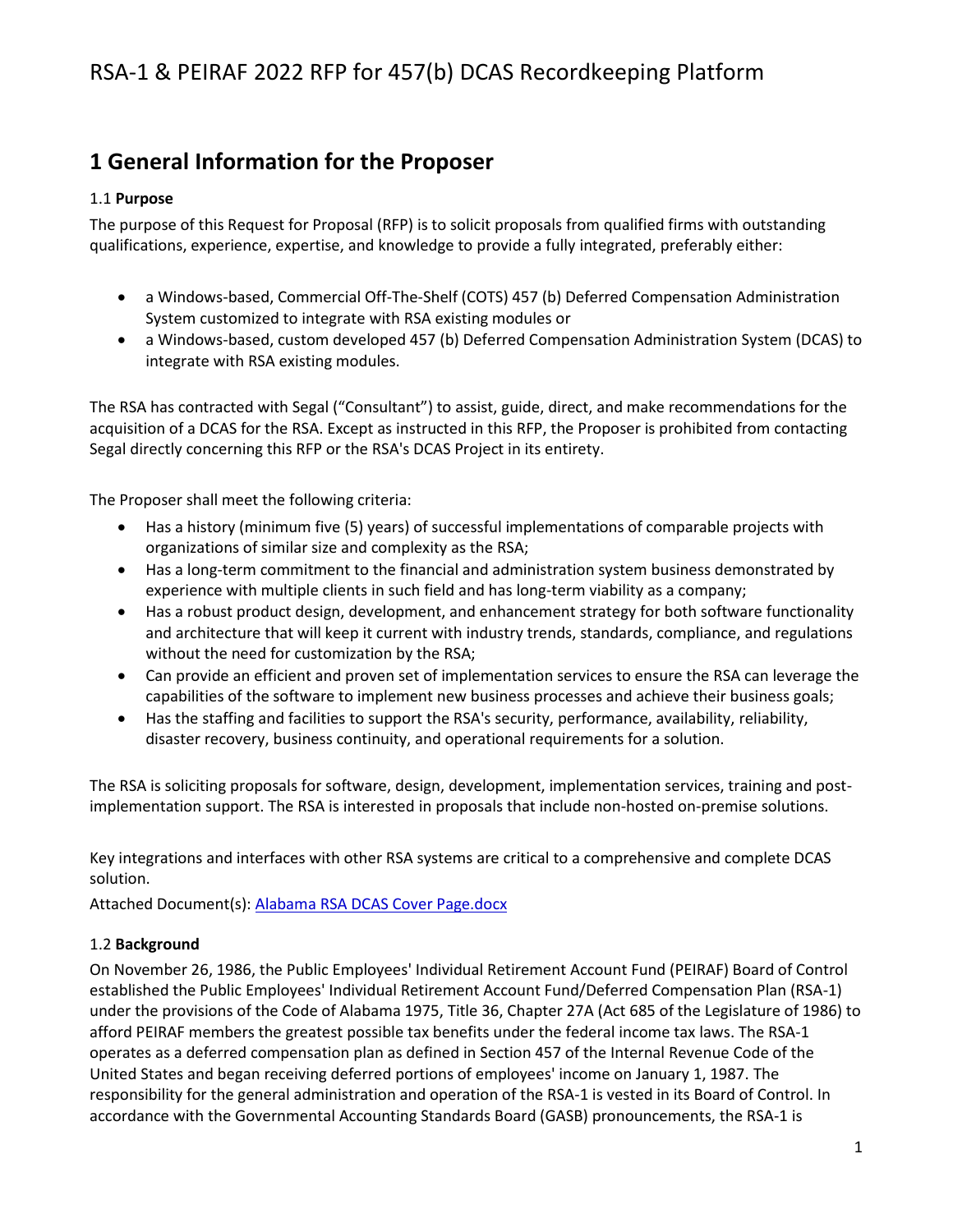considered a component unit of the State of Alabama (State) and is included in the State's Annual Comprehensive Financial Report.

All members of the Teachers' Retirement System of Alabama (TRS), the Employees' Retirement System of Alabama (ERS), the Judicial Retirement Fund (JRF), and employees of employers eligible to participate in the ERS pursuant to provisions of the Code of Alabama 1975, Section 36-27-6, and public officials and employees of the State of Alabama or and political subdivisions thereof (collectively, participating employers) are eligible to participate in the RSA-1. As of June 30, 2021, there were 39,054 participants. As of June 30, 2021, the fair market value of RSA-1's investments was \$2.6 billion. RSA-1 investments are participant-directed to one or more funds; a short-term investment fund, an S&P 500 Index fund, or fixed income fund, with investments such as corporate bonds, U.S. agency obligations, government national mortgage association securities, and commercial paper.

Effective October 1, 1997, the RSA-1 adopted Trust status in compliance with The Small Business Job Protection Act of 1996. Deferred income and investment earnings are held in trust for the exclusive benefit of the RSA-1's participants and their beneficiaries.

The Public Employees' Individual Retirement Account Fund (PEIRAF) was established on July 8, 1982, under the provisions of the Code of Alabama 1975, Title 36, Chapter 27A (Act 776 of the Legislature of 1982) for the purpose of providing State of Alabama (State) public employees an opportunity to receive benefits offered by the Economic Recovery Act of 1981 as it relates to individual retirement accounts for public employees covered by a mandatory public retirement plan. PEIRAF investments are participant-directed in either a shortterm investment fund, an S&P 500 Index Fund, or fixed income investments such as corporate bonds, U.S. agency obligations, government national mortgage association securities, and commercial paper.

PEIRAF operates as a deductible employee contribution plan and began receiving deductible employee contributions on November 1, 1982. The responsibility for the general administration and operation of PEIRAF is vested with its Board of Control. In accordance with the Governmental Accounting Standards Board (GASB) pronouncements, PEIRAF is considered a component unit of the State and is included in the State's Annual Comprehensive Financial Report.

All members of the Teachers' Retirement System of Alabama (TRS), the Employees' Retirement System of Alabama (ERS), the Judicial Retirement Fund (JRF), and other eligible employees pursuant to the provisions of the Code of Alabama 1975, Section 36-27-6 were eligible for membership in PEIRAF. At June 30, 2021, there were 1,171 participants.

The Tax Reform Act of 1986 prohibited contributions to deductible employee contribution plans for years after 1986. Accordingly, on November 26, 1986, the PEIRAF Board of Control elected to discontinue receiving contributions to PEIRAF after December 31, 1986. Existing PEIRAF member accounts continue to be invested and reinvested and available for distribution. As of June 30, 2021, the fair market value of PEIRAF's investments was \$72.5 million.

### 1.3 **Description of the RSA-1 Management**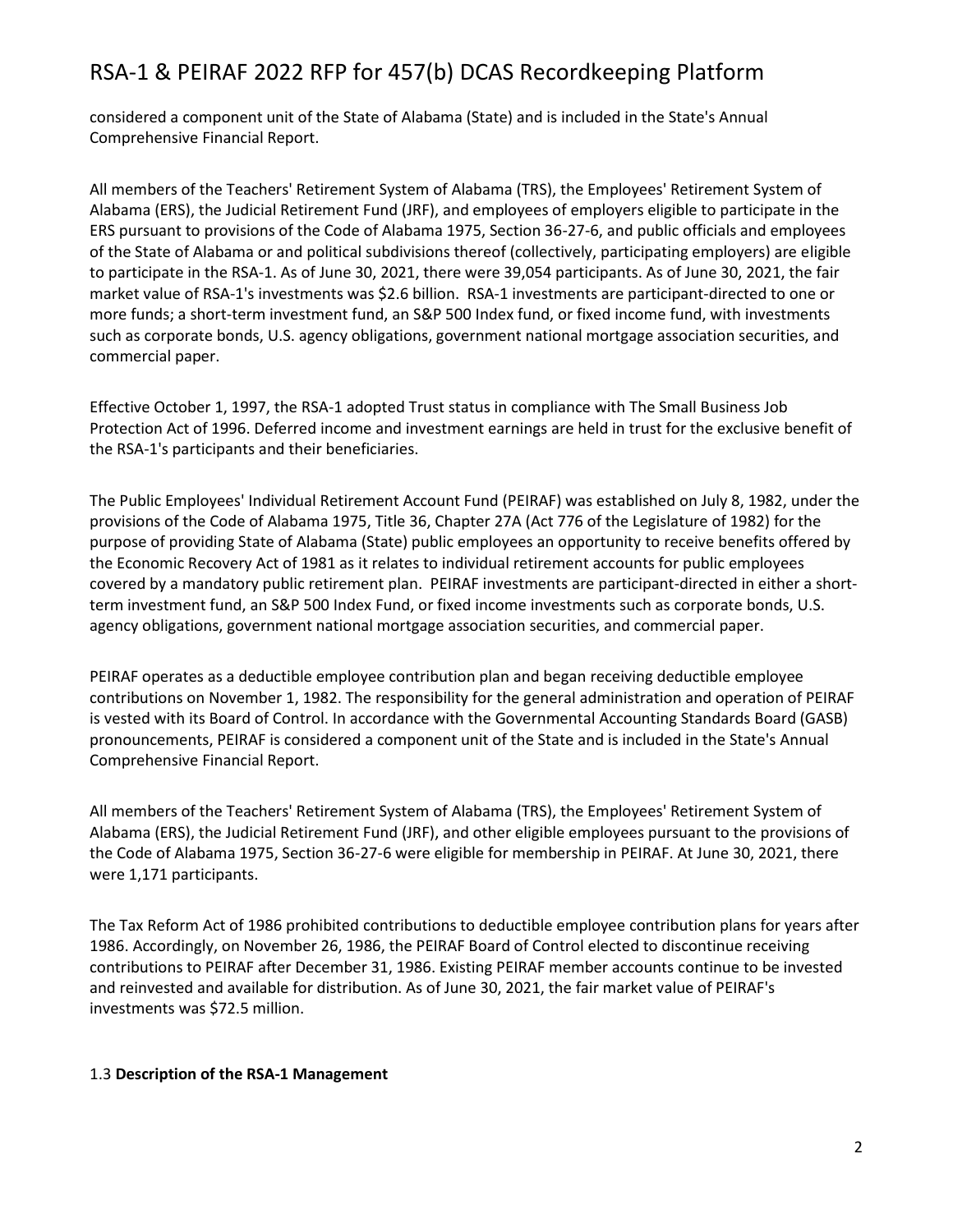In accordance with the Code of Alabama 1975, Section 36-27A-2, RSA-1 and PEIRAF are administered by the Secretary-Treasurer of the ERS under the supervision and direction of a Board of Control which is comprised of members of the investment committees of TRS & ERS.

#### 1.4 **Acronyms and Definitions**

#### **ACRONYMS**

- ACH Automated Clearing House
- COTS Commercial Off the Shelf
- CRM Microsoft Dynamics CRM (Customer Relationship Management)
- DCAS Deferred Compensation Administration System
- DPAS Deloitte Pension Administration System
- DROP Deferred Retirement Option Plan
- ERIP Early Retirement Income Plan
- ERS Employees Retirement System of Alabama
- ESS Employer Self-Service
- FTSP Federal Thrift Savings Plan
- GASB Governmental Accounting Standards Board
- IOE Investment Option Election
- JRF Judicial Retirement Fund
- LOB Line of Business
- MOS Member Online Service
- MDI Multiple Document Interface
- NAV Net Asset Value
- NDA Non-Disclosure Agreement
- PEEHIP Public Education Employees' Health Insurance Plan
- PEIRAF Public Employees' Individual Retirement Account Fund
- PII Personally Identifiable Information
- PID RSA Personal Identifier (to be used in lieu of social security number)
- PLOP Partial Lump Sum Option Plan
- RFP Request for Proposal
- RMD Required Minimum Distribution
- RSA Retirement Systems of Alabama
- RSA-1 Public Employees' Individual Retirement Account Fund/Deferred Compensation Plan
- RTM Requirements Traceability Matrix
- STAARS State of Alabama Accounting and Resource System
- STIF Short Term Interest Fund
- TFS Team Foundation Server
- TRS Teachers Retirement System of Alabama
- UAT User Acceptance Testing
- UI User Interface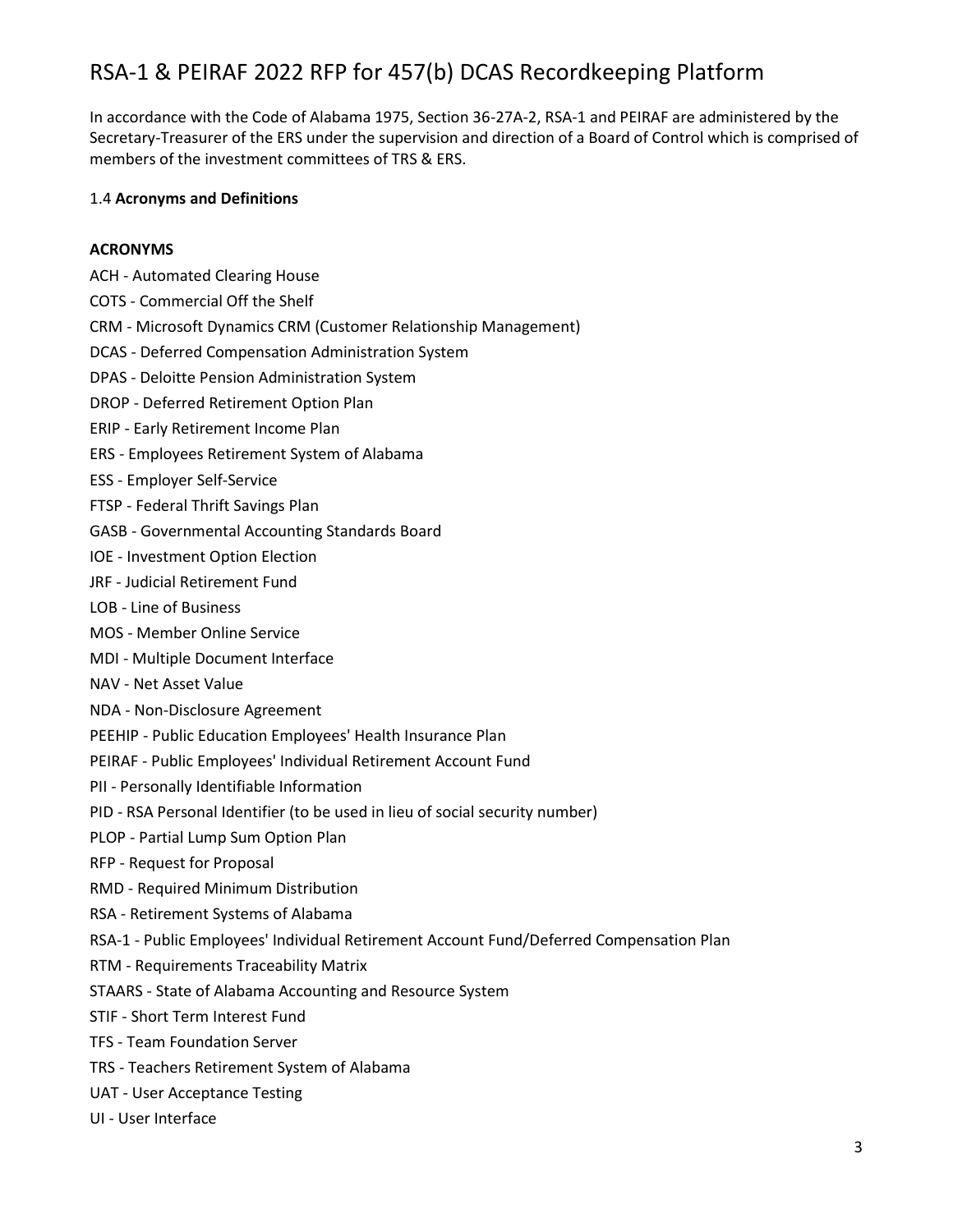URL - Uniform Resource Locator

#### **DEFINITIONS**

Throughout this RFP, the terms Proposer, Contractor, or Vendor, may be used interchangeably.

Throughout this RFP, the term Member is used to refer to Employee or Participant, and these terms may be used interchangeably.

Throughout this RFP, Check is used to refer to Warrant, and may be used interchangeably.

457 ROTH - A ROTH 457 plan allows members to contribute on an after-tax basis and pay no taxes on qualifying distributions from a governmental 457 plan.

Consultant - RSA has contracted with Segal to assist and guide RSA in this process.

CPI-U Index - The Consumer Price Index for all urban consumers (CPI-U) measures the changes in the price of a basket of goods and services purchased by urban consumers. The CPI-U is used to measure inflation and operates as an indicator of the effectiveness of government fiscal and monetary policy.

Employee Eligibility - Any public official or employee of the state of Alabama, supernumeraries, and those eligible employees under §36-27-6, or any political subdivision thereof is eligible to participate in the RSA-1 Deferred Compensation Plan, regardless of participation in the RSA. Participation in RSA-1 is strictly voluntary.

Employer Self-Service (ESS) - An existing external web portal that allows access for agencies that participate in the RSA plans.

Fund - unique investments offered within each plan and consist of a short-term investment fund, a S&P 500 Index Fund, and a fixed income fund (corporate bonds, U.S. agency obligations, government national mortgage association securities, and commercial paper.)

Member Online Service (MOS) - The existing RSA-1 external web portal that allows access for individual RSA members for associated defined benefit systems, teacher's insurance program, and/or RSA-1 depending on what accounts that person has.

Person Service - an existing system for demographic data that is shared by all of the RSA systems.

Plan - One of the 2 plans sponsored and administered by RSA. They are the PEIRAF - Public Employees' Individual Retirement Account Fund/Deferred Compensation Plan and the RSA-1 - Public Employees' Individual Retirement Account Fund/Deferred Compensation Plan.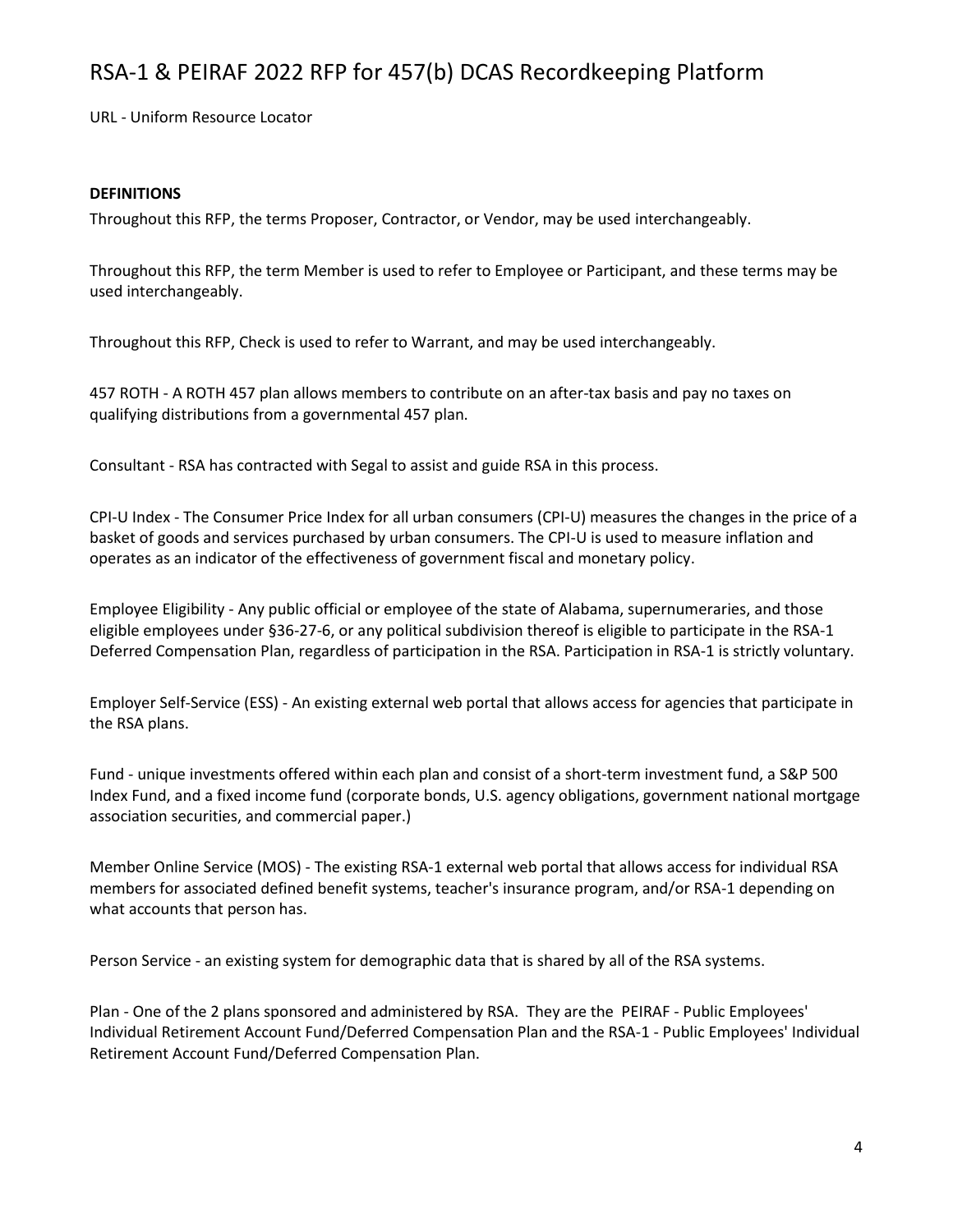Source - Is the origin of a contribution of money to a plan, including but not limited to: Employee pre-tax, DROP, PLOP, ERIP, FTSP, Rollover, Transfers, and Employee ROTH after-tax.

Monetary Activity Structure -

- Hierarchy 1 Where the Plan Level activity information is stored for each participant (2 Plans RSA1 & PEIRAF)
- Hierarchy 2 Where the Source Level activity information is stored for each participant within each plan (Employee pre-tax, DROP, PLOP, ERIP, FTSP, Rollover, Transfers, Employee ROTH after-tax)
- Hierarchy 3 Where the Fund Level information (STIF, Bond, Equity) is stored for each participant within each source within each plan
- Unit Value The value of each unit as determined at the close of a business day by taking the market value of the total assets of a fund and dividing it by the number of units held in the fund.

### 1.5 **Ownership of Source Code**

All source code that is part of this solution and not covered under third party license will be owned by RSA upon project completion. RSA is agreeable to LOB source code being provided under a non-exclusive license, including appropriate intellectual property protections for the Vendor; however, RSA does require the source code and all related software, procedures, and processes to maintain and enhance the system.

The Vendor's proposed solution must include NO software or hardware locks, traps, dongle keys, or similar security measures that would in any way deny RSA full and complete access.

The source code for any software (be it the customized line-of-business application, middleware, a code generator, a specialized I/O routine, or any similar or related item) which is developed by the contractor, or an affiliate company that is 20% or more owned by the contractor and used in the new system must be delivered to RSA. Source code for linkages to/from the system is similarly to be provided.

The Vendor must indicate in their response their acceptance of the requirements in this section.

### 1.6 **Key Personnel**

Key personnel must be identified in the staffing plan, and the Vendor must commit that these key staff members will not be reassigned over the duration of the effort without RSA's prior written agreement. At a minimum, key personnel to be identified include the Project Manager, the lead analyst, or Deputy Project Manager and at least two (2) additional senior full-time staff members.

Key personnel will be required to be on-site at least four (4) days per week on average. They will be responsible for working closely with RSA's designated Project Manager, generally on a daily basis, either in person or via telephone and/or email.

The Vendor must agree that its designated key personnel will remain continuously assigned to the project until the final functional rollout phase of the project is under warranty and all defects identified prior to that point in time are corrected. They cannot be removed from the project by the Vendor, except in the case of death or termination of employment or with RSA's written approval. In any of those cases, RSA reserves the right to approve the candidate proposed by the Vendor as a replacement for the key personnel project member.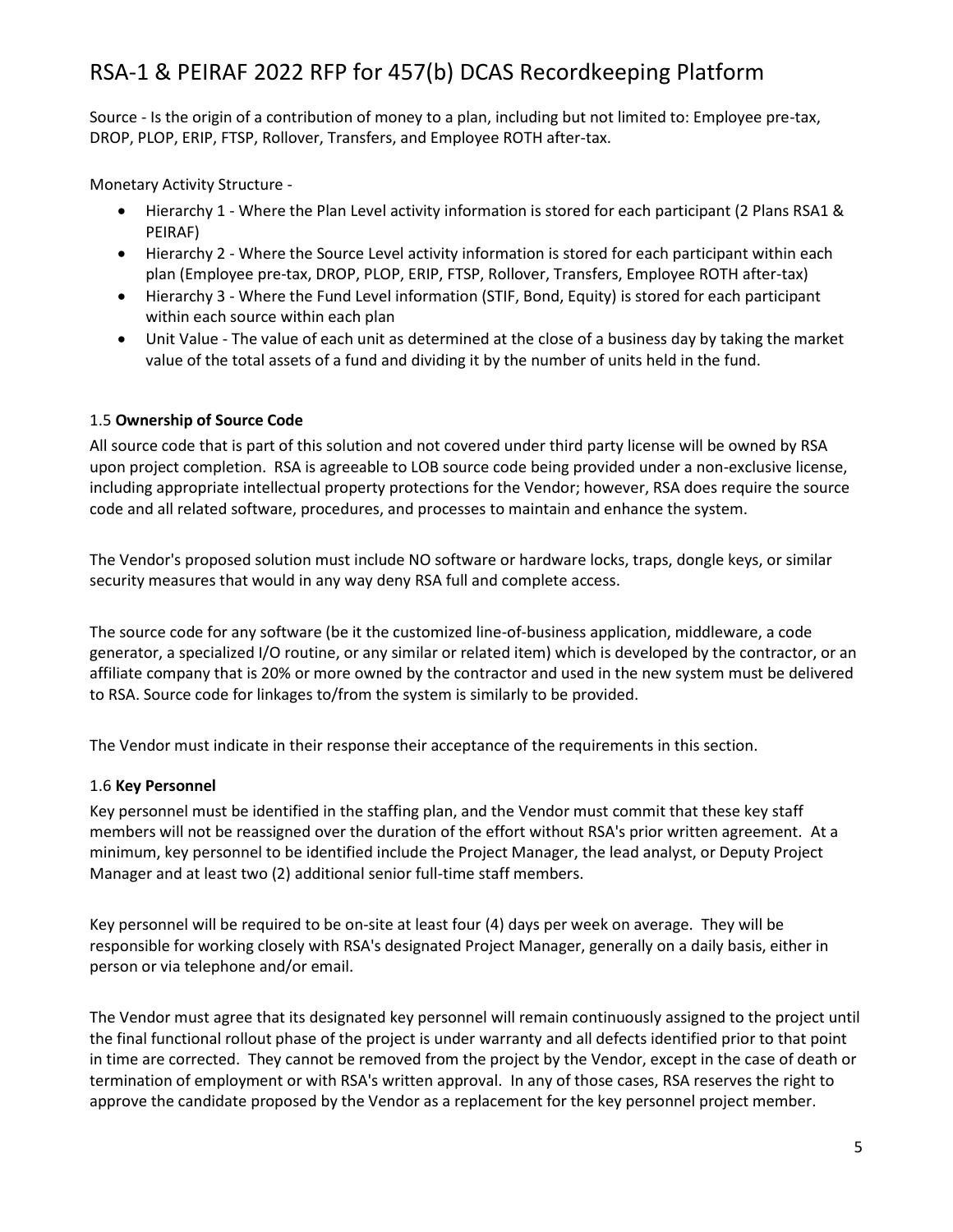The Vendor's key personnel are to be authorized and empowered by the Vendor to make binding commitments to RSA relating to the project and the Vendor's scope of activities (but not necessarily relating to the terms and conditions of the contract between RSA and the Vendor's firm).

The RSA requires a co-development model for this project that will include the use of RSA personnel as members of the development team.

#### 1.7 **Off-site Development**

RSA is aware that some system solution providers have turned to off-site development facilities to achieve economies in costs related to the delivery of various aspects of their solutions and thus enhance their competitive position in the marketplace. RSA is not necessarily opposed to this approach. However, RSA will require that its prime provider of services for this project be a United States corporation, and that any off-site development related to this project constitute less than fifty percent (50%) of the development effort as measured by the proportion of the effort (hours of vendor staff) devoted to the project. RSA is concerned that if the off-site development model is not carefully managed, any savings in hourly rates may be more than offset by difficulties in related areas of the effort, especially project team communication and responsiveness.

Whether onsite or offsite, all development work will be performed on the RSA system. When offsite, personnel will be required to login to the RSA system through a secure VPN and login to a provided client machine instance. The TFS code repository, databases, dev/test servers, etc. will all reside on the RSA network. Vendors are required to state in their proposals whether or not off-site development facilities will be utilized. If so, the following additional information must be provided:

- The proportion of the overall effort that will be met by the off-site development facility in terms of man-hours, i.e., what percent of the person hours of the overall effort will be done off-site?
- The location of the off-site development facility and a description of its resources, attributes, etc.
- If the time zone of the off-site location is different by more than four hours from that of RSA, a description of the means taken to ensure constant, reliable communication, e.g., RSA does not want its staff having to attend mid-night conference calls.
- For what other similar clients' system implementations has the vendor used the off-site development facilities being proposed to RSA? Were the off-site resources used for the same duties and in roughly the same proportion as is being proposed to RSA? What percentages of those overall efforts were done off-site?
- The "boundary" that will exist between on-site support and off-site support i.e., will Montgomery based Vendor staff be responsible for all on-site work in terms of requirements definition, programming specifications, training, and support, backed up by an off-site programming team, or will off-site personnel also participate in on-site activities? If off-site resources will be involved in on-site activities, please describe those duties and responsibilities in detail.
- If off-site personnel will be involved in interfacing with RSA staff, what assurance is offered that:
	- No language barriers will be encountered?
	- The off-site staff assigned will be sufficiently familiar with the Vendor's solution, 'culture', and systems in general to fulfill their responsibilities as efficiently as would comparable on-site staff?
- Will the use of off-site resources be restricted only to the original development effort, or will they also be utilized to provide subsequent maintenance and support services?
- What quality ratings have been earned by the proposed off-site development facility (ISO 9000, CMM, SEI, etc.)?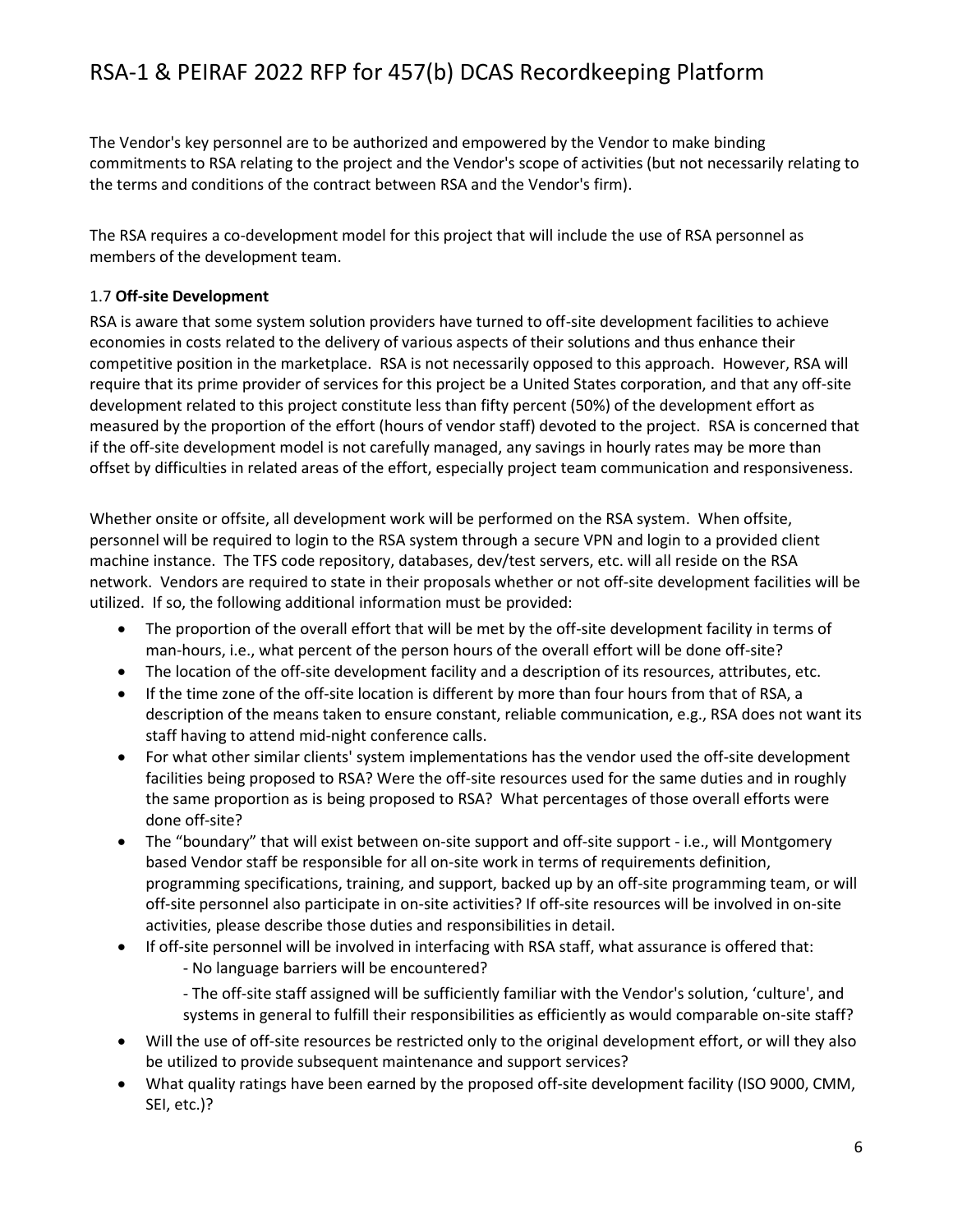- Describe your communications plan for assuring smooth, prompt, effective communications between your off-site development facility, your development center, and your on-site staff. What tools will be utilized for effecting these channels of communication? How will time zone differences between your development center, your off-site development facility, and RSA's location affect the project?
- During user testing, will problem incidents be referred to the off-site facility for correction, or will U.S. based programming resources be used for 'debugging'? If corrections will be referred to the off-site facility, will RSA users have to communicate directly with contractor personnel at the off-site? If so how? If not, how will the Vendor provide such communications?
- Will off-site development staff become involved in producing programming (or other) documentation for RSA? If so, please provide a representative example of documentation produced by the same offsite resources for another client so that RSA may gauge its quality.
- What steps will you take to ensure adequate availability of backup development (or other, as appropriate) staff in the event the proposed off-site facility is unable to provide the proposed services for whatever reason?
- What overall risk mitigation analysis and plans have been put in place to ameliorate the risks? Provide a copy or summary of such an analysis.
- What quality control measures will be put in place to ensure that the functionality, products or components developed off-site will meet RSA's expectations?

### 1.8 **Data Security/Data Handling**

The RSA will not allow data containing member information, in particular data containing Personally Identifiable Information (PII), to be used outside of the RSA network. All data is the property of the RSA, and any use or access by the successful vendor during the implementation must be guaranteed to be encrypted in transit and at rest. The RSA's data may only be accessed by successful vendor's personnel and who will be subject to criminal background checks. RSA does their own background checks for all personnel who would have an account in our system. No person convicted of a felony is allowed to be on contract.

### 1.9 **SDLC (System Development Life Cycle)**

RSA prefers methodologies that allow the RSA staff to be engaged in multiple opportunities to validate requirements and design. For this reason, an iterative development methodology is favored for use in the development of the application. Ideally, this includes an opportunity to view rapid prototypes of requirements and design concepts, screens, content, and application flow. (Such prototypes do not necessarily need to become operational nor be reused during development.) Proposals that include in the development period a conference room pilot - wherein users see the full member life cycle from enrollment, through withdrawal and refunds, re-enrollment, termination of service, return to work, change of address, beneficiary, plan, etc. would be viewed favorably by RSA.

RSA has a high level of concern with regard to the system development life cycle and configuration control. The project could likely be divided into multiple functional rollout phases, each including numerous activities / tasks which will be implemented sequentially or on an overlapping basis. Each rollout phase will involve numerous deliverables (documents and software), which will be submitted to various RSA staff members for review and revision over multiple iterations. Active participants will include not only RSA staff, but also the Vendor's staff, possibly working from multiple locations, as well as other contractors to RSA whose activities must be coordinated with the new system development effort. This may include quality assurance consultants, oversight project management consultants, process change consultants, and others.

### 1.10 **Summary of Benefits**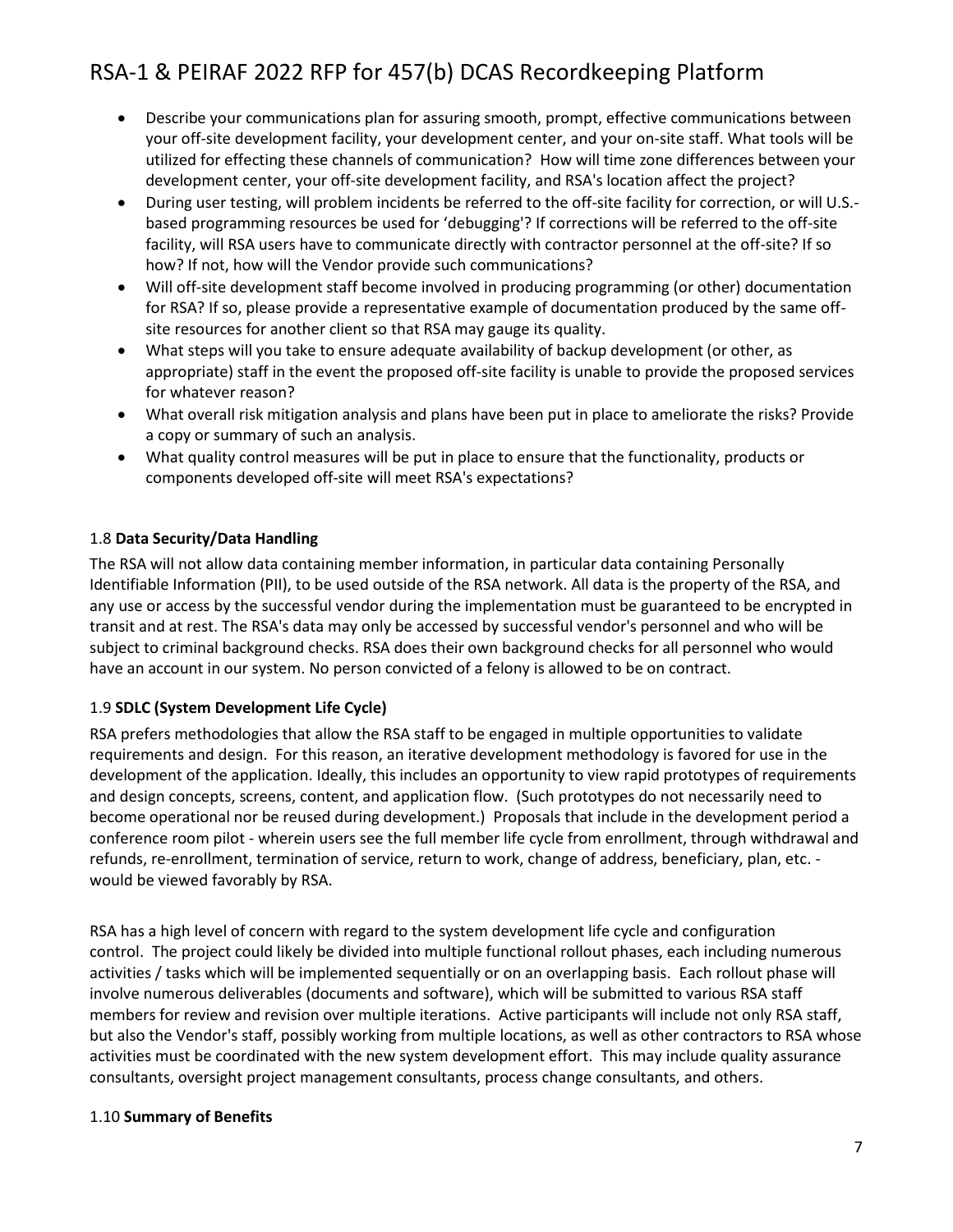The successful Proposer will be expected to administer these benefit structures based on the Plan Documents in Exhibit 1 without deviation.

Attached Document(s): [Alabama RSA DCAS Exhibit 1 -](file:///C:/Users/hhein/Downloads/api/doc.php/94038051%3fdoc_id=94038051&howname=0&viachild=1&sessid=v5adminsegal36282_4072_02&popup=1) Plan Documents 1 - RSA1\_Plan\_Document.pdf, [Alabama](file:///C:/Users/hhein/Downloads/api/doc.php/94038050%3fdoc_id=94038050&howname=0&viachild=1&sessid=v5adminsegal36282_4072_02&popup=1)  RSA DCAS Exhibit 1 - Plan Documents 2 - [RSA1 Member Handbook.pdf](file:///C:/Users/hhein/Downloads/api/doc.php/94038050%3fdoc_id=94038050&howname=0&viachild=1&sessid=v5adminsegal36282_4072_02&popup=1)

### 1.11 **Single Point of Contact**

RSA-1 has hired a Consultant to assist with this procurement. From the date this RFP is released until a Vendor is selected and announced by RSA-1, all communication must be directed to:

Mr. John Van Dunk

Senior Consultant

Segal

**Content Related Questions:** Any questions regarding content should be submitted directly to John Van Dunk using the "Ask Question" feature in the left-hand side menu by the **deadline of April 4, 2022, 5:00 pm Central time.**

**Technical Questions:** Questions regarding technical issues or to set up a training demo should be directed to Proposal Tech, by calling (877) 211-8316, ext. #4, and asking for support.

In any discussion, there shall be no disclosure of any information derived from proposals submitted by competing proposers, including the name of a potential Vendor.

All documents and updates to the RFP including, but not limited to, the actual RFP, questions and answers, addenda, etc., will be posted to Proposal Tech and www.RSA-AL.gov.

### 1.12 **Restrictions on Communication with Staff**

From the date this RFP is released until a Vendor is selected and announced by the RSA, Proposers are not allowed to communicate concerning this RFP with any RSA employee except as provided by existing work agreements. For violation of this provision, the RSA reserves the right to reject the proposal of the violator.

## **2 Proposal Submittal**

This section describes the timing, format and requirements for submission of the proposal as well as the evaluation criteria. The proposals that do not meet requirements listed below will be rejected.

### 2.1 **Procurement Timetable**

The steps of the proposal process are outlined below:

### **RFP Timetable**

| <b>RFP Issued</b>                        | March 28, 2022             |
|------------------------------------------|----------------------------|
| <b>Intent to Respond</b>                 | April 4, 2022              |
| <b>Deadline for Receipt of Questions</b> | April 4, 2022              |
| <b>Issue Responses to Questions</b>      | April 11, 2022             |
| <b>Proposals Deadline</b>                | May 9, 2022, 5:00 p.m. CST |
| <b>Proposal Evaluation</b>               | May 10 - May 17, 2022      |
| <b>Notification of Finalists</b>         | May 18, 2022               |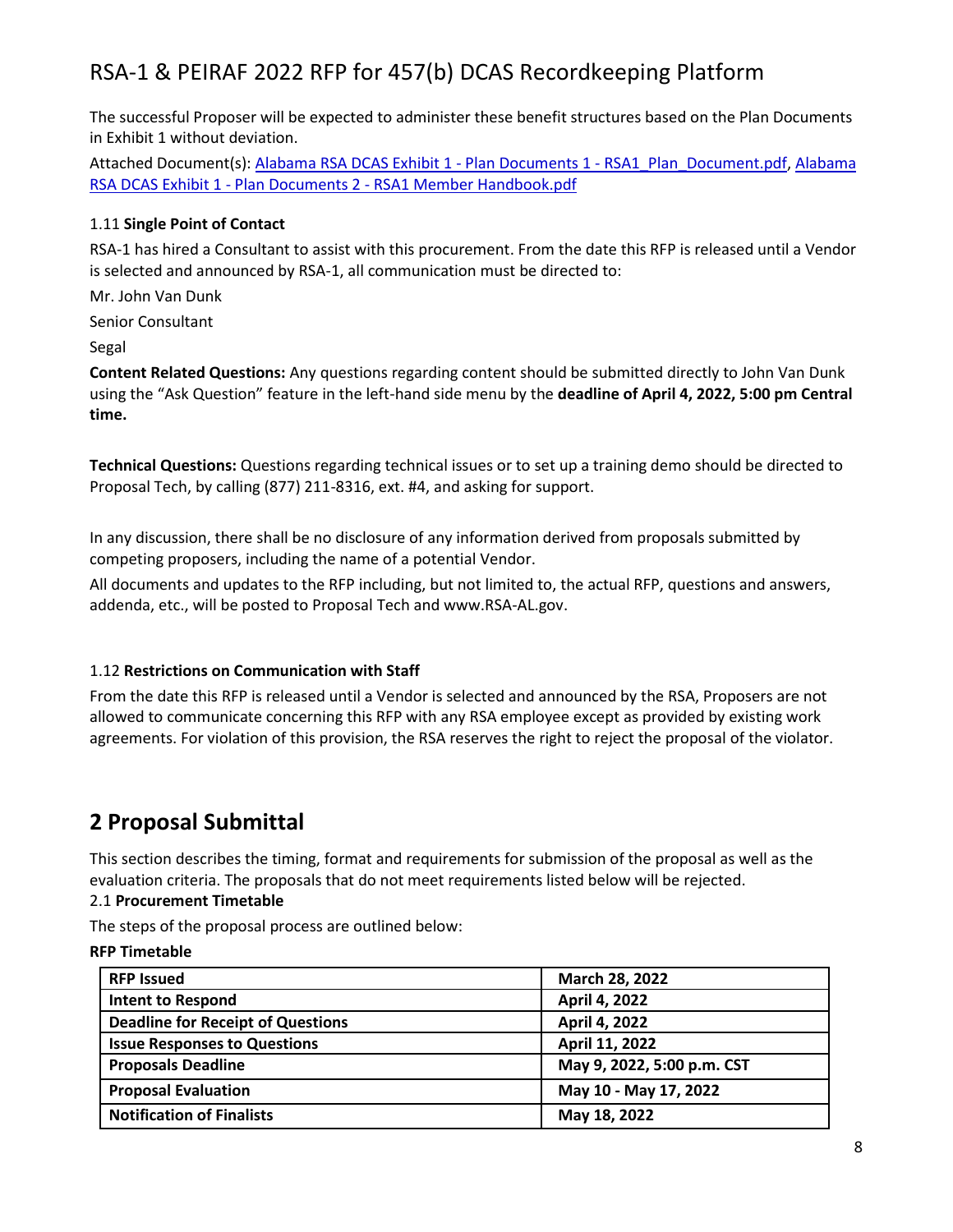| <b>Finalist Reference Checks</b>              | May 10 to May 18, 2022          |
|-----------------------------------------------|---------------------------------|
| <b>Conduct Finalist Interviews--tentative</b> | May 23 - May 24, 2022           |
| <b>Best and Final Offers Due</b>              | <b>24 Hours After Interview</b> |
| <b>Award Contract</b>                         | May 27, 2022                    |
| <b>Initiate Project</b>                       | July 1, 2022                    |
| <b>Anticipated Plan Go-Live Date</b>          | <b>January 1, 2024</b>          |

**Note:** The RSA reserves the right to adjust this schedule as it deems necessary or otherwise in its best interest.

### 2.2 **Instructions**

The information contained in the Proposer's response to this RFP will be used by the RSA in determining whether or not the Proposer will be selected. "Will discuss" and "will consider" are not preferred answers. If the Proposer is unwilling to disclose particular information asked in a question, please indicate the reasoning. If Proposer cannot provide a direct response for some reason (e.g., Proposer company does not collect or furnish certain information), please indicate the reason rather than providing general information which fails to answer the question.

**The proposal the RSA selects will be incorporated into the contract and the RSA will expect that all representations made in the proposal will be honored.** Please provide complete answers and explain all issues in a concise, direct manner. If Proposer has additional information Proposer would like to provide, include it as an appendix to Proposer's response. Proposer must indicate in Proposer's written response to the questions the location of any additional material referenced in Proposer's response. All documentation submitted in response to this RFP, and any subsequent requests for information pertaining to this RFP, shall become the property of the RSA and will not be returned to the Vendor.

### **FAILURE TO PROVIDE ALL REQUESTED INFORMATION MAY RESULT IN DISQUALIFICATION OF PROPOSER PROPOSAL**

The questions outlined in the RFP are asked in terms of the proposed implementation for the RSA. In responding to the questions, please indicate whether or not the Proposer can and is currently performing in the manner described, to what extent any development activity is required to meet the requirement, or if the Proposer cannot meet the requirement.

Make sure that:

- All appendices, exhibits, attachments, or enclosures are numbered;
- The exhibits show cross-references to any printed material; and
- The page number where the response is contained is shown on the exhibit.
- Provide responses to each of the following requests or questions.

### 2.3 **Intent to Quote**

All potential Proposers must submit their intention to respond to this RFP for a DCAS Administration Platform in writing by **April 4, 2022, 5:00 PM Central Time**. Only those Proposers that submit an "Intent to Quote" form (Appendix A) will receive copies of responses to questions, changes and updates. Proposer intent to quote must indicate Proposer organization's primary contact, direct telephone number of contact, email address and the administrative services Proposer plans to quote.

### **The Intent to Quote notification must be sent to the Consultant via the instructions below:**

**Instructions for Intent to Quote submission: Click on the Messaging/History in the left-hand side menu and on the following page create a "New" message and select "Individual User" (John Van Dunk) as the recipient. Once Proposer attachment is uploaded be sure to check the box to include Proposer attachment with the email and then click "Send."**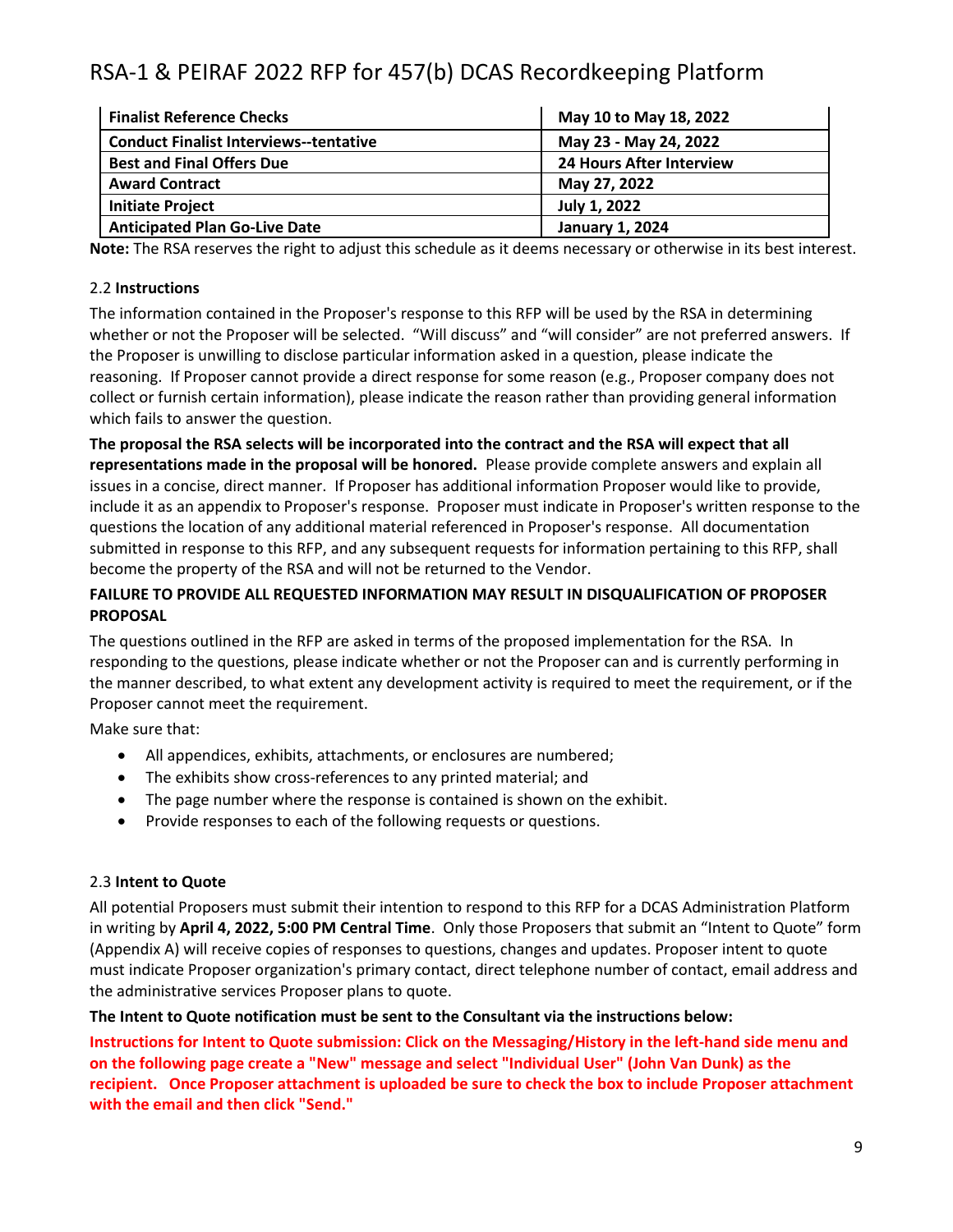*Single, Radio group.* 1: Completed and sent, 2: Not provided Attached Document(s): [Alabama RSA DCAS Appendix A 20220315.docx](file:///C:/Users/hhein/Downloads/api/doc.php/94955714%3fdoc_id=94955714&howname=0&viachild=1&sessid=v5adminsegal36282_4072_02&popup=1)

### 2.4 **Proposal Submission**

Final proposals must be posted to Proposal Tech, at www.proposaltech.com, by **May 9, 2022, 5:00 P.M. Central Time**. After that time, access to the eRFP will be locked - Proposers will not be able to post or amend responses.

In addition to submission through Proposal Tech, the Proposer must submit:

• One electronic pdf copy on a USB drive marked "original" with original signatures

The electronic copy must be sent directly to the RSA at the following address:

Security, 4th Floor, P.O. Box 302150, Montgomery, AL 36130-2150.

The electronic copy is simply the soft file version of Proposer's final proposal submitted through ProposalTech and are expected to arrive at the RSA offices no later than three (3) days after the proposal deadline. Labels must indicate clearly that submissions are responding to **"2022 RFP for 457(b) DCAS Recordkeeping Platform."** In the event of a discrepancy/conflict between the ProposalTech submission and the hard-copy version, the ProposalTech version will take precedence. In the event of a power failure or similar occurrence, the soft-copy version will be used. In the event a document or section is omitted from the ProposalTech version of the Proposer's response, the RSA reserves the right to accept the omitted document or section, if included in the soft-copy version.

Regardless of cause, late proposals (considered the electronic Proposal Tech version) will not be accepted, and will be disqualified from further consideration.

Subsequent to review of the proposals, discussions for the purpose of clarification to assure full understanding of and responsiveness to the RFP requirements may be conducted, by the Consultant on behalf of the RSA, with responsible Vendors who submit proposals determined to have reasonable potential for being selected for an award. In conducting any such discussion, there shall be no disclosure of any information derived from proposals submitted by competing Vendors, including the name of a potential Vendor.

The identification of confidential responses has been turned on for this RFP. If the Proposer feels that a response to a question contains proprietary/confidential information, click the "Disclosure" tab located underneath the question and check the box for "Exemption from Disclosure." Provide a reason for the exemption in the text field provided. If the Proposer does not provide a reason for exemption, the question will not be considered answered. DO NOT make every response confidential, but only select those responses that contain information that is proprietarily to the Proposer. If the Proposer has any questions regarding this process, please contact Proposal Tech Support at 877-211-8316 x84.

### 2.5 **Minimum Qualifications**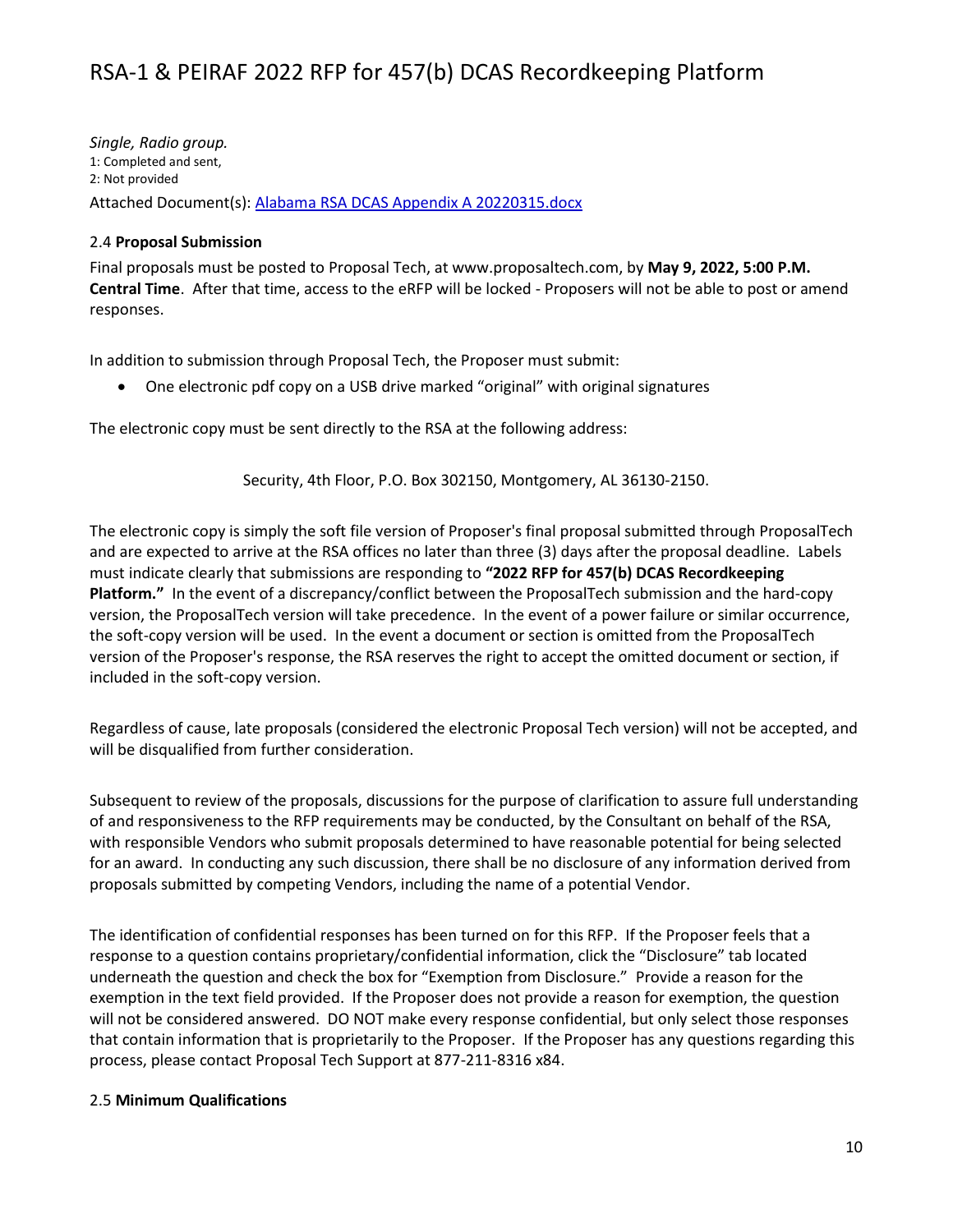The Proposer must demonstrate the meeting of the specified minimum qualifications. This documentation will be provided as part of the Technical Proposal.

### 2.6 Technical Proposal

The Technical Proposal shall include the following sections and be marked "Technical Proposal" on the outside of the electronic copy of the proposal:

- 1. The Proposal Certification Form;
- 2. The Transmittal Letter;
- 3. Documentation of compliance with the Minimum Vendor Requirements;
- 4. Answers to General Questionnaire;
- 5. Answers to Technical Questionnaire:
- 6. Answers to System Questionnaire;
- 7. Answers to Requirements Questionnaire; and
- 8. Answers to Implementation Questionnaire.
- 9. Answers to RSA Third Party Vendor Security Questionnaire
- 10. Completed Confidentiality and Non-Disclosure Agreement
- 11. Completed Immigration Compliance Certificate
- 12. Completed IRS Form W-9
- 13. Completed State of Alabama Disclosure Statement

Attached Document(s): [Alabama RSA DCAS Appendix B 20220314.docx,](file:///C:/Users/hhein/Downloads/api/doc.php/94955715%3fdoc_id=94955715&howname=0&viachild=1&sessid=v5adminsegal36282_4072_02&popup=1) [Confidentiality and Non-Disclosure](file:///C:/Users/hhein/Downloads/api/doc.php/94035592%3fdoc_id=94035592&howname=0&viachild=1&sessid=v5adminsegal36282_4072_02&popup=1)  [Agreement.docx,](file:///C:/Users/hhein/Downloads/api/doc.php/94035592%3fdoc_id=94035592&howname=0&viachild=1&sessid=v5adminsegal36282_4072_02&popup=1) [IRS Form W-9.pdf,](file:///C:/Users/hhein/Downloads/api/doc.php/94035594%3fdoc_id=94035594&howname=0&viachild=1&sessid=v5adminsegal36282_4072_02&popup=1) [Immigration Compliance Certificate.pdf,](file:///C:/Users/hhein/Downloads/api/doc.php/94035593%3fdoc_id=94035593&howname=0&viachild=1&sessid=v5adminsegal36282_4072_02&popup=1) [RSA Third Party Vendor Security](file:///C:/Users/hhein/Downloads/api/doc.php/94868434%3fdoc_id=94868434&howname=0&viachild=1&sessid=v5adminsegal36282_4072_02&popup=1)  [Questionnaire.xlsx,](file:///C:/Users/hhein/Downloads/api/doc.php/94868434%3fdoc_id=94868434&howname=0&viachild=1&sessid=v5adminsegal36282_4072_02&popup=1) [State of Alabama Disclosure Statement.pdf](file:///C:/Users/hhein/Downloads/api/doc.php/94035668%3fdoc_id=94035668&howname=0&viachild=1&sessid=v5adminsegal36282_4072_02&popup=1)

### 2.7 **Pricing Proposal**

The pricing proposal(s) shall present a firm, guaranteed fixed price for the initial eighteen-month term and two optional years. The price must include the total services as shown in this RFP. The Proposer must follow the instructions and complete the pricing proposal as described by entering the prices/fees for all services proposed.

### 2.8 **Proposal Evaluation**

All responsive proposals received by the deadline will be evaluated by the RSA. The proposals will be evaluated as specified below, using pass/fail for Minimum Qualifications. Finalists may have additional scores for system demonstration/presentation. The evaluation will be conducted in four phases:

**Phase I - Minimum Qualifications.** The Proposer must demonstrate the meeting of the following minimum qualifications:

- Vendor shall have successfully implemented into production a project for three clients of similar eligibility, benefits complexity, and size.
- Vendor shall have a documented, proven history of five years or more in the successful implementation and support of employee benefit systems.
- Vendor shall have two public sector clients currently using a proposed solution.

### **Phase II - Evaluation of Technical Proposal.** The following criteria will be used in the evaluation:

- Vendor's Experience and Future Vision
- Administrative Services and Functional Capabilities;
- Implementation Approach and Timeline;
- Performance Standards; and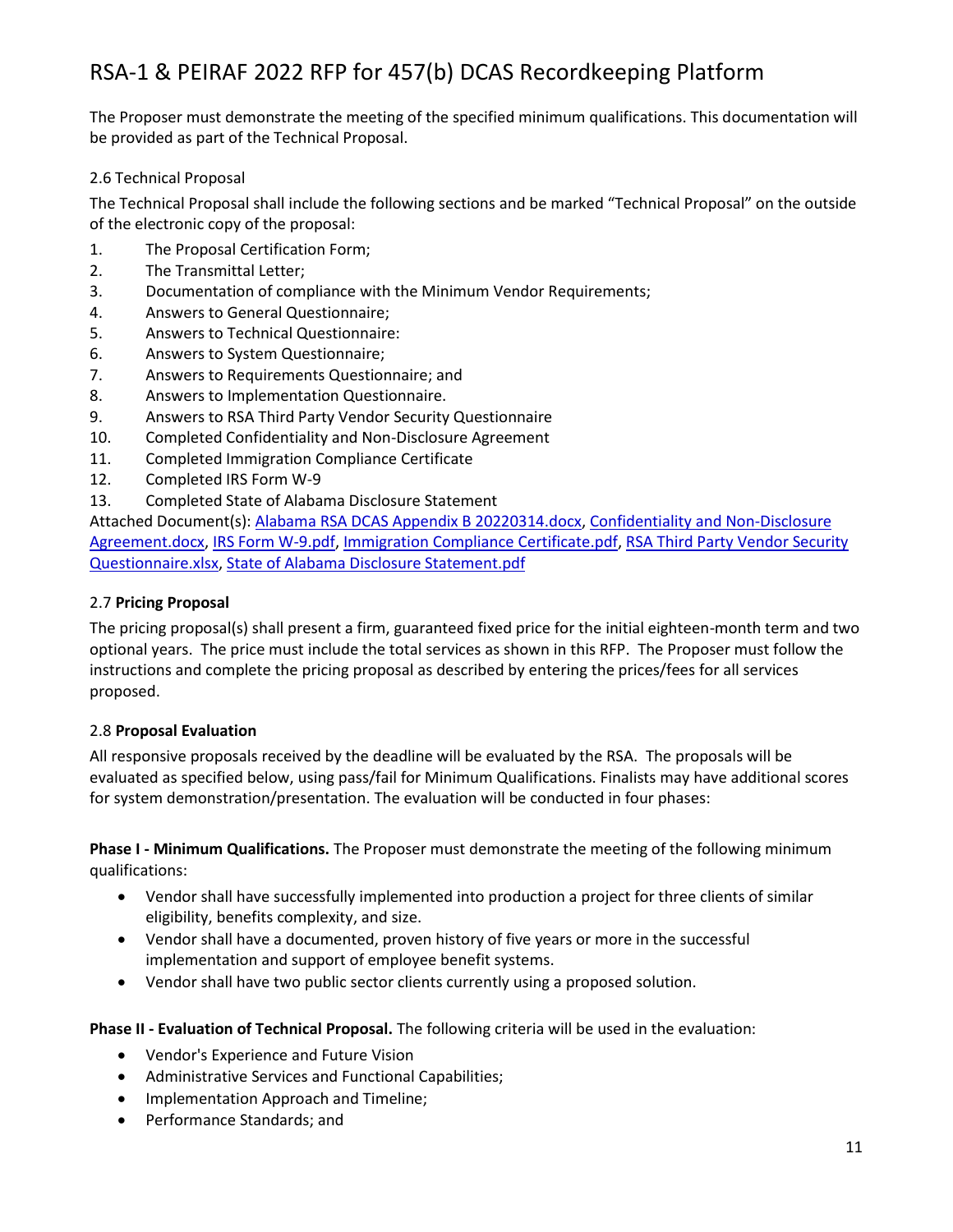• Contract Conditions.

**Phase III - Evaluation of Price Proposal.** The cost proposals will be based on the criteria below. The price proposal criteria and possible points are:

- Implementation Costs
- On-going Annual Maintenance Costs from Third-Party Licenses
- Additional Fees

**Phase IV - Presentation by the Successful Proposal(s).** At any time during the evaluation phases, the RSA may contact a Vendor to: (1) provide further or missing information or clarification of their proposal, (2) provide an oral presentation of their proposal (possibly virtual); and/or (3) obtain the opportunity to interview the proposed key personnel (possibly virtual/telephonic). Reference checks may also be made at this time. However, there is no guarantee that the RSA will look for information or clarification outside of the submitted written proposal. Therefore, it is important that the Proposer ensure that all sections of the proposal have been completed to avoid the possibility of failing an evaluation phase or having their score reduced for lack of information.

The RSA may submit a list of detailed comments, questions, and concerns to one or more of the Proposers after the initial evaluation. This may include requesting one or more of the Proposers' "Best and Final" offers on price or technical requirements, or both. The total scores for those Proposers selected to submit additional information may be revised as a result of the new information.

The evaluation team will review the proposal scores in making its recommendations of the successful proposal(s). A Proposer's total score will be the sum of the scores received for the Technical Proposal, the Price Proposal, and any RSA Demonstration/Presentation. The evaluation team will make its recommendation based on the above-described evaluation process. The final award decision will be made by the RSA.

### 2.9 **RFP Amendments**

The RSA reserves the right to amend the RFP prior to the date of the proposal submission. Amendments will be sent to all the Proposers who return the Intent to Respond form located in Appendix A.

### 2.10 **RFP Documentation**

All documents and updates to the RFP including, but not limited to, the actual RFP, questions and answers, addenda, etc., will be posted to Proposal Tech and at www.RSA-AL.gov.

### 2.11 **Contract Term**

The contract will take the form of an eighteen-month contract beginning on July 1, 2022 and two (2) one-year options to extend the contract.

### 2.12 **Payment**

The Successful Proposer will be allowed to put forth a milestone payment schedule based on its rate chart for services. Milestones may be rejected or negotiated with the RSA if they do not appear to represent completion of deliverables.

### 2.13 **Proposal Offer and Withdrawal**

A proposal may not be modified, withdrawn or canceled by the Vendor for a 180--day period following the deadline for proposal submission, or receipt of best and final offer, if required, and the Vendor so agrees by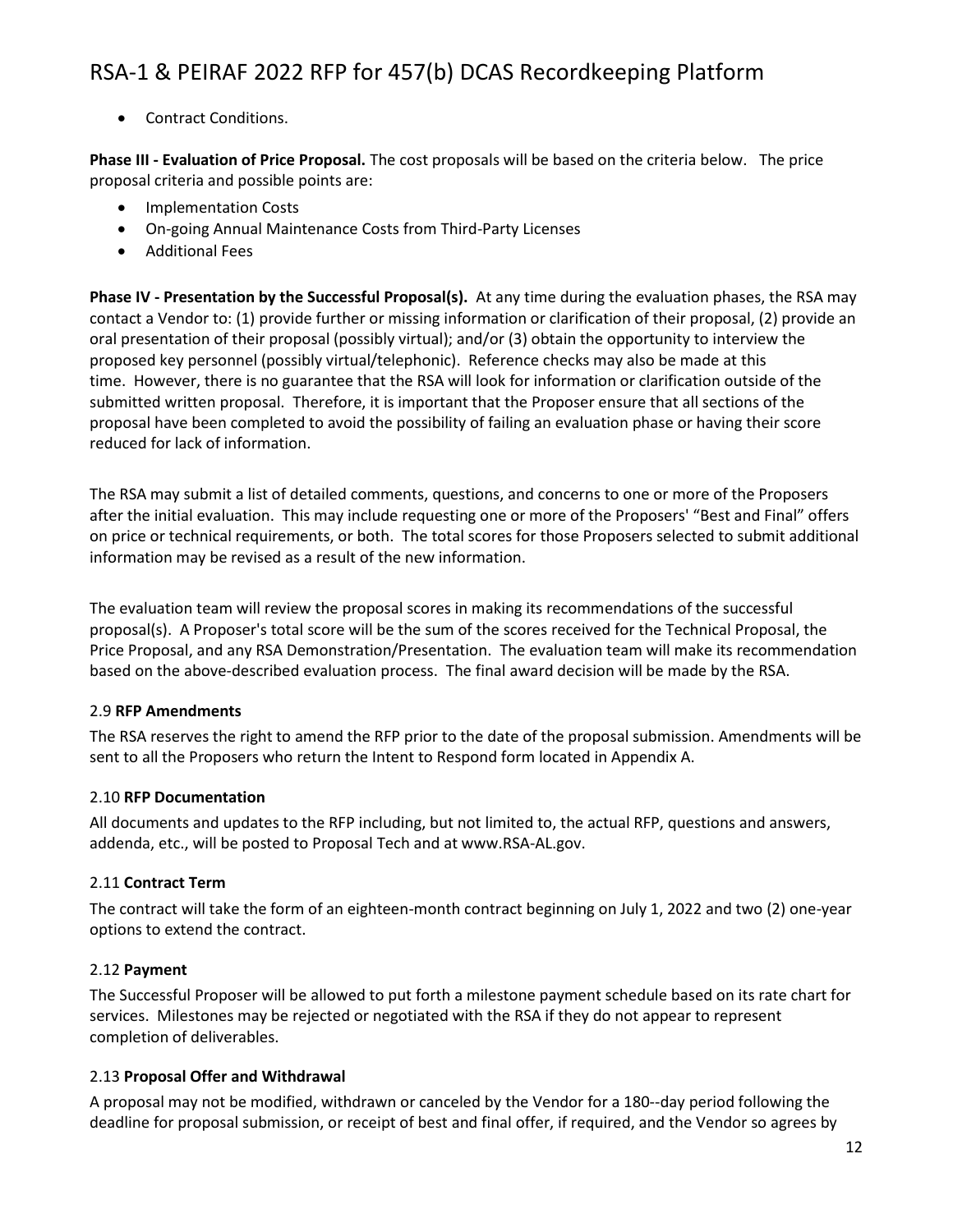submitting the proposal. A proposal may be withdrawn, only prior to the proposal submission due date, by submitting to the Consultant a written request for withdrawal, signed by the Vendor.

### 2.14 **Right of Negotiation**

Discussions, negotiations and requests for additional information regarding price and other matters may be conducted with the Vendor(s) who submit proposal(s) determined to be foreseeably selected for award, but proposal(s) may be accepted without such discussions.

The RSA reserves the right to further clarify and/or negotiate with the Proposer(s) on any matter submitted. The RSA may ask for best and final offers.

The RSA also reserves the right to move to the next best Proposer(s) if negotiations do not lead to a final contract with the best Proposer(s).

### 2.15 **Cost of Preparing Proposal**

Cost for developing the proposal is solely the responsibility of the Proposer. The RSA will not provide reimbursement for such cost.

### 2.16 **Use of Subcontractors**

In the event a proposal is jointly submitted by more than one (1) organization, one (1) of the organizations must be designated as the prime Contractor. This prime Contractor must perform not less than eighty percent (80%) of the work to be proposed (as measured by price). All other participants in such proposal shall be designated as subcontractors. Prime Contractor is expected to demonstrate a depth of experience in working with any proposed subcontractor through a listing and description of prior joint projects.

### 2.17 **Order of Precedence**

In the event of inconsistencies or contradictions between language contained in the RFP and a Vendor's response, the language contained in the RFP will prevail. Should the RSA issue addenda to the original RFP, then said addenda, being more recently issued, would prevail against both the original RFP and the Vendor's proposal in the event of an inconsistency, ambiguity, or conflict.

### 2.18 **Disclosure of Proposal Contents**

Proposals and supporting documents are kept confidential until the evaluation process is complete and a contract has been awarded. Proposers should be aware that any information in a proposal may be subject to disclosure and/or reproduction under Alabama law. Designation as proprietary or confidential may not protect materials included within the proposal from disclosure, if required by law.

The Proposer should mark or otherwise designate any material that it feels is proprietary or otherwise confidential and provide the RSA any legal authority as to why that material should not be subject to public disclosure under Alabama open records law. If Proposer feels that a response to a question contains proprietary/confidential information, click the "Disclosure" tab located underneath the question and check the box for "Exemption from Disclosure." Provide a reason for the exemption in the text field provided. If Proposer does not provide a reason for exemption, the question will not be considered answered. Information contained in the Financial Proposal may not be marked confidential. The RSA assumes no liability for the disclosure of information not identified by the Proposer as confidential. If the Proposer identifies its entire proposal as confidential, the RSA may deem the proposal as non-compliant and may reject it.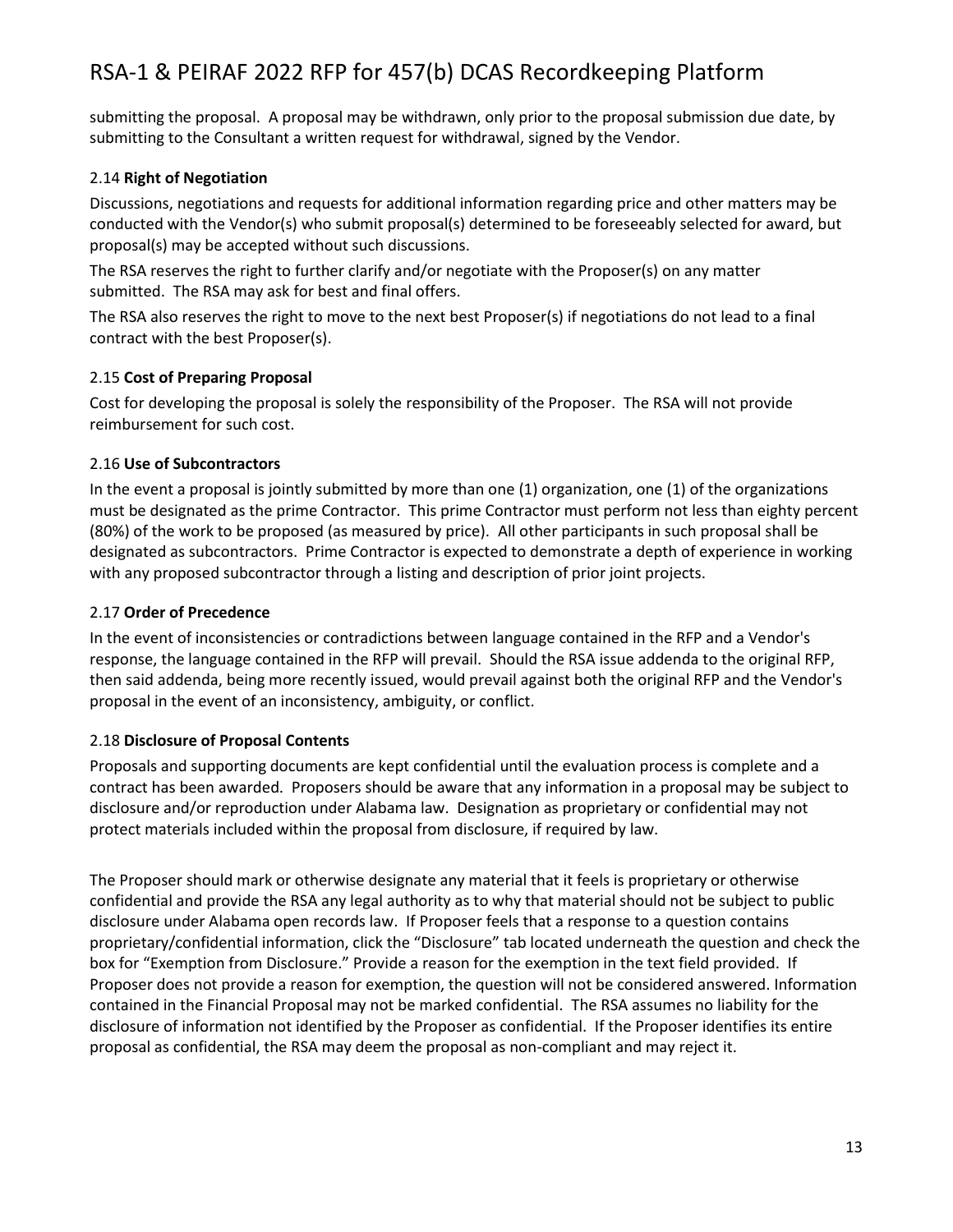Upon receipt of a request for an unredacted copy, the RSA agrees to provide prompt written notice of the request and provide reasonable time prior to such disclosure for Proposer to appropriately protect against or limit the disclosure to the minimum amount of Confidential Information required to satisfy such obligation.

The Vendor agrees to intervene in and defend any lawsuit brought against the RSA for its refusal to provide Vendor's alleged confidential and/or proprietary information to a requesting party. The RSA shall provide the Vendor written notice of any such lawsuit within 10 days of receipt of service by the RSA. The Vendor shall intervene within 30 days of notice or will be deemed to have waived any and all claim that information contained in the proposal is confidential and/or proprietary and any and all claims against the RSA for disclosure of Vendor's alleged confidential and/or proprietary information.

### 2.19 **The RSA's Rights Reserved**

While the RSA has every intention of awarding a contract as a result of this RFP, issuance of the RFP in no way constitutes a commitment by the RSA to award and execute a contract. Upon a determination such actions would be in its best interest, the RSA, in its sole discretion, reserves the right to:

- Cancel or terminate this RFP;
- Reject any or all of the proposals submitted in response to this RFP;
- Change its decision with respect to the selection and select another proposal;
- Waive any minor irregularity in an otherwise valid proposal which would not jeopardize the overall program and to award a contract on the basis of such a waiver (minor irregularities are those which will not have a significant adverse effect on overall project cost or performance);
- Negotiate with any Vendor whose proposal is within the competitive range with respect to technical plan and cost;
- Adopt to its use all, or any part, of a Vendor's proposal and to use any idea or all ideas presented in a proposal;
- Amend the RFP (amendments to the RFP will be made by written addendum issued by the RSA and will be posted on Proposal Tech and www.RSA-AL.gov;
- Release a new RFP for the same or revised services; and/or
- Not award any contract.

## **3 Transmittal Letter**

3.1 The Proposer is required to submit a transmittal letter, which shall be in the form of a standard business letter on the Proposer's letterhead and shall be signed by an individual authorized to legally bind the Proposer. It shall include:

- 1. A statement indicating that the Proposer meets the minimum vendor requirements in Section 4.
- 2. A statement that the Proposer does not discriminate in its employment practices regarding race, color, religion, age (except as provided by law), sex, marital status, political affiliation, national origin, or disability.
- 3. A statement that the proposal will meet the requirements set forth in the RFP plus any amendments. Amendments, if any, must be specifically identified.
- 4. A statement that the Proposer understands and agrees that this proposal constitutes an offer, which when accepted in writing by the RSA, and subject to the terms and conditions of such acceptance, will constitute a valid and binding contract between the Proposer and the RSA.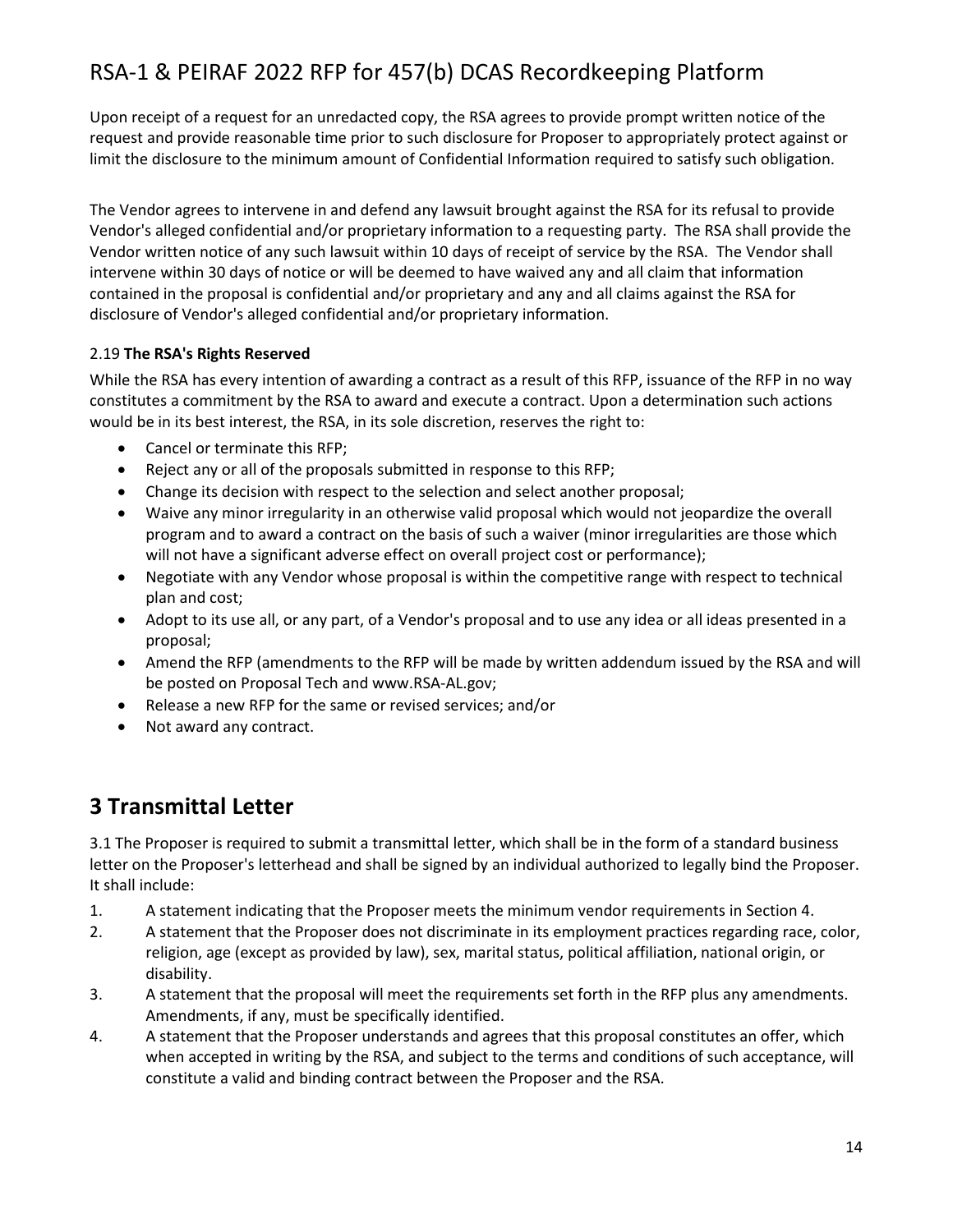- 5. A statement that the person signing the proposal certifies that he/she is the person in the Proposer's organization responsible for, or authorized to make, decisions as to the prices quoted and that he/she has not participated, and will not participate, in any action contrary to the above.
- 6. All subcontractors should be identified, and a statement included indicating the exact amount of work to be done by the prime Contractor (not less than 80%) and each subcontractor, as measured by price. If the use of subcontractor(s) is proposed, a statement from each subcontractor must be appended to the transmittal letter signed by an individual authorized to legally bind the subcontractor stating:
	- a. The general scope of work to be performed by the subcontractor;
	- b. Prior experience working with prime Contractor and a listing with description of prior joint projects;
	- c. The subcontractor's willingness to perform the work indicated; and

d. The subcontractor does not discriminate in their employment practices regarding race, color, religion, age (except as provided by law), sex, marital status, political affiliation, national origin, or disability.

7. The name and phone number of the individual(s) who can be contacted from 8:00 a.m. to 5:00 p.m. Central Time during business days for questions.

If the proposal deviates from the detailed requirements of this RFP, the transmittal letter should identify and explain these deviations. The RSA reserves the right to reject any proposal containing such deviations or to require modifications before acceptance.

### **4 Minimum Vendor Requirements**

The following proposal requirements are mandatory. Failure to meet any of these requirements shall result in disqualification of the proposal submitted by Proposer organization. Please respond by restating each requirement listed below and providing documentation that proves specifically how Proposer organization meets that requirement.

### **4.1 Similar Clients**

4.1.1 Please list up to five current clients where the Proposer currently provides an administration platform as a service, similar to what is requested in this RFP, to a benefit program with at least *35,000 eligible* employees. Provide client references with the following information for each client Proposer lists to document Proposer organization meets this requirement.

|                  |                                                    |                                                 |                                                 |                                                    | Reference #1 Reference #2 Reference #3 Reference #4 Reference #5 |
|------------------|----------------------------------------------------|-------------------------------------------------|-------------------------------------------------|----------------------------------------------------|------------------------------------------------------------------|
| Name             | 10 words.                                          | 10 words.                                       | 10 words.                                       | 10 words.                                          | $10$ words.                                                      |
| Address          | 20 words.                                          | 20 words.                                       | $20$ words.                                     | 20 words.                                          | 20 words.                                                        |
| Contact          | Single, Pull-<br>down list.<br>$ 1:$ Yes,<br>2: No | Single, Pull-<br>down list.<br>1: Yes,<br>2: No | Single, Pull-<br>down list.<br>1: Yes,<br>2: No | Single, Pull-<br>down list.<br>$ 1:$ Yes,<br>2: No | Single, Pull-<br>down list.<br>1: Yes.<br>2: No                  |
| Telephone Number | $10$ words.                                        | 10 words.                                       | 10 words.                                       | 10 words.                                          | $10$ words.                                                      |

**Client references that cannot be contacted for verification will not be considered.**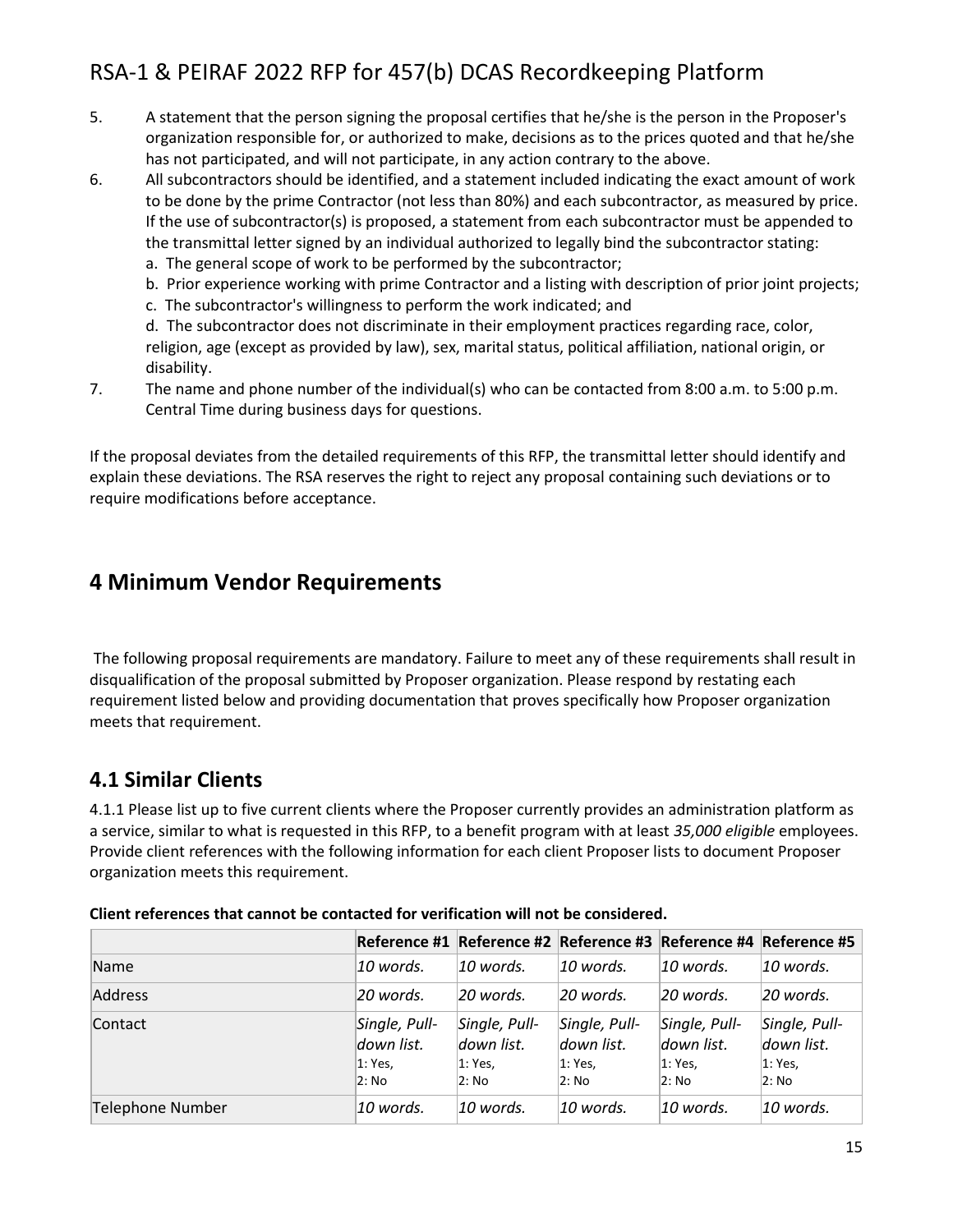| <b>Email Address</b>                                                                            | 10 words.    | 10 words.    | 10 words.   | $10$ words. | 10 words.    |
|-------------------------------------------------------------------------------------------------|--------------|--------------|-------------|-------------|--------------|
| Number of covered lives                                                                         | Integer.     | Integer.     | Integer.    | Integer.    | Integer.     |
| Summary scope of services provided                                                              | $200$ words. | $200$ words. | 200 words.  | 200 words.  | $200$ words. |
| First contract effective date                                                                   | To the day.  | To the day.  | To the day. | To the day. | To the day.  |
| Total number of years the agreement Decimal.<br>has been in place with Proposer<br>organization |              | Decimal.     | Decimal.    | Decimal.    | Decimal.     |

### **4.2 Proven History**

4.2.1 Please list up to five current clients where the Proposer possesses at least five years of experience, as of January 1, 2022, as an organization providing a software solution similar to what is requested in this RFP. Provide client references with the following information for each client Proposer lists to document Proposer organization meets this requirement:

**Client references that cannot be contacted for verification will not be considered.**

|                                                                                                         | Reference #1                                     |                                                 | Reference #2 Reference #3 Reference #4 Reference #5 |                                                 |                                                     |
|---------------------------------------------------------------------------------------------------------|--------------------------------------------------|-------------------------------------------------|-----------------------------------------------------|-------------------------------------------------|-----------------------------------------------------|
| Name                                                                                                    | 10 words.                                        | 10 words.                                       | 10 words.                                           | 10 words.                                       | 10 words.                                           |
| Address                                                                                                 | 20 words.                                        | 20 words.                                       | 20 words.                                           | 20 words.                                       | 20 words.                                           |
| Contact                                                                                                 | Single, Pull-<br>ldown list.<br>1: Yes,<br>2: No | Single, Pull-<br>down list.<br>1: Yes,<br>2: No | Single, Pull-<br>down list.<br>1: Yes,<br>2: No     | Single, Pull-<br>down list.<br>1: Yes.<br>2: No | Single, Pull-<br>ldown list.<br>$ 1:$ Yes,<br>2: No |
| <b>Telephone Number</b>                                                                                 | 10 words.                                        | 10 words.                                       | 10 words.                                           | 10 words.                                       | 10 words.                                           |
| <b>Email Address</b>                                                                                    | 10 words.                                        | 10 words.                                       | 10 words.                                           | 10 words.                                       | 10 words.                                           |
| Number of covered lives                                                                                 | Integer.                                         | Integer.                                        | Integer.                                            | Integer.                                        | Integer.                                            |
| Summary scope of services provided                                                                      | $200$ words.                                     | 200 words.                                      | 200 words.                                          | 200 words.                                      | $200$ words.                                        |
| First contract effective date                                                                           | To the day.                                      | To the day.                                     | To the day.                                         | To the day.                                     | To the day.                                         |
| Total number of years the agreement <i>Decimal</i> .<br>has been in place with Proposer<br>organization |                                                  | Decimal.                                        | Decimal.                                            | Decimal.                                        | Decimal.                                            |

### **4.3 Public Sector Clients**

4.3.1 Please list up to five current clients where the Proposer currently provides a benefits solution similar to what is requested in this RFP, to state or local government clients with at least *35,000 eligible* employees. Provide client references with the following information for each client Proposer list to document Proposer organization meets this requirement:

**Client references that cannot be contacted for verification will not be considered.**

|      |            | Reference #1 Reference #2 Reference #3 Reference #4 Reference #5 |             |             |             |
|------|------------|------------------------------------------------------------------|-------------|-------------|-------------|
| Name | ∣10 words. | $10$ words.                                                      | $10$ words. | $10$ words. | $10$ words. |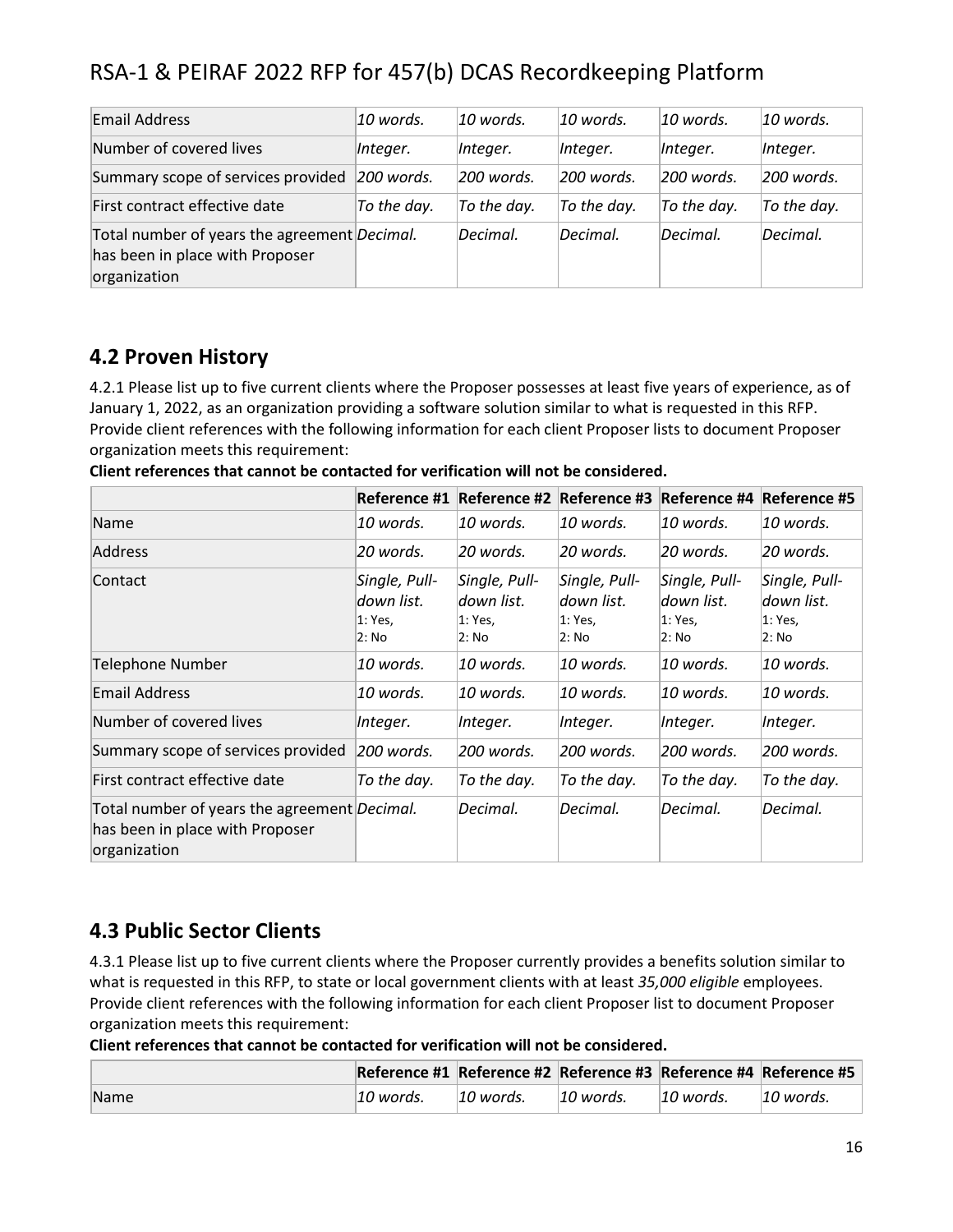| <b>Address</b>                                                                                          | 20 words.                                       | 20 words.                                       | $20$ words.                                     | 20 words.                                       | 20 words.                                       |
|---------------------------------------------------------------------------------------------------------|-------------------------------------------------|-------------------------------------------------|-------------------------------------------------|-------------------------------------------------|-------------------------------------------------|
| Contact                                                                                                 | Single, Pull-<br>down list.<br>1: Yes,<br>2: No | Single, Pull-<br>down list.<br>1: Yes,<br>2: No | Single, Pull-<br>down list.<br>1: Yes,<br>2: No | Single, Pull-<br>down list.<br>1: Yes.<br>2: No | Single, Pull-<br>down list.<br>1: Yes,<br>2: No |
| <b>Telephone Number</b>                                                                                 | $10$ words.                                     | 10 words.                                       | 10 words.                                       | 10 words.                                       | 10 words.                                       |
| <b>Email Address</b>                                                                                    | $10$ words.                                     | 10 words.                                       | 10 words.                                       | 10 words.                                       | 10 words.                                       |
| Number of covered lives                                                                                 | Integer.                                        | Integer.                                        | Integer.                                        | Integer.                                        | Integer.                                        |
| Summary scope of services provided                                                                      | $200$ words.                                    | 200 words.                                      | 200 words.                                      | 200 words.                                      | $200$ words.                                    |
| First contract effective date                                                                           | To the day.                                     | To the day.                                     | To the day.                                     | To the day.                                     | To the day.                                     |
| Total number of years the agreement <i>Decimal</i> .<br>has been in place with Proposer<br>organization |                                                 | Decimal.                                        | Decimal.                                        | Decimal.                                        | Decimal.                                        |

## **5 General Questionnaire**

### **5.1 Corporate Background & Experience**

5.1.1 Provide a description of Proposer organization, its corporate and organizational structure and ownership. *500 words.*

5.1.2 What portion of Proposer's revenues are generated from administration solutions? *Percent.*

5.1.3 What portion of Proposer's budget is dedicated to ongoing research and development of the Proposer's solution being proposed to the RSA?

*Percent.*

5.1.4 Describe Proposer's expertise in the benefits administration field, specifically benefits administration platforms, and other endeavors that are relevant to the RSA's requirements. *500 words.*

5.1.5 How many other implementations do you currently have ongoing?

| Planned for the next 2 years?                       | 200 words. |
|-----------------------------------------------------|------------|
| Already in process for the next 2 years? 200 words. |            |
|                                                     |            |

5.1.6 Where would the RSA rank within your current clients in terms of annual revenue (top 25%, top/mid 25%, mid/bottom 25%, bottom 25%)?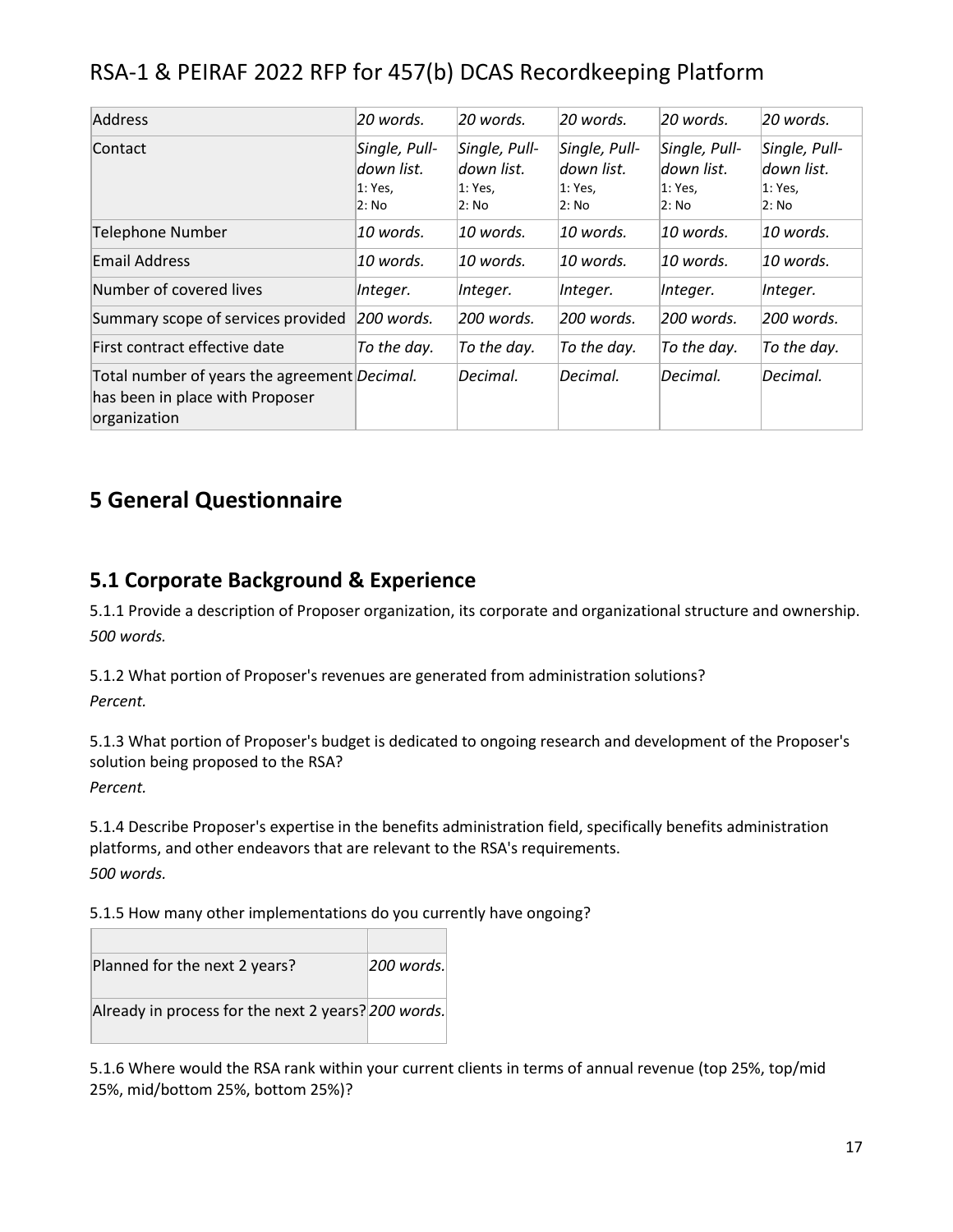*Single, Pull-down list.* 1: Top 25%, 2: Top/mid 25%, 3: Mid/bottom 25%, 4: Bottom 25%

5.1.7 Provide a list of the three largest organizations for which the Proposer's solution is currently used for administration. Indicate, for each of these organizations, the number of employees covered, the types of services being provided and the date upon which each contract began. Provide the name, address, email, and telephone number of a person in each organization who can be contacted as an informed reference.

*Single, Radio group.* 1: Attached, 2: Not provided

5.1.8 Provide audited financial statements for the organization for each of the last two fiscal years.

*Single, Radio group.* 1: Attached, 2: Not provided

5.1.9 Attach proof of insurance coverage, including amounts and limits in accordance with Section 11.30.

*Single, Radio group.* 1: Attached, 2: Not provided

5.1.10 Has any of the Proposer's principals or officers ever been convicted of a felony? If so, provide details including dates and outcomes.

*Single, Radio group.* 1: Yes, explain: [500 words], 2: No

5.1.11 During the past five years, has Proposer's organization, related entities, principals or officers ever been a party in any criminal litigation, whether directly related to the services requested through this RFP or not? If so, provide details including dates and outcomes.

*Single, Radio group.* 1: Yes, explain: [500 words], 2: No

### **5.2 Organization and Staffing**

5.2.1 Attach a current organizational chart of the company by function.

*Single, Radio group.* 1: Attached, 2: Not provided

5.2.2 Provide a proposed organizational chart to reflect the functional placement of the RSA's account.

*Single, Radio group.* 1: Attached, 2: Not provided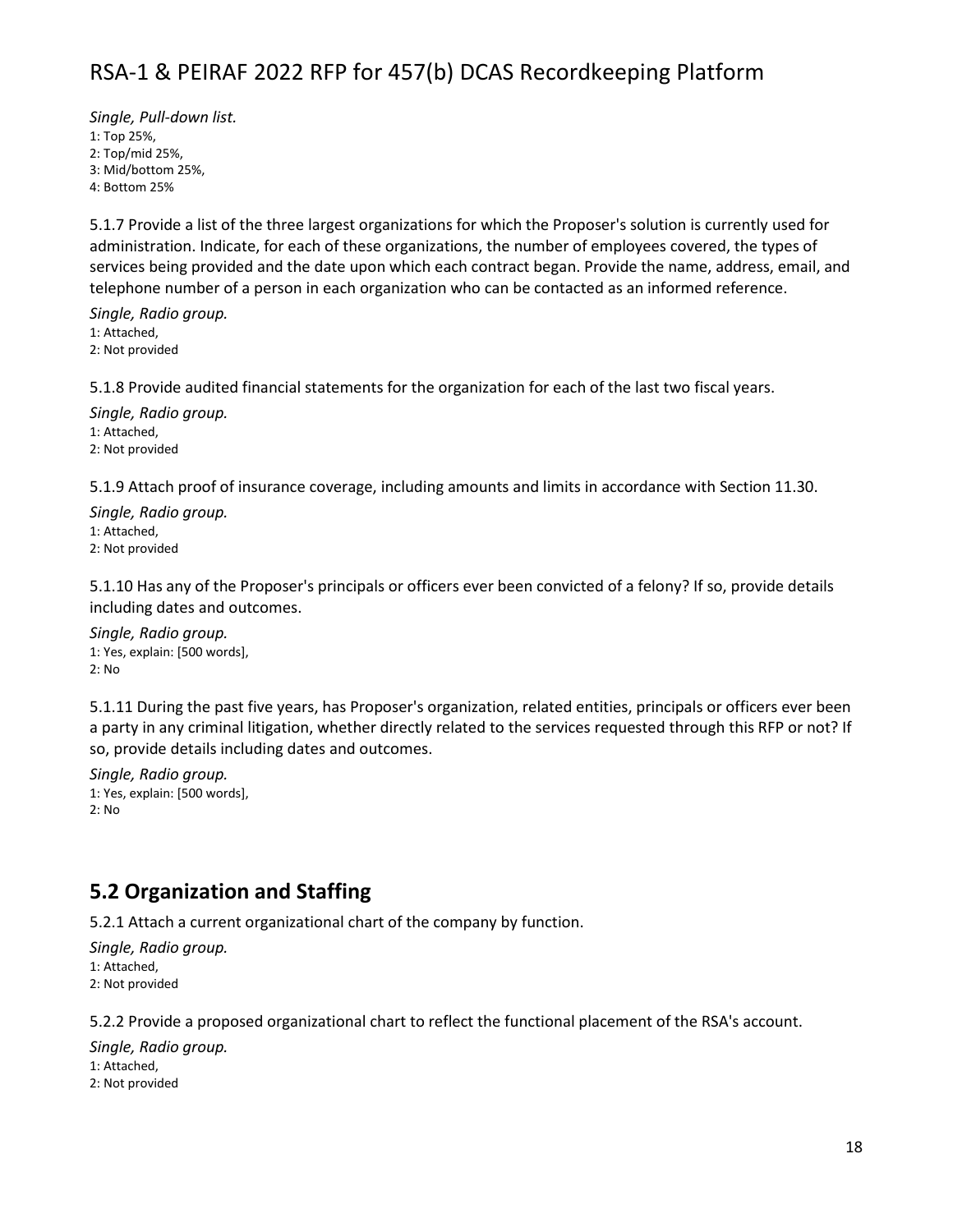5.2.3 Will there be a dedicated or designated account team for the RSA's account? If so, please attach bios for these team employees.

*Single, Radio group.* 1: Yes, attached, 2: No

5.2.4 Provide resumes of key management, supervisory and professional personnel proposed for this contract. For key personnel, please identify each of the following:

- Number and size of other accounts that they are responsible for;
- Percent of time dedicated to the during implementation; and

*Single, Pull-down list.*

1: Attached,

2: Not provided

5.2.5 Where will the servicing facility for this account be located?

*50 words.*

5.2.6 Confirm the response time for inquiries made by the RSA will be less than one (1) business day. If not, please explain.

*Single, Radio group.* 1: Confirmed, 2: Not confirmed, explain: [200 words]

5.2.7 What is the staffing turnover during the last two 12--month periods?

|  | <b>Response</b> |  |  |  |
|--|-----------------|--|--|--|
|  | 2020 Percent.   |  |  |  |
|  | 2021 Percent.   |  |  |  |

### **5.3 Functionality**

5.3.1 What software modules does Proposer provide/support? Please provide a list and brief description of the available software modules, indicating which modules are being proposed for the RSA.

*500 words.*

5.3.2 Provide a diagram showing the general solution design or structure including core modules and optional modules and indicate all modules being proposed to meet the requirements specified in this RFP.

*Single, Radio group.* 1: Attached, 2: Not provided

5.3.3 Describe how Proposer's solution provides a feature rich, easy to use, configurable, forward-looking solution for the RSA at a reasonable cost.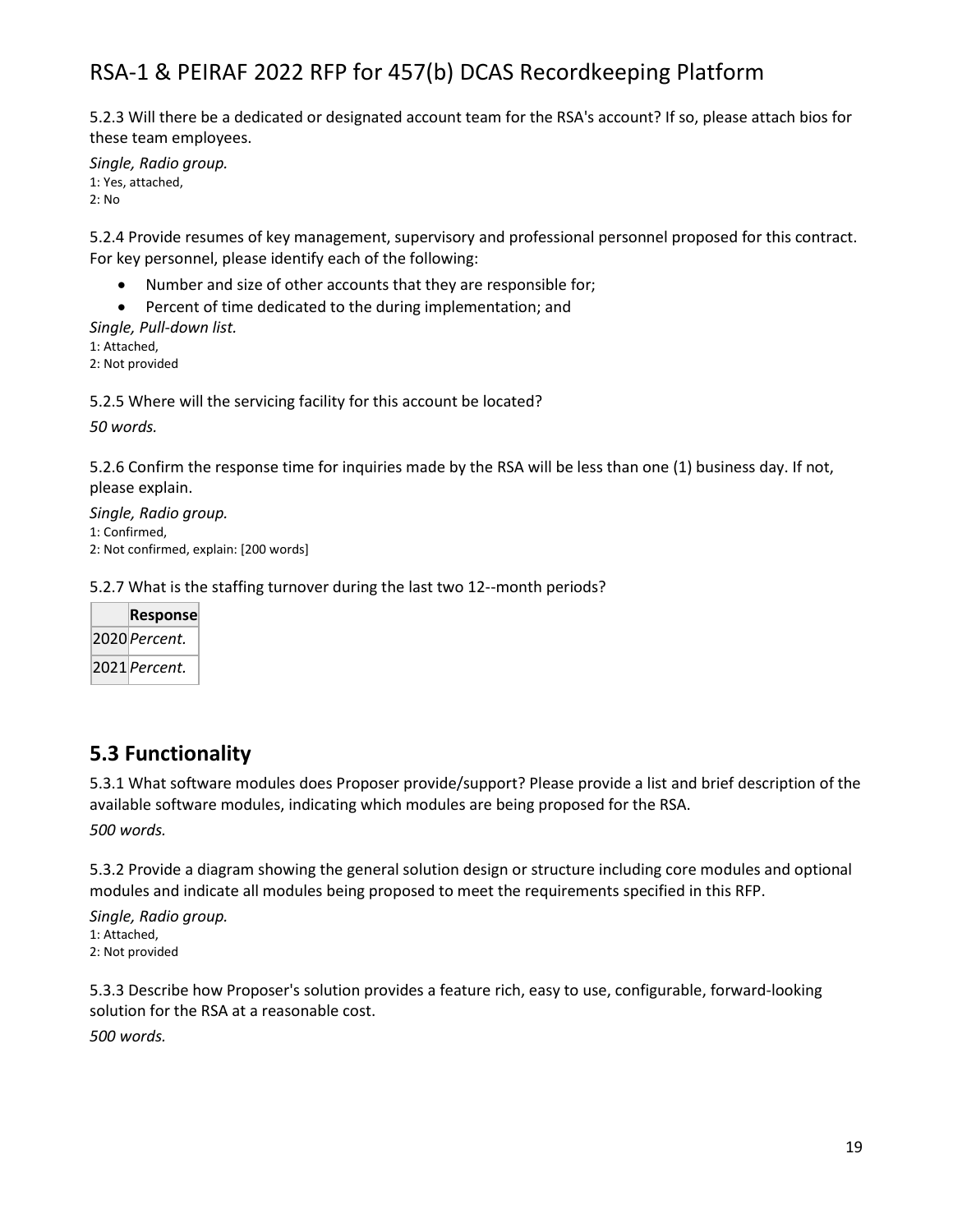### **5.4 Business Rule Management**

5.4.1 Describe Proposer's process for business rule collection and confirmation including rules for enrollments, contributions, distributions, other processes, procedures, reports, exceptions, etc. *500 words.*

5.4.2 Describe the solution's ability to track, manage, and apply multiple classes and versions of business rules. *500 words.*

5.4.3 Describe Proposer's process for business rule configuration. Include details regarding whether code changes are required, any special skills or expertise needed to configure business rules, etc. *500 words.*

5.4.4 Describe Proposer's process for managing and deploying business rules, processes, and workflows across multiple environments to ensure consistency and synchronization across all environments. *500 words.*

5.4.5 Describe the solution's ability to conduct business rule related analyses (e.g., analyze impact across the solution of a business rule change; how many and which processes, calculations or eligibility determinations are tied to a given business rule, etc.).

*500 words.*

5.4.6 How will the Proposer document their compliance with the RSA's plan documents, rules and regulations? *500 words.*

### **5.5 Audit**

5.5.1 Describe your solution's ability to provide audit and internal control functions. Include details regarding available built-in internal controls, such as segregation of duties and transactions that need interim review or approval steps.

*500 words.*

5.5.2 Describe your solution's ability to capture and maintain detailed audit trail/change history. Include details regarding how the integrity of the audit trail data is protected and any limitations on trackable data, sources, time frames, etc.

*500 words.*

5.5.3 Describe your solution's monitoring and auditing capabilities, in terms of business data changes. Include the type of information, field or property that would be included in the audit trail. *500 words.*

## **6 Technical Questionnaire**

6.1 Refer to the attached for integrations with existing RSA systems. This should be reviewed before responding to the items within this section.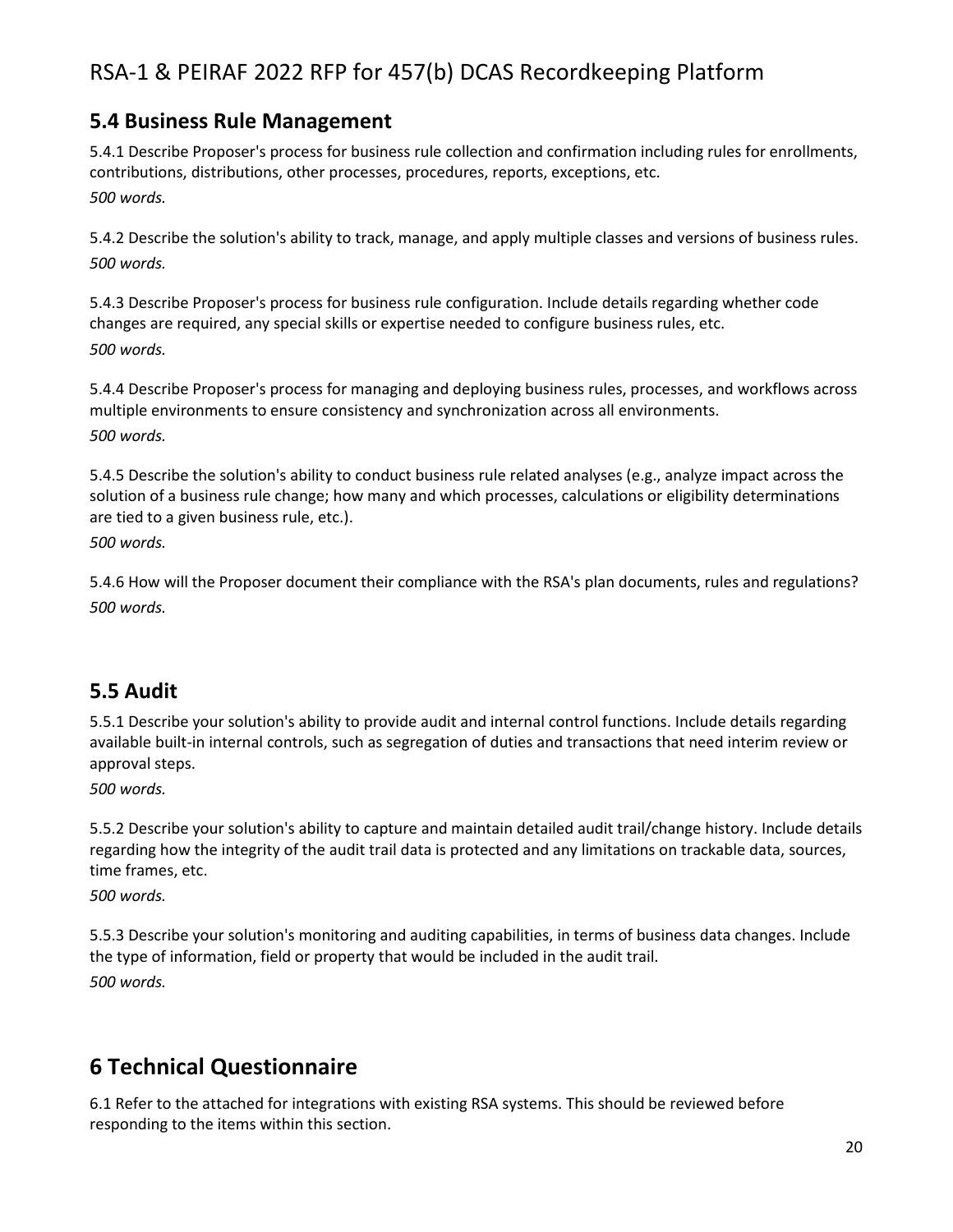Attached Document(s): [Integration with Existing RSA Systems.docx](file:///C:/Users/hhein/Downloads/api/doc.php/94026326%3fdoc_id=94026326&howname=0&viachild=1&sessid=v5adminsegal36282_4072_02&popup=1)

6.2 Discuss your knowledge, experience, and any insights you may have with the above systems, services, functions as well as with the requirements detailed within this RFP. *500 words.*

6.3 Discuss how you would integrate with the systems or services discussed above. *500 words.*

6.4 Summarize your envisioned solution, integration and interface requirements, rolls, and duties. *500 words.*

6.5 Discuss how you would address the "To be built" items detailed above. *500 words.*

6.6 Would you leverage a pre-developed module or custom solution to integrate with our system and, services? How would you go about doing this?

*500 words.*

6.7 Discuss the tools, systems, and services you would use to ensure the quality of the work delivered. *500 words.*

6.8 Discuss how your recommended solutions would work together with the services and systems detailed above.

*500 words.*

6.9 Discuss how conflicts would be identified and resolved in a timely and technically sound manner. *500 words.*

6.10 Discuss your process for ensuring that all the defined requirements will be met. *500 words.*

6.11 Discuss the established standards you would employ to ensure that the modules or the customized components employed would work together seamlessly with our systems or services. *500 words.*

6.12 Discuss how you ensure that overall functionality remains intact when modules or custom components are integrated with our current systems or services. *500 words.*

6.13 Discuss the strategies methodologies that would be leveraged to manage and mitigate risk during this project.

*500 words.*

6.14 Discuss your plan for capacity planning, performance tuning of your COTS or custom components integration solution.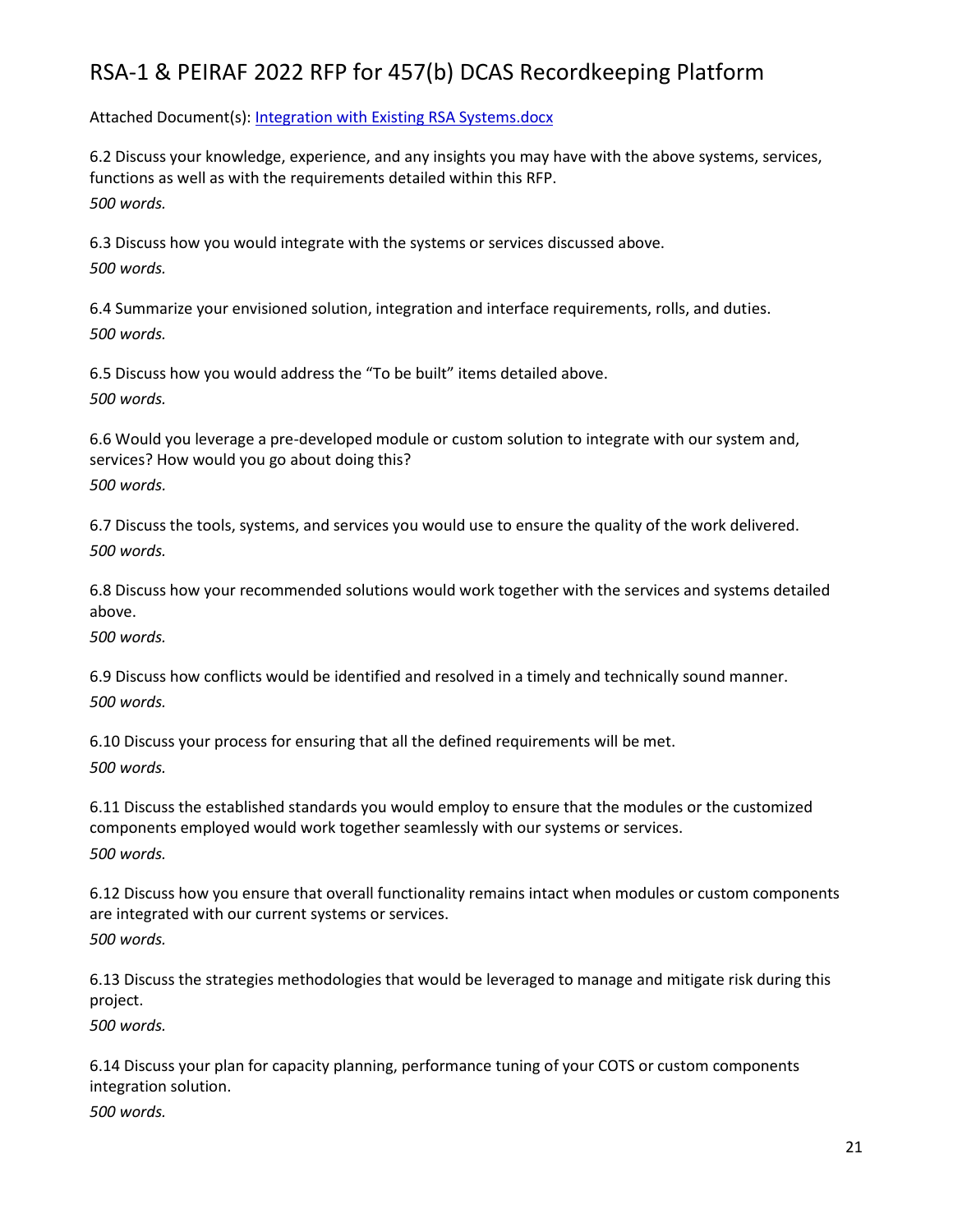6.15 Discuss you plan for the installing, configuring, and testing of your COTS or custom components integration solution.

*500 words.*

6.16 Discuss your plan for developing pages within our web portals. *500 words.*

6.17 Discuss your system data integration, upgrades, and conversion plan. *500 words.*

6.18 Discuss your view on whether your planned integration strategy will require the purchasing or installing any new software/services to support this project. *500 words.*

6.19 Summarize your experience with the InRule business rule engine. If you have not had experience with the InRule product; but, have used a different business rule engine please describe. *500 words.*

## **7 System Questionnaire**

### **7.1 IT System Support and Help Desk**

7.1.1 Describe your solution's monitoring and auditing capabilities, in terms of exception events. Include the type of information, field or property that would be included in the audit trail. *500 words.*

7.1.2 Describe how and when software audits are conducted and by whom. *500 words.*

7.1.3 For this project RSA will use TFS (Team Foundation Server) for tracking bugs, enhancements, work items, etc. Describe your experience with these features of TFS. *500 words.*

7.1.4 Describe how your solution optimizes the use of current up-to-date technology. Include details regarding any use of real-time processing, provisional and in-process save features, easily configurable/changeable data field parameters, dashboards, utility and other mass update capabilities, wizard-style guidance for entry screens, performance monitoring protocols, etc.

*500 words.*

7.1.5 Outline the quantity of staff available to support the solution. Describe how they are qualified for this particular solution. Please also address how resources are divided or shared across clients. *500 words.*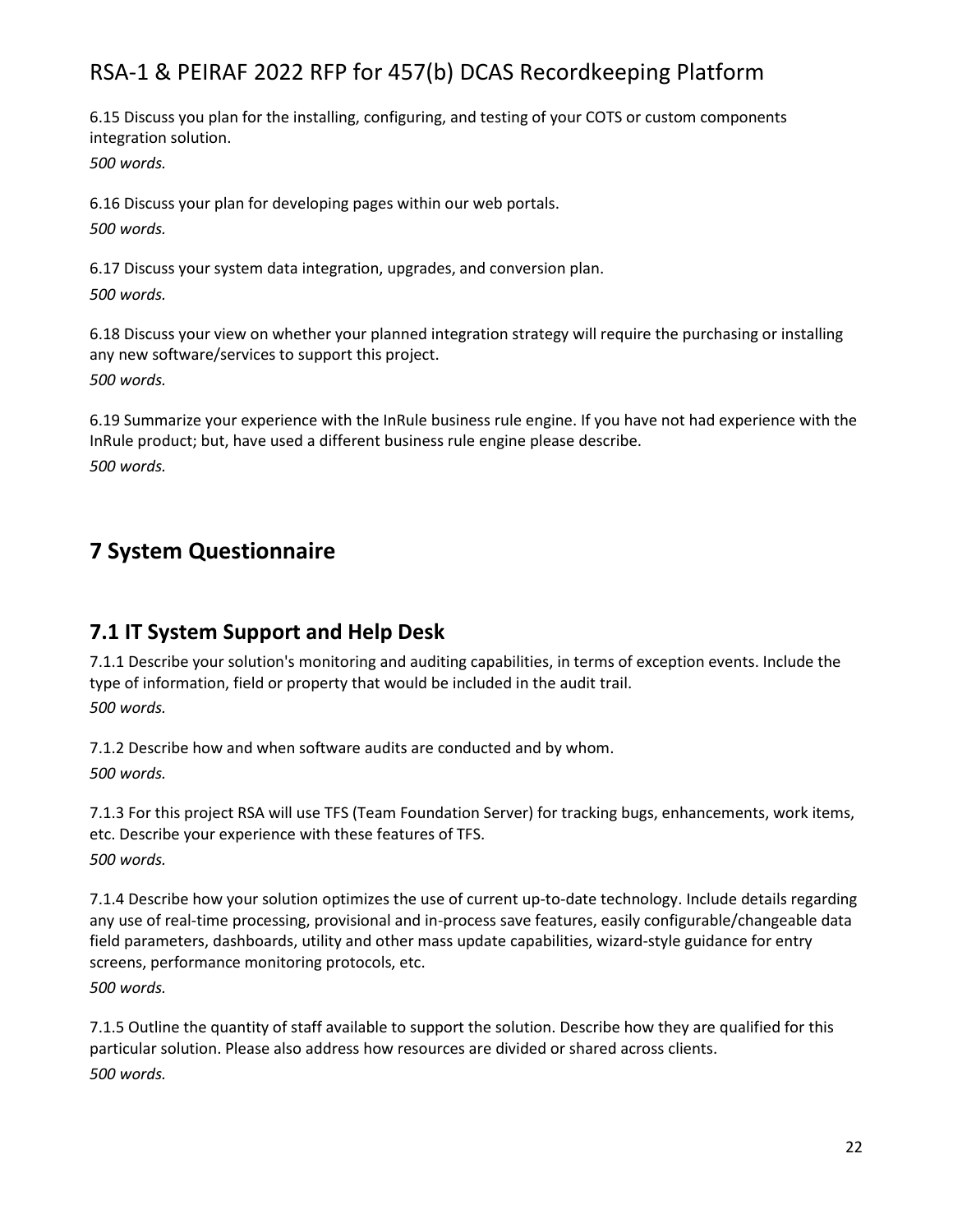7.1.6 Describe the roles and responsibilities that the vendor and the client share in the overall infrastructure and operational security of the solution.

*500 words.*

7.1.7 Describe the role and responsibilities that the vendor and client do not share in the overall infrastructure and operational security of the solution.

*500 words.*

### **7.2 Solution Architecture**

7.2.1 Discuss the product architecture, infrastructure and deployment models that will be part of your solution.

*500 words.*

7.2.2 How does your solution architecture integrate with the RSA on-premise systems? *500 words.*

7.2.3 Describe any processing activities in the solution that do not occur in real time, and how these activities are processed, e.g., batch processing, etc.

*500 words.*

7.2.4 Describe how your solution can be configured to enable business capabilities without the need for custom development.

*500 words.*

7.2.5 Describe how you allow customization, configuration, or integration in ways that do not limit the ability to upgrade your solution.

*500 words.*

7.2.6 Describe how your solution is designed to support the present and future data velocities in batch, online or API calls.

*500 words.*

7.2.7 Explain how your solution manages interfaces with other systems, such as other system public facing web pages, internal administrative interfaces, or any other public or secure-access components in your solution. *500 words.*

### **7.3 System Interfaces & Integration**

7.3.1 Describe the Proposer's ability to interface with the RSA and other third-party systems. Include details regarding any requirements and/or limitations on data that can be shared between systems, the process, timing of interfaces (real-time vs. batch) and any system functionality and actions that can be triggered, accessed, or initiated as a result of imported data.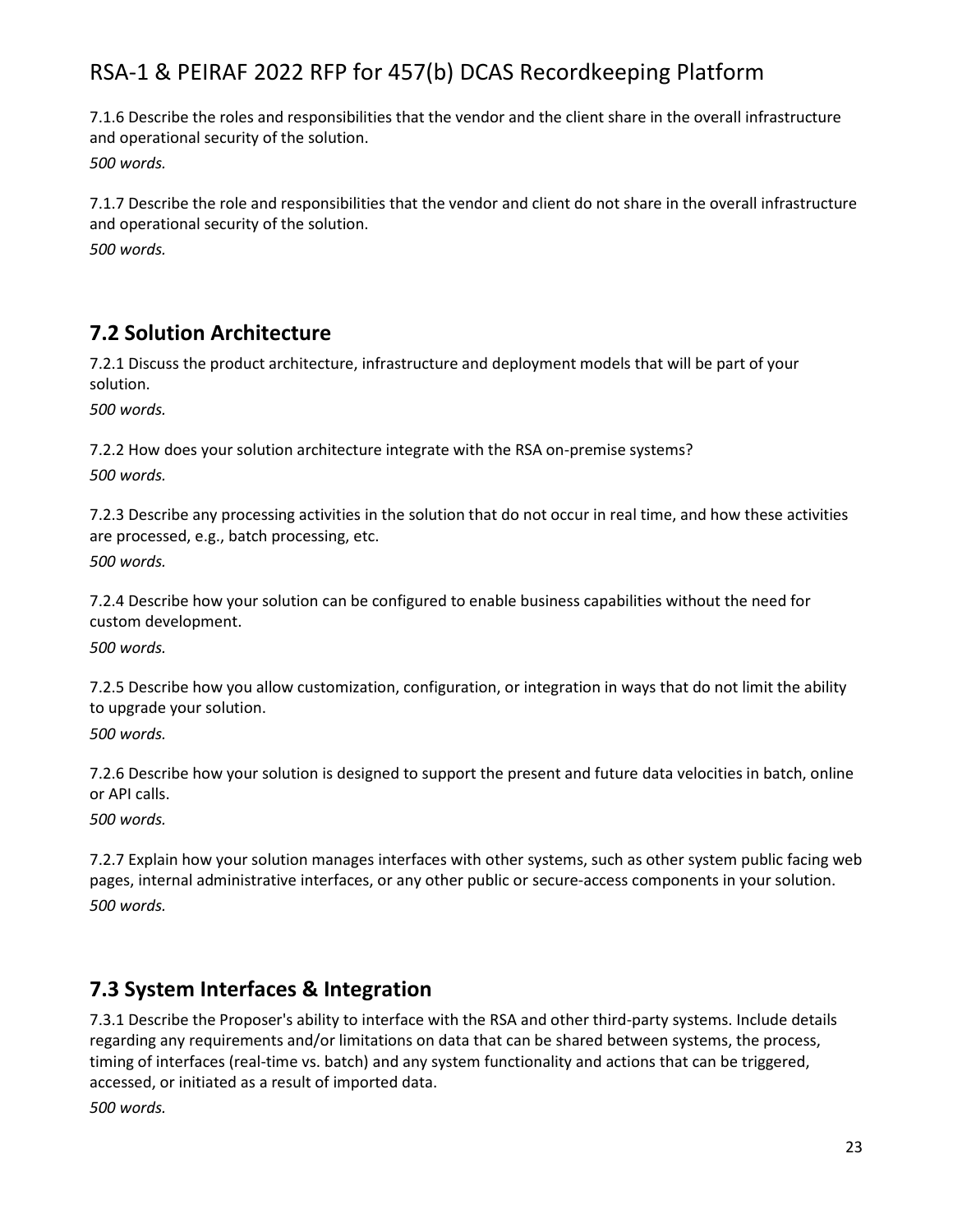7.3.2 Describe the Proposer's security standards related to interfaces. *500 words.*

7.3.3 Describe any requirements and/or limitations regarding data formats and changes to interface file parameters.

*500 words.*

7.3.4 Describe the Proposer's process to ensure and resolve data integrity issues between other interfaced systems.

*500 words.*

### **7.4 Information Risk Management**

7.4.1 Provide a summary of the policies or guidelines your organization has in place related to security/privacy (e.g., annual training, confidentiality agreement). *500 words.*

### **7.5 System Security**

7.5.1 Describe if there have been data related security incidents including the scope of the incident and data loss, measures taken to remediate and prevention in the short term and long term.

*500 words.*

7.5.2 Describe Proposer's implementation strategy for segregating sensitive and non-sensitive data including:

- If distinct infrastructure is used for each
- How Proposer ensures different levels of protection mechanisms and security controls based on the Data Classification scheme.
- How Proposer integrates updated or new security controls specified by the RSA.
- Describe the process of ensuring software is free from known security errors and omissions prior to moving code to production status.

*500 words.*

### **7.6 System Performance**

7.6.1 Describe your solution's ability to scale, based on demand, and maintain consistent performance. How will this be measured and reported.

*500 words.*

7.6.2 Describe how your application performance is monitored and reported. *500 words.*

7.6.3 What processes are available to address performance issues?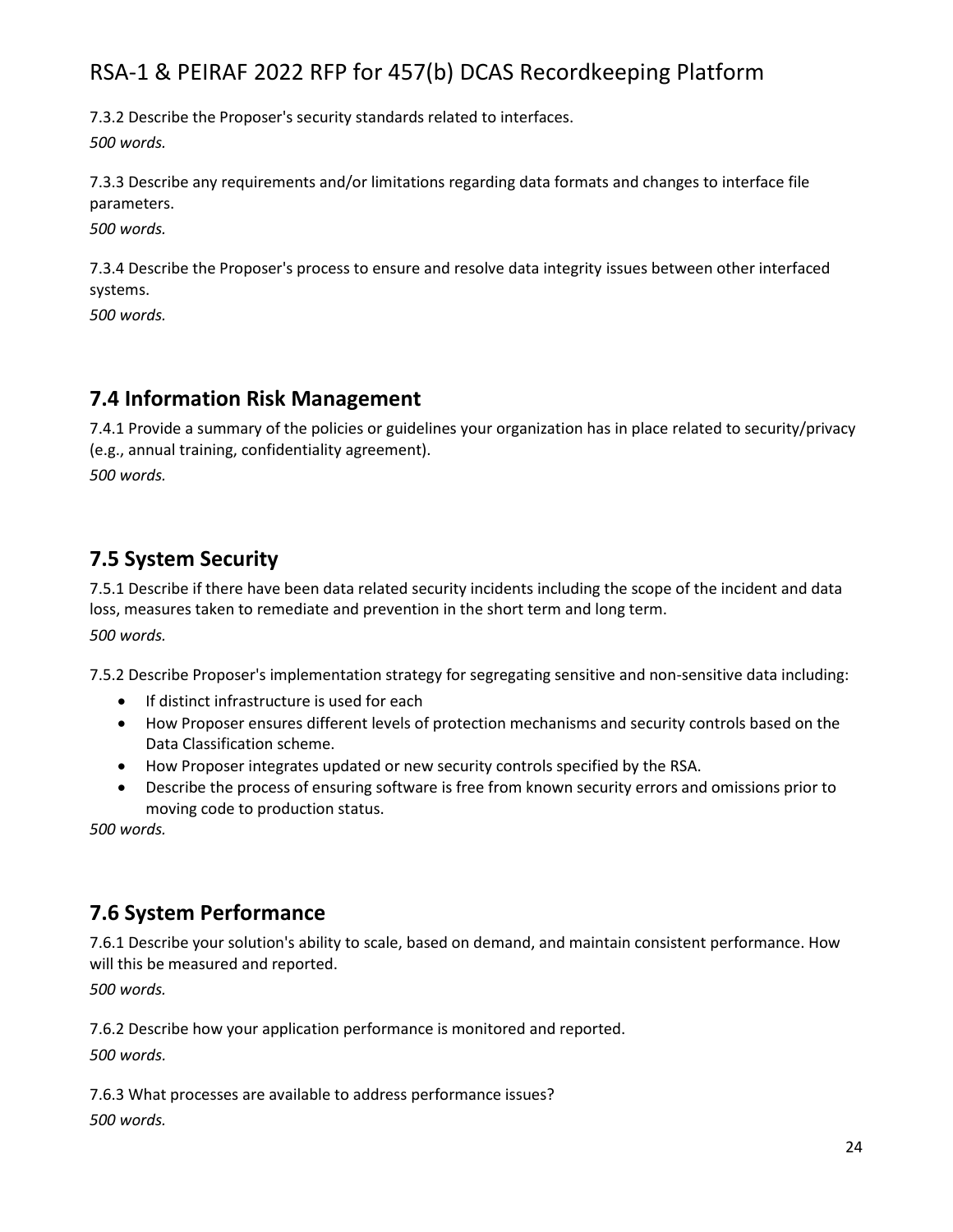### **7.7 Software Development Life Cycle (SDLC)**

7.7.1 Fully describe and explain your system life cycle methodology and terminology for all portions of the project. Include details regarding the roles(s) the RSA's staff will have in your methodology. *500 words.*

7.7.2 Explain how the RSA staff members are to be educated in the proposed life cycle methodology and terminology set for the duration of the project. Include details regarding the training and resources that will be provided.

*500 words.*

7.7.3 Describe the solution's ability to accommodate user defined fields (UDFs). Include details regarding any limitations or controls on UDFs.

*500 words.*

7.7.4 Describe the process and controls in place for migration/deployment of customizations and configurations from test, development, or other non-production environments to a production environment. *500 words.*

7.7.5 Describe the data intake process for both online or batch and how the solution ensures that consistent data validation and data quality rules are applied across the solution. *500 words.*

7.7.6 Summarize your experience with automated unit testing. Please describe the tools you use. *500 words.*

7.7.7 Summarize your experience with automated functional testing. Please describe the tools you use and how you stage data for testing.

*500 words.*

### **7.8 Data**

7.8.1 Explain your data management plan, including sharing data between systems, data sources, data exchanges, data definitions, and data quality. *500 words.*

7.8.2 Describe the data conversion/migration plan to convert/load data to the proposed solution. Describe the process to map and reconcile the entire process. *500 words.*

7.8.3 How does Proposer ensure data consistency and integrity throughout all client modules in the developed solution?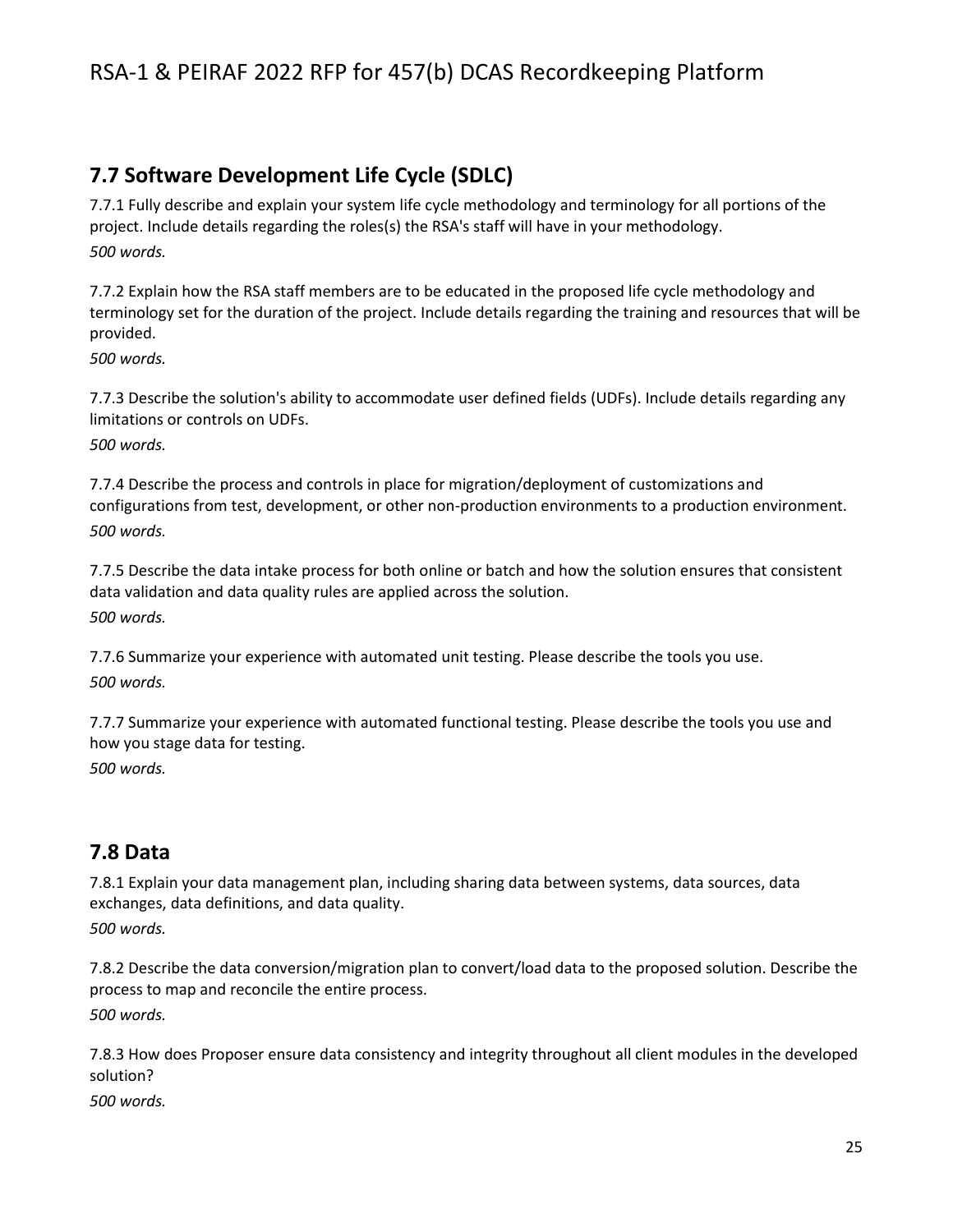7.8.4 Describe how Proposer meets all federal and state statues and directives with which they must comply. *500 words.*

### **7.9 System Infrastructure**

7.9.1 Describe the on premise, and support options for the solution being proposed. *500 words.*

7.9.2 Describe how the solution is designed for High Availability and High Reliability. *500 words.*

7.9.3 Describe the solution's monitoring capabilities for the overall solution health. *500 words.*

7.9.4 Describe how your solution can scale by either increasing or decreasing capacity and resources. *500 words.*

## **8 Requirements**

8.1 Complete the attached Requirements worksheet and upload with your RFP response.

*Single, Radio group.* 1: Attached, 2: Not provided Attached Document(s): [Alabama RSA DCAS Section 8 -](file:///C:/Users/hhein/Downloads/api/doc.php/94027094%3fdoc_id=94027094&howname=0&viachild=1&sessid=v5adminsegal36282_4072_02&popup=1) Requirements Final.xlsx

# **9 Implementation Questionnaire**

### **9.1 Implementation**

9.1.1 Describe your standard implementation process and how you demonstrate success at project milestones. Include any points at which access to working functionality is provided, and what kind of access is provided (hands-on, read-only, visual demos, etc.).

*500 words.*

9.1.2 Describe how you normally develop a full set of rules, requirements, procedures, and practices that need to be accommodated in the new system.

*500 words.*

9.1.3 Does your process define all such rules, requirements, policies, procedures, practices, and calculations both written and unwritten (i.e., policy of long standing) - that currently exist and those to be added in the new environment?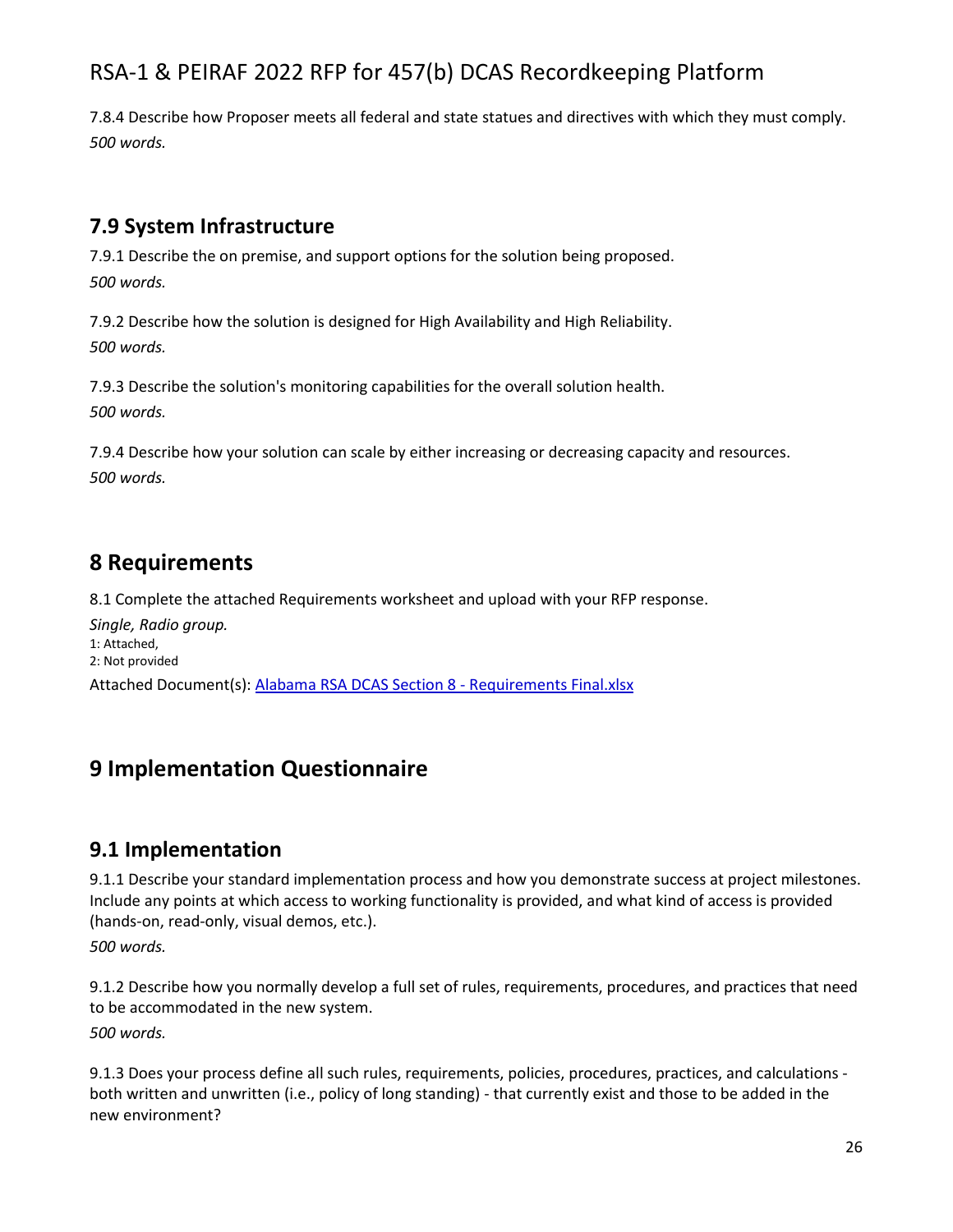*Single, Radio group.* 1: Yes, 2: No

9.1.4 Does your process develop pertinent specifications that can be used to configure or develop the system? *Single, Radio group.*

1: Yes, explain: [200 words], 2: No

9.1.5 Describe how you refine and iterate requirements throughout system delivery. Include how you manage requirement uncertainty or change on large projects.

*500 words.*

9.1.6 Describe your preferred mechanisms and formats for defining customer requirements for implementation of your system.

*500 words.*

9.1.7 Describe how you respond to upgrades and new versions of the platforms your system operates within (desktop operating system upgrades, database version upgrades, web browser upgrades, server operating system upgrades, etc.)

*500 words.*

9.1.8 Provide any guidelines or documentation that exist for customization of the system by your customers. *500 words.*

9.1.9 If applicable provide all API documentation that exists for the system.

*500 words.*

9.1.10 What is the proposed project management structure?

*500 words.*

9.1.11 For each identified resource in the proposed project management structure, indicate:

- Percent of time dedicated to the RSA during implementation; and
- Percent of time dedicated to the RSA on an ongoing basis.

*500 words.*

9.1.12 Confirm the Proposer will designate an implementation team of the Proposer's experienced staff in the areas of eligibility, enrollment, benefits plan administration, system security, and Proposer's system technology.

*Single, Radio group.* 1: Confirmed, 2: Not confirmed, explain: [200 words]

### **9.2 Support and Maintenance**

9.2.1 Provide documentation on the anticipated frequency and requirements of patches (releases, break-fix, 0 day), minor, and major releases.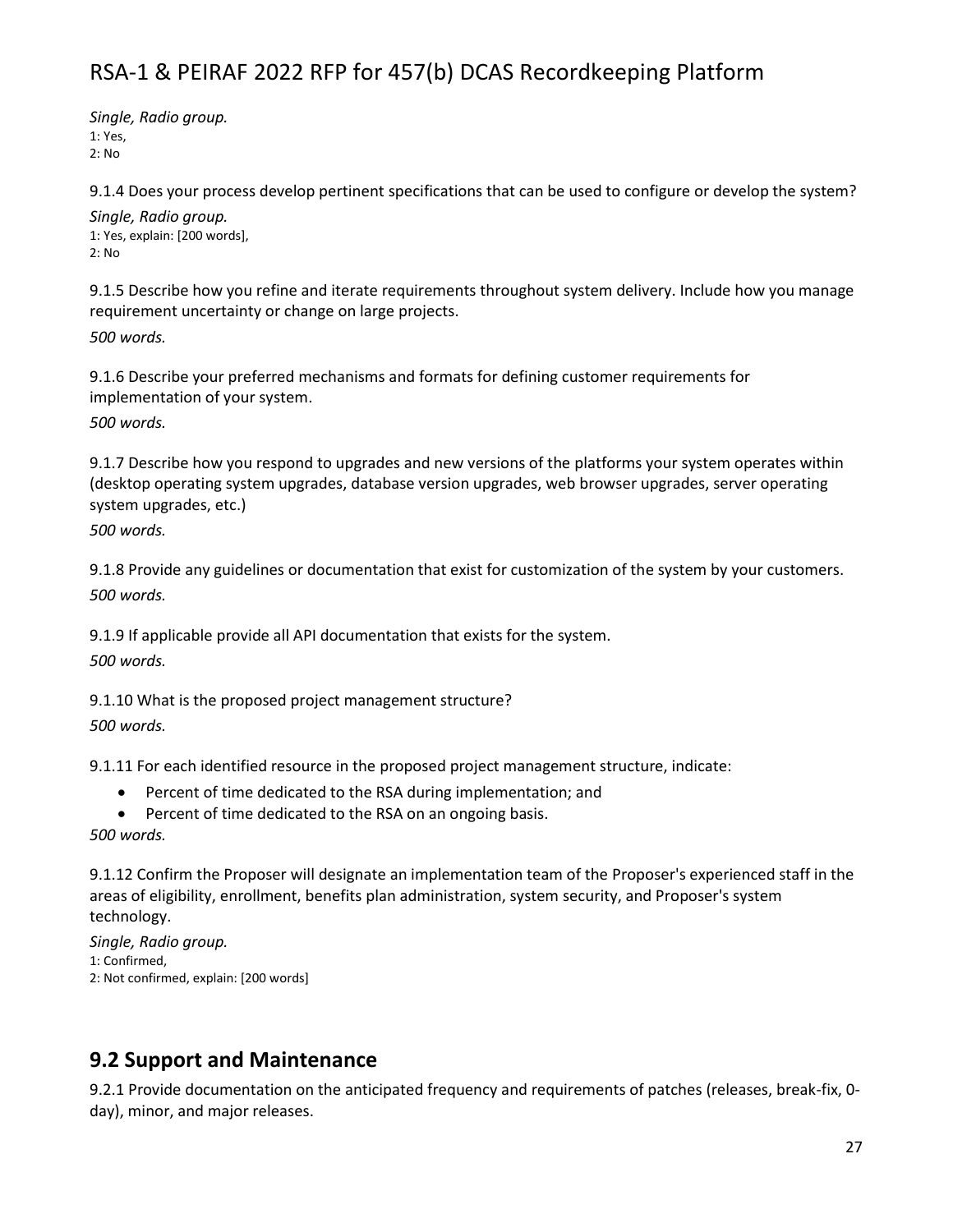*500 words.*

9.2.2 Describe the support/maintenance model describing the role for both vendor and client and the training needs for the system post implementation. *500 words.*

9.2.3 List and describe the service level agreement(s) associated with the system. *500 words.*

## **9.3 Documentation/Training/Knowledge Transfer**

9.3.1 Will the Proposer provide User documentation, including electronic help (work manuals)? *500 words.*

9.3.2 Will system administration documentation be provided to the RSA system administrators? *500 words.*

9.3.3 Describe your methodology for drafting, reviewing, and educating the RSA's staff on the use of user and administrator system documentation.

*500 words.*

9.3.4 Describe training options available to the RSA's staff, employers, and other admin users of Proposer's solution, both during and after implementation.

*500 words.*

9.3.5 Describe your methodology for training the RSA's staff. Include details regarding your approach to providing the following types of training:

- General User Training
- Work Process User Training
- User Acceptance Tester Training
- Technical Staff Training

*500 words.*

9.3.6 Describe your approach to assisting the RSA during cutover from current legacy applications to your new system.

*500 words.*

9.3.7 Will Proposer be available for onsite support and/or any key transition support periods (i.e., x days preand post-go-live)?

*500 words.*

## **9.4 Quality Assurance**

9.4.1 Describe your quality assurance procedures, including detailed procedures on how you will cover the following test types during implementation, any release phases, and during any ongoing maintenance and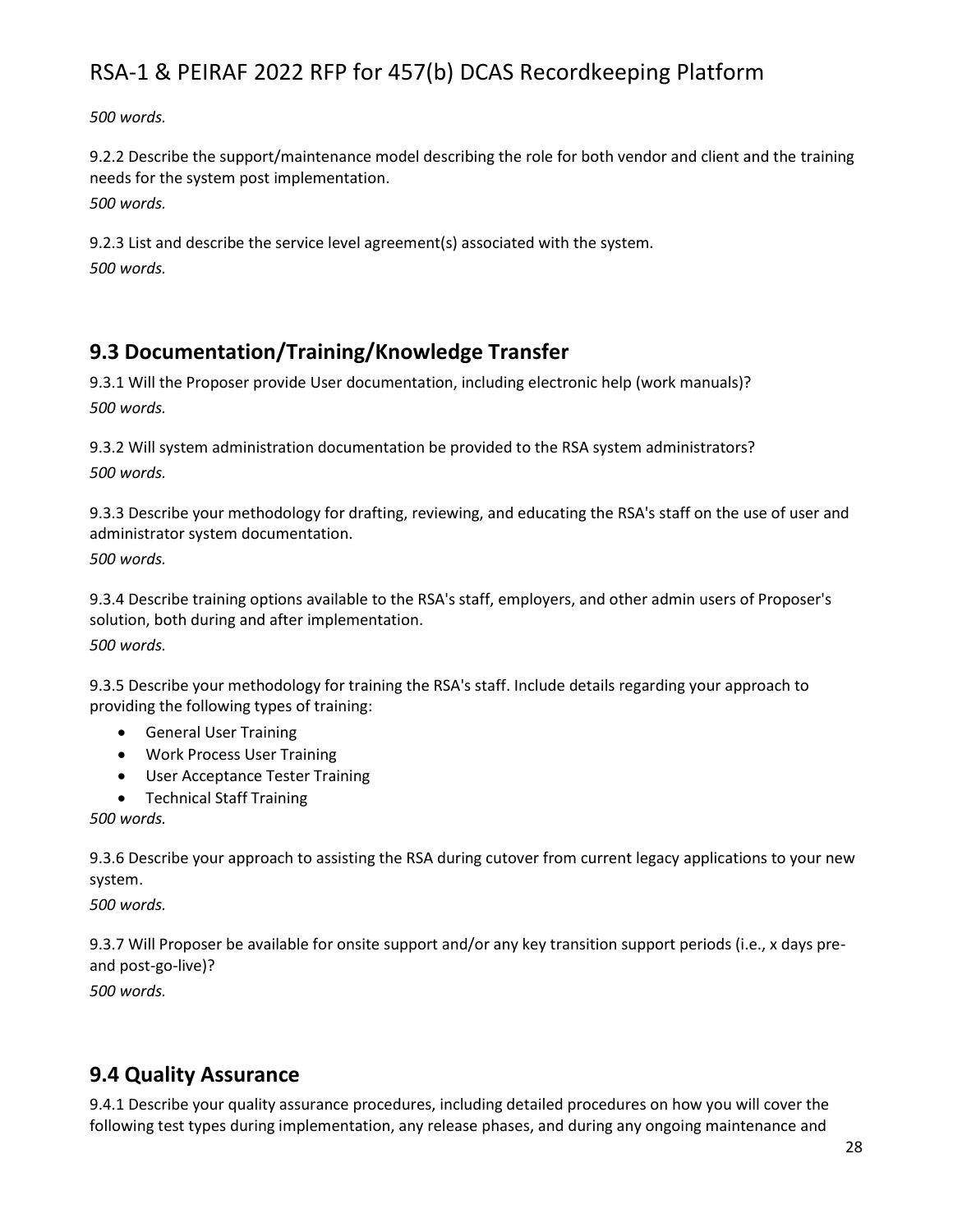support. Include details regarding how the tests will be defined, carried out, communicated to the RSA, and documented for use by the RSA and others, if applicable; whether tests are manual or automated, all points at which the RSA technical or business staff are included, what level of effort will be needed from the RSA, and any update mechanisms for test suites provided with system or feature upgrades.

|                                 | Response    |
|---------------------------------|-------------|
| Unit                            | .500 words. |
| Integration                     | .500 words. |
| <b>System Functionality</b>     | .500 words. |
| Security                        | 500 words.  |
| Performance and Load 500 words. |             |
| Regression                      | .500 words. |
| Accessibility                   | .500 words. |

9.4.2 Describe your UAT procedures, including how you will document and address the following scenarios both during implementation and at final cutover points. Include your mechanisms for test data preparation and how test data may be loaded and reused during implementation and in any environments after release to production (e.g. test, stage, production).

- Business Process Testing Scenarios covering all the business processes the RSA conducts using data sets designed to exercise all possible variations, permutations and logic branches in base and customized function.
- Employer and Partner Functionality, Testing and Support Testing a well-defined sequence of events that effectively represent all, or a logical and related subset of, activities one would expect to occur over the lifetime of a relationship between the RSA and employers, third-party administrators, or any other partners related to benefits.
- Member Life Cycle Testing Testing a well-defined sequence of member or employee events that effectively represent all, or a logical and related subset of, activities one would expect to occur over the life of a member.
- Interface Testing Testing of any inbound and outbound data integration points including APIs, file extracts/imports, web services, or other integration methods.

### *2000 words.*

9.4.3 Describe how you will involve the RSA business (e.g. business analysts) and technical staff during implementation and after release in quality assurance activities. Include any training involved and any automated or manual test materials provided for the RSA staff.

*500 words.*

9.4.4 Provide an example of a prior test plan and test materials for representative functionality to be delivered to the RSA - regardless of its origin, i.e., baseline product, modification to a baseline product, or custom function.

*500 words.*

9.4.5 Describe how you integrate quality assurance into all aspects of your SDLC. Include any automated as well as manual testing, and who is responsible. Include any integrated testing in your code development processes (e.g., unit testing or other build-time testing, etc.). *500 words.*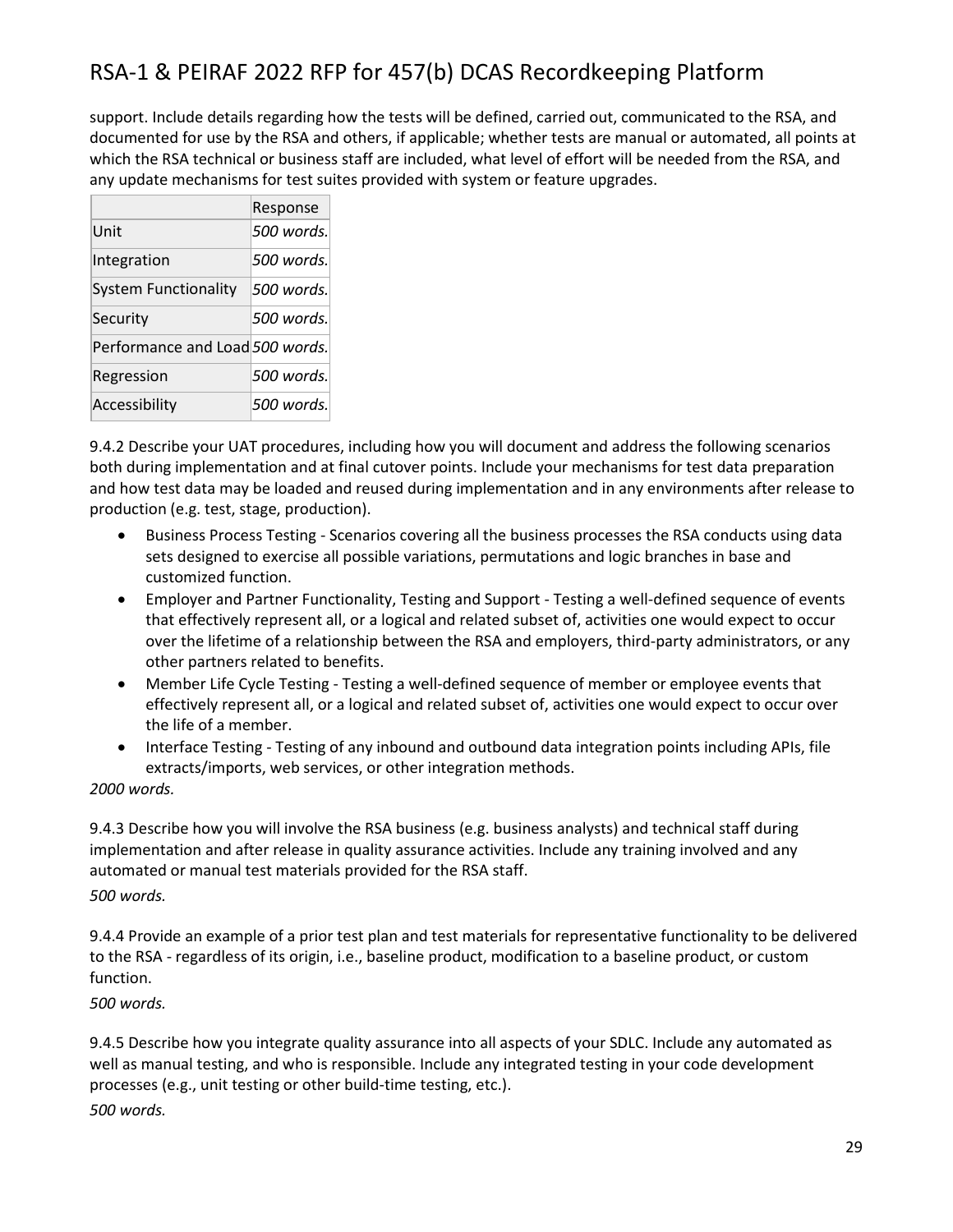9.4.6 Describe how Proposer monitors quality assurance during the implementation process. *500 words.*

9.4.7 Describe in detail Proposer's testing methodology and processes. How and when does Proposer involve clients in testing?

*500 words.*

### **9.5 Implementation Project Management**

9.5.1 Describe your project management methodology. *500 words.*

9.5.2 Will an established path for escalation of project issues be created and utilized? *500 words.*

9.5.3 Are Issue and Risk management part of Proposer's implementation process? *500 words.*

9.5.4 What is your methodology/approach to change control? *500 words.*

9.5.5 Provide an initial high-level project work plan and associated timeline. *500 words.*

9.5.6 Provide Proposer's resource plan by task and phase. Indicate the percentage of time each resource (or group of resources) is expected to be onsite with the RSA or remote. Include an estimate of the RSA's staff support required with estimated hours and necessary area of expertise. *500 words.*

9.5.7 Confirm Proposer will deliver a completed work plan for the first phase of the project upon project initiation.

*Single, Radio group.* 1: Confirmed, 2: Not confirmed, explain: [200 words]

9.5.8 Confirm that in tracking all project requirements and deliverables, a Requirements Traceability Matrix (RTM) will be initially prepared by the RSA, then completed and regularly maintained by the Proposer.

*Single, Radio group.* 1: Confirmed, 2: Not confirmed, explain: [200 words]

9.5.9 Confirm Proposer will submit weekly status reports and facilitate weekly project status meetings.

*Single, Radio group.* 1: Confirmed, 2: Not confirmed, explain: [200 words]

9.5.10 Describe your typical system 'go live' including any blackout periods.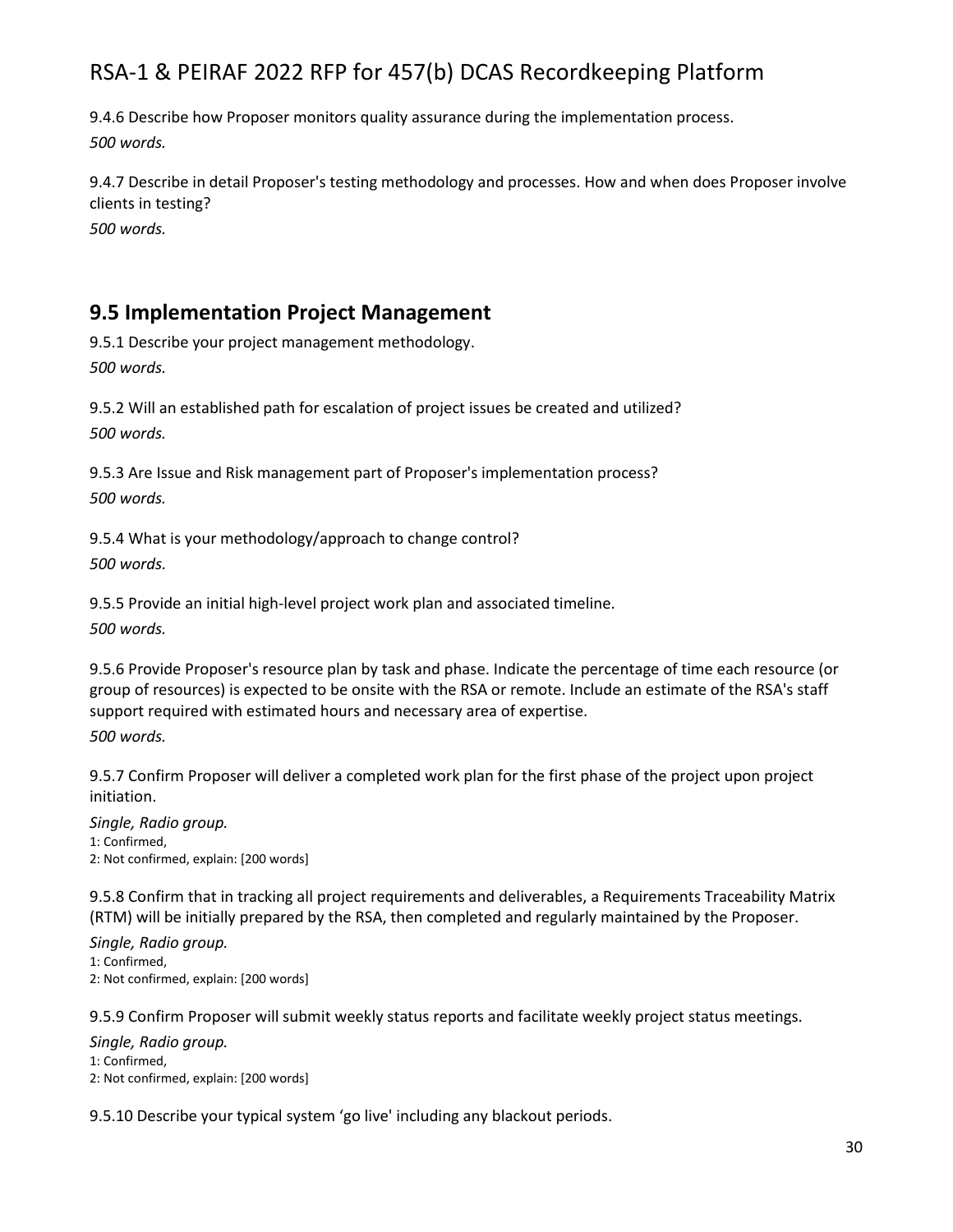*500 words.*

## **10 Pricing Proposal**

### 10.1 **Instructions**

The pricing template is provided as a MS Excel template. Each Proposer is required to use the supplied pricing template to price its solution. Each item needs to be complete. Incomplete responses may be withdrawn from further consideration.

The Proposer is to price the solution as an all-inclusive fixed cost, as it may become the basis for the Contract price, including travel expenses and administrative costs. Any Proposer who significantly under-bids its solution may undergo additional examination and be asked to provide additional information to support its priced proposal. The RSA at its sole discretion may disqualify a Proposer which significantly under-bids its solution during this procurement. Provide the level of detail defined in the pricing template. For the purposes of this RFP, pricing should include all of the functionality requested.

The RSA also requires each Proposer to provide a rate schedule for each type of installation resource being proposed to be used, to price any out-of-scope work that arises out of the implementation of the Proposer's proposed solution. These rates will remain in effect for the duration of the contract term. Include the rate schedule in the pricing template.

If alternate pricing is submitted, include more than one template and distinguish this document from the original. This should also come under separate cover. The Proposer and its staff assigned to provide Services for the RSA shall include travel and accommodation expenses in the proposal price.

The RSA will hold the Successful Proposer to the proposed total Contract price. Phase and task cost reconciliation will not be permitted. The Proposer is to submit its payment schedule. However, the RSA reserves the right to request modifications to the payment schedule provided and negotiate a new payment schedule as part of Contract negotiations.

**Note:** After the completion of the initial eighteen month and two (2) successive one (1) year terms, the annual fees for Software subscription licensing, as applicable, and annual renewals of Software maintenance and support and hosting will be renegotiated by the parties; but, shall not exceed the lesser of three percent (3%) annually or the CPI-U index (annually adjusted).

*Single, Radio group.* 1: Completed and attached, 2: Not provided Attached Document(s): [Alabama RSA DCAS Section 10 -](file:///C:/Users/hhein/Downloads/api/doc.php/94027445%3fdoc_id=94027445&howname=0&viachild=1&sessid=v5adminsegal36282_4072_02&popup=1) Pricing Proposal.xlsx

### 10.2 **Assumptions**

Please list all assumptions used in the development of your costs, including the cost basis for technical support fees.

For pricing, Proposer should use:

• 2 Plans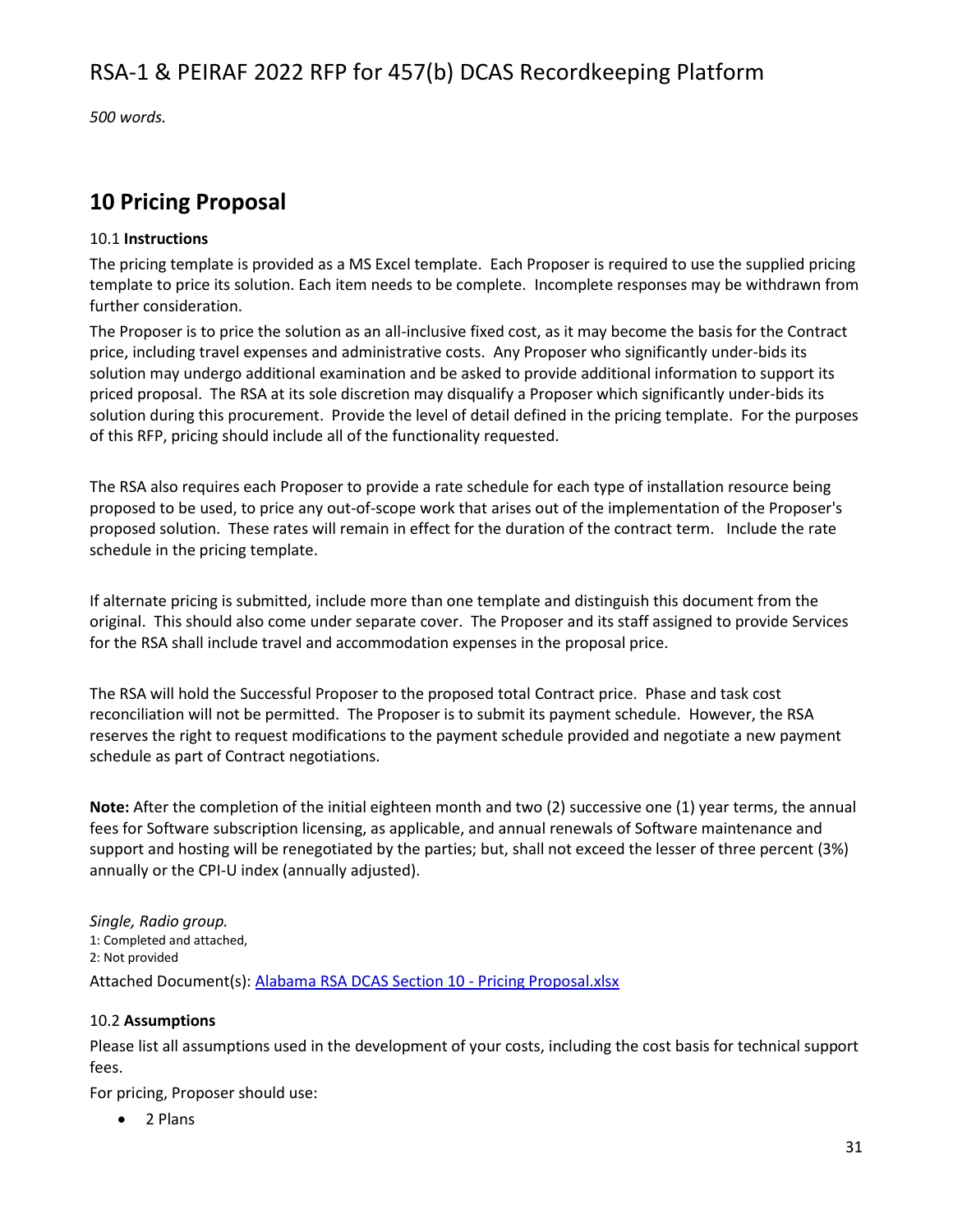- 3 Funds
- 39,000 active participants
- 6,000 retirees & beneficiaries (ongoing payments)
- 1,400 employers (1 file format daily payroll submissions)
- Daily valuation environment
- 20 Fund staff

*500 words.*

### 10.3 **Payment Schedule**

Provide a sample payment schedule based on your proposal costs.

*Single, Radio group.* 1: Attached, 2: Not provided

### **11 Contract Terms and Conditions**

11.1 The successful Vendor who is awarded the contract is expected to agree to the following contract terms and conditions.

### **11.01 General**

This RFP and the Vendor's response thereto shall be incorporated into a contract by the execution of a formal agreement. The contract and amendments, if any, are subject to approval by the Governor of the State of Alabama.

The contract shall include the following:

- 1. Executed contract;
- 2. RFP, attachments, and any amendments thereto; and
- 3. Vendor's response to the RFP.

### **11.02 Compliance with State and Federal Regulations**

The Vendor shall perform all services under the contract in accordance with applicable federal and state statutes and regulations. The RSA retains full operational and administrative authority and responsibility over the RSA, as the same may be amended from time to time.

### **11.03 Term of Contract**

The initial contract term shall be for eighteen months effective July 1, 2022, through December 31, 2024. The RSA shall have two, one-year options to extend the contract. The Vendor's response will provide the basis for pricing for each year of the contract, including any extensions. The parties will agree to a not-to-exceed amount in the contract.

The Vendor acknowledges and understands that this contract is not effective until it has received all requisite state government approvals and the Vendor shall not begin performing work under this contract until notified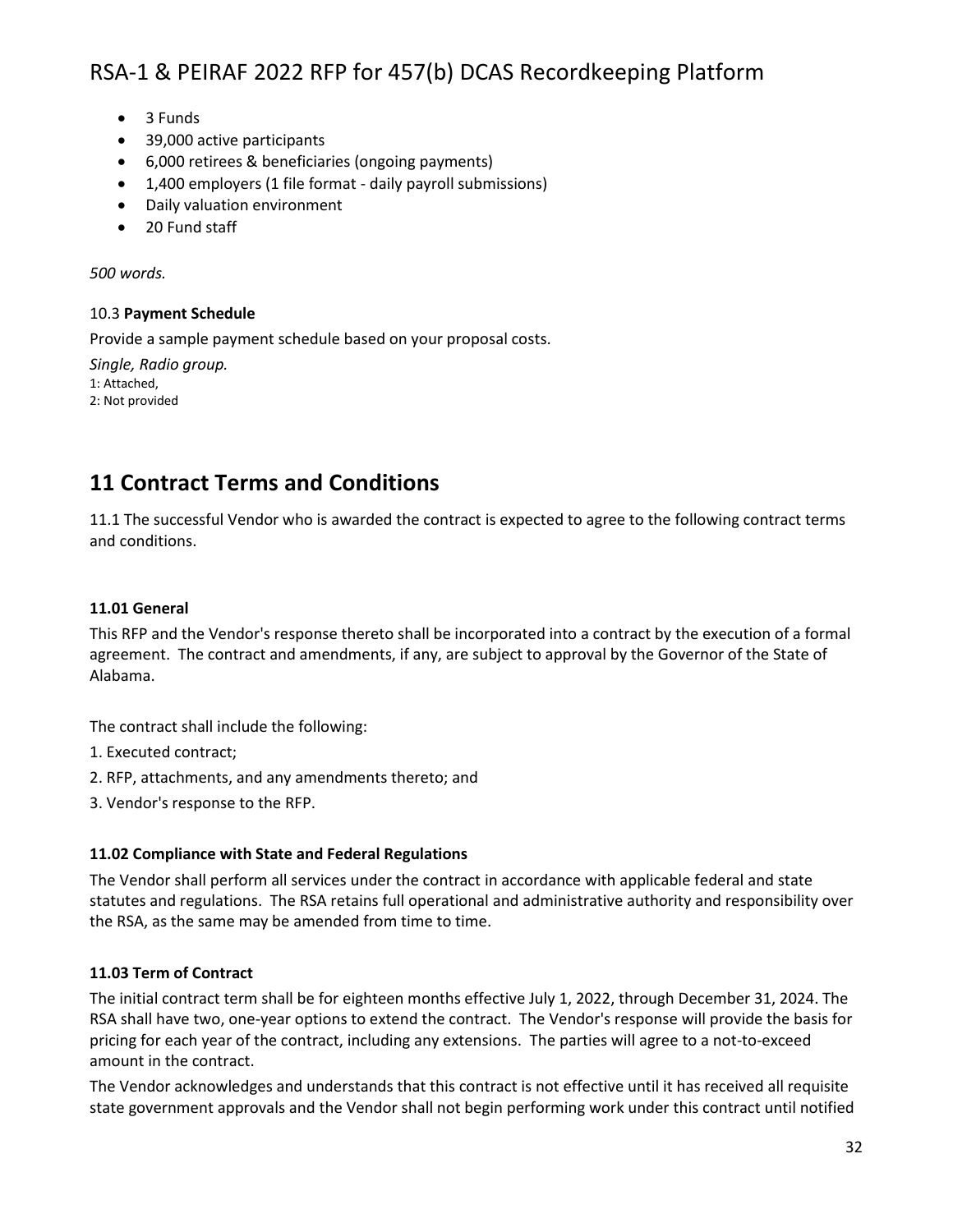to do so by the RSA. The Vendor is entitled to no compensation for work performed prior to the effective date of the contract. In addition, the Vendor shall not begin work on any particular project, and is not entitled to compensation for any work performed, prior to the parties entering into a Statement of Work (SOW) outlining the tasks necessary for each individual project.

### **11.04 Contract Amendments**

No alteration or variation of the terms of the contract shall be valid unless made in writing and duly signed by the parties thereto. The contract may be amended by written agreement duly executed by the parties. Every such amendment shall specify the date its provisions shall be effective as agreed to by the parties.

The contract shall be deemed to include all applicable provisions of the RSA and all state and federal laws and regulations applicable to the RSA, as they may be amended. In the event of any substantial change in such Plan, laws, or regulations, that materially affect the operation of the RSA or the costs of administering the RSA, either party, after written notice and before performance of any related work, may apply in writing to the other for an equitable adjustment in compensation caused by such substantial change.

### **11.05 Indemnification by Vendor**

Vendor will indemnify and hold the RSA, its agents, officers, employees, affiliates and subsidiaries harmless for all expenses, damages, claims, intellectual property infringement, data breaches and losses by or against RSA related to the provision of services and the purchased products. Vendor's obligations specified in this paragraph will be conditioned on the RSA notifying Vendor promptly of the claim or threat thereof (whether or not litigation or other proceeding has been filed or served) and giving Vendors full and exclusive authority for, and information for and reasonable assistance with, the defense and settlement (subject to the RSA's reasonable approval) of such claim and any subsequent appeal.

### **11.06 Confidentiality**

The Vendor shall treat all information, and in particular information relating to individuals that is obtained by or through its performance under the contract, as confidential information to the extent confidential treatment is provided under state and federal laws. The Vendor shall not use any information so obtained in any manner except as necessary for the proper discharge of its obligations and rights under this contract.

The Vendor shall ensure safeguards that restrict the use or disclosure of information concerning individuals to purposes directly connected with the administration of the Plan.

All material and information received by any proposer, including the successful proposer shall be kept confidential by the proposer(s) unless disclosure is specifically authorized in writing by the RSA. Confidential information may not be used by any proposer or successful proposer except in the fulfillment of a contract resulting from the RFP and must be kept confidential and handled in conformity with all applicable federal and state laws.

Successful Proposer must sign a Non-Disclosure Agreement (NDA) with the RSA. See Attached NDA in Section XII.

### **11.07 Contract a Public Record**

Upon the signing of the contract by all parties, the terms of the contract become available to the public pursuant to Alabama law. The Vendor agrees to allow public access to all documents, papers, letters, or other materials subject to the current Alabama law on disclosure. It is expressly understood that substantial evidence of the Vendor's refusal to comply with this provision shall constitute a material breach of contract.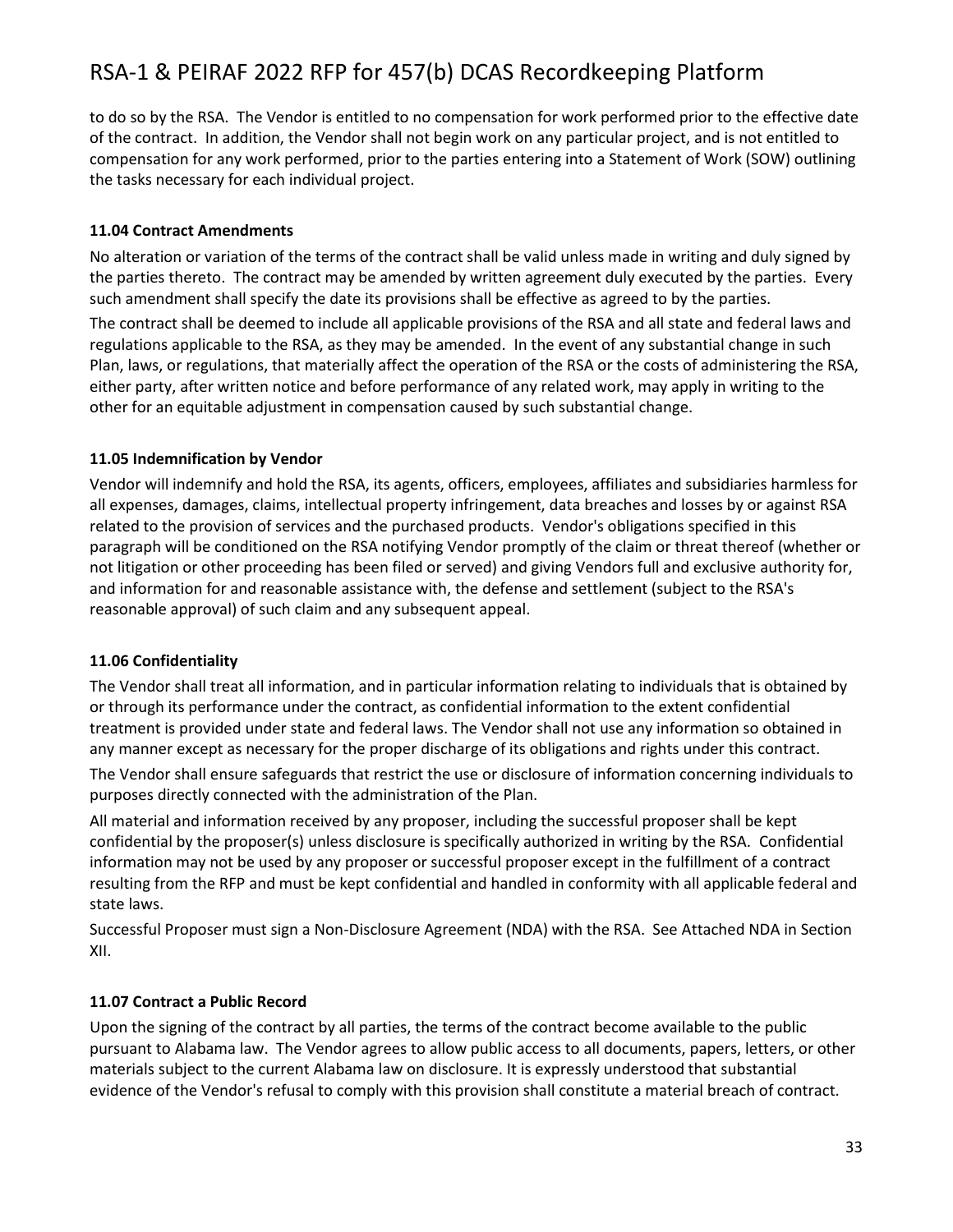### **11.08 Termination for Bankruptcy**

The filing of a petition for voluntary or involuntary bankruptcy of a company or corporate reorganization pursuant to the Bankruptcy Act shall, at the option of the RSA, constitute default by the Vendor effective the date of such filing. The Vendor shall inform the RSA in writing of any such action(s) immediately upon occurrence by the most expeditious means possible. The RSA may, at its option, declare default and notify the Vendor in writing that performance under the contract is terminated and proceed to seek appropriate relief from the Vendor.

### **11.09 Termination for Default**

The RSA may, by written notice, terminate performance under the contract, in whole or in part, for failure of the Vendor to perform any of the contract provisions. In the event the Vendor defaults in the performance of any of the Vendor's material duties and obligations, written notice shall be given to the Vendors specifying default. The Vendor shall have 10 calendar days, or such additional time as agreed to in writing by the RSA, after the mailing of such notice to cure any default. In the event the Vendor does not cure a default within 10 calendar days, or such additional time allowed by the RSA, the RSA may, at its option, notify the Vendor in writing that performance under the contract is terminated and proceed to seek appropriate relief from the Vendor.

### **11.10 Termination for Unavailability of Funds**

Performance by the RSA of any of its obligations under the contract is subject to and contingent upon the availability of monies lawfully applicable for such purposes. If the RSA, in its sole discretion, deems at any time during the term of the contract that monies lawfully applicable to this agreement shall not be available for the remainder of the term, the RSA shall promptly notify the Vendor to that effect, whereupon the obligations of the parties hereto shall end as of the date of the receipt of such notice and the contract shall at such time be cancelled without penalty to the RSA or the State of Alabama.

### **11.11 Termination for Convenience**

The RSA may terminate performance of work under the Contract in whole or in part whenever, for any reason, the RSA, in its sole discretion determines that such termination is in the best interest of the State. In the event that the RSA elects to terminate the contract pursuant to this provision, it shall so notify the Vendor by certified or registered mail, return receipt requested. The termination shall be effective as of the date specified in the notice. In such event, the Vendor will be entitled only to payment for all work satisfactorily completed and for reasonable, documented costs incurred in good faith for work in progress. The Vendor will not be entitled to payment for uncompleted work, or for anticipated profit, unabsorbed overhead, or any other costs.

### **11.12 Force Majeure**

The parties shall be excused from performance hereunder for any period in which the parties are prevented from performing any services pursuant hereto in whole or in part as a result of an act of God, war, civil disturbance, or court order; such nonperformance shall not be a ground for termination for default.

The party affected by the foregoing event(s) shall use reasonable commercial efforts to prevent, avoid, and/or remove such cause of nonperformance and shall continue performance immediately upon the cause(s) being removed. Either party shall provide the other party with prompt written notice of any delay or failure to perform that occurs by reason of force majeure. Vendor represents that it maintains and continually updates a business continuity plan designed to mitigate any disruption to the services provided by Vendor under the Agreement.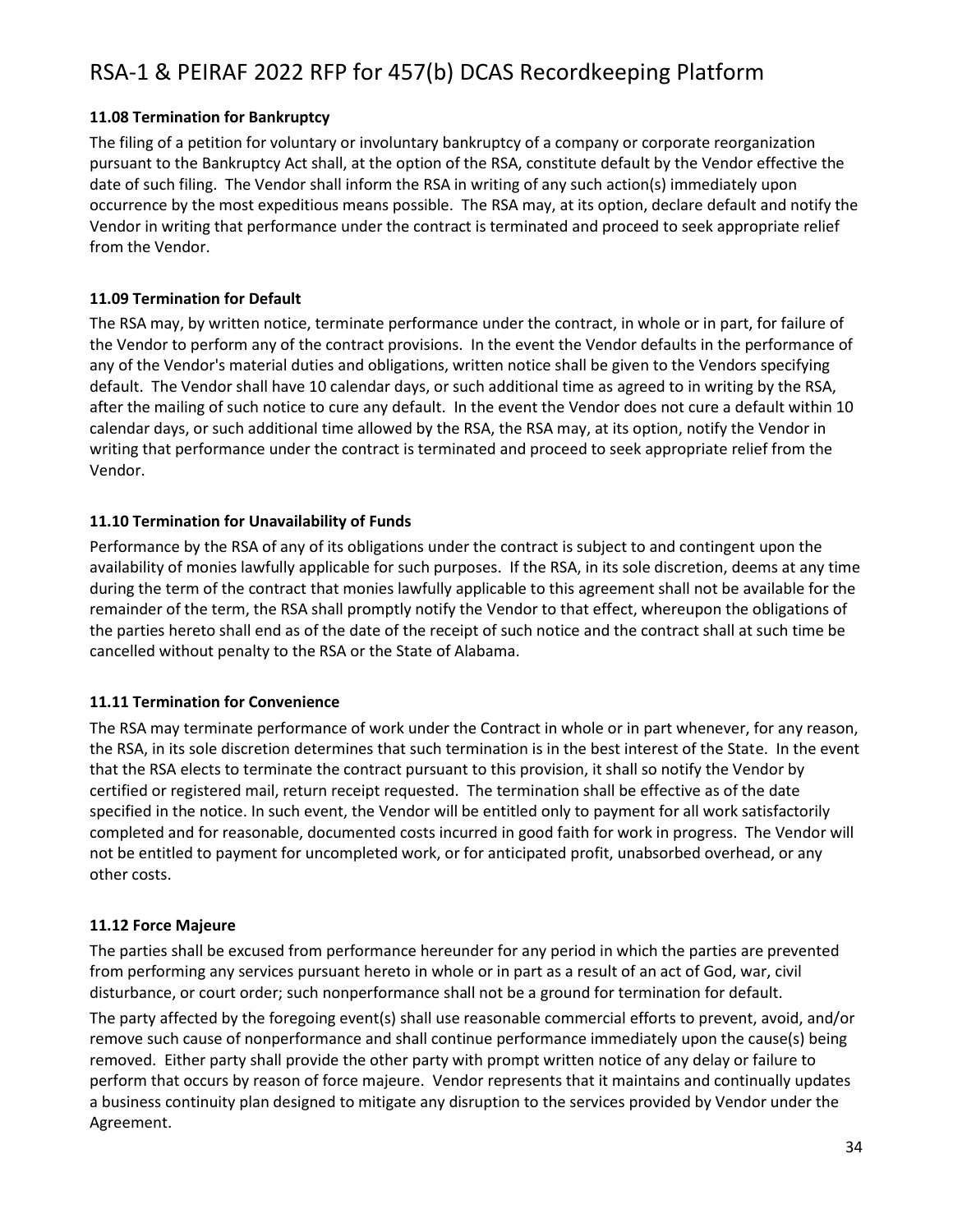### **11.13 Nondiscriminatory Compliance**

Vendor represents and warrants that it will comply with the requirements of the Americans with Disabilities Act (ADA) and with all applicable federal and state laws, rules and regulations implementing the foregoing statutes with respect to nondiscrimination in employment.

### **11.14 Proration of Funds**

In the event of proration of the funds from which payment under this contract is to be made, this contract will be subject to termination.

### **11.15 Employment of State Staff**

The Vendor shall not knowingly engage on a full-time, part-time, or other basis during the period of the contract any professional or technical personnel, who are or have been in the employment of the RSA during the previous 24 months without the written consent of the RSA. Certain RSA employees may be subject to more stringent employment restrictions under the Alabama Code of Ethics, §36-25-1 et seq., Code of Alabama 1975.

### **11.16 Immigration Compliance**

Vendor represents and warrants that it is in compliance with the provisions of the Beason-Hammon Alabama Taxpayer and Citizen Protection Act (Ala. Code § 31-13-1, et seq., (1975)) and must execute and submit a Certificate of Compliance, attached hereto as Attachment E. Pursuant to Ala. Code §31-13-9(k), by signing any resulting contract, the contracting parties affirm, for the duration of the agreement, that they will not violate federal immigration law or knowingly employ, hire for employment, or continue to employ an unauthorized alien within the State of Alabama. Furthermore, a contracting party found to be in violation of this provision shall be deemed in breach of the agreement and shall be responsible for all damages resulting therefrom.

### **11.17 Novation**

In the event of a change in the corporate or company ownership of the Vendor, the RSA shall retain the right to continue the contract with the new owner or terminate the contract. The new corporate or company entity must agree to the terms of the original contract and any amendments thereto. During the interim between legal recognition of the new entity and the RSA execution of the novation agreement, a valid contract shall continue to exist between the RSA and the original Vendor. When, to the RSA's satisfaction, sufficient evidence has been presented of the new owner's ability to perform under the terms of the contract, the RSA may approve the new owner and a novation agreement shall be executed.

### **11.18 Employment Basis**

It is expressly understood and agreed that the RSA enters into this agreement with the Vendor and any sub-Vendors as authorized under the provisions of this contract as an independent Vendor on a purchase of service basis and not on an employer-employee basis and not subject to the Alabama State Merit System law.

### **11.19 Alternative Dispute Resolution**

In the event of any dispute between the parties, senior officials of both parties shall meet and engage in a good faith attempt to resolve the dispute. Should that effort fail, and the dispute involves the payment of money, a party's sole remedy is the filing of a claim with the Board of Adjustment of the State of Alabama. For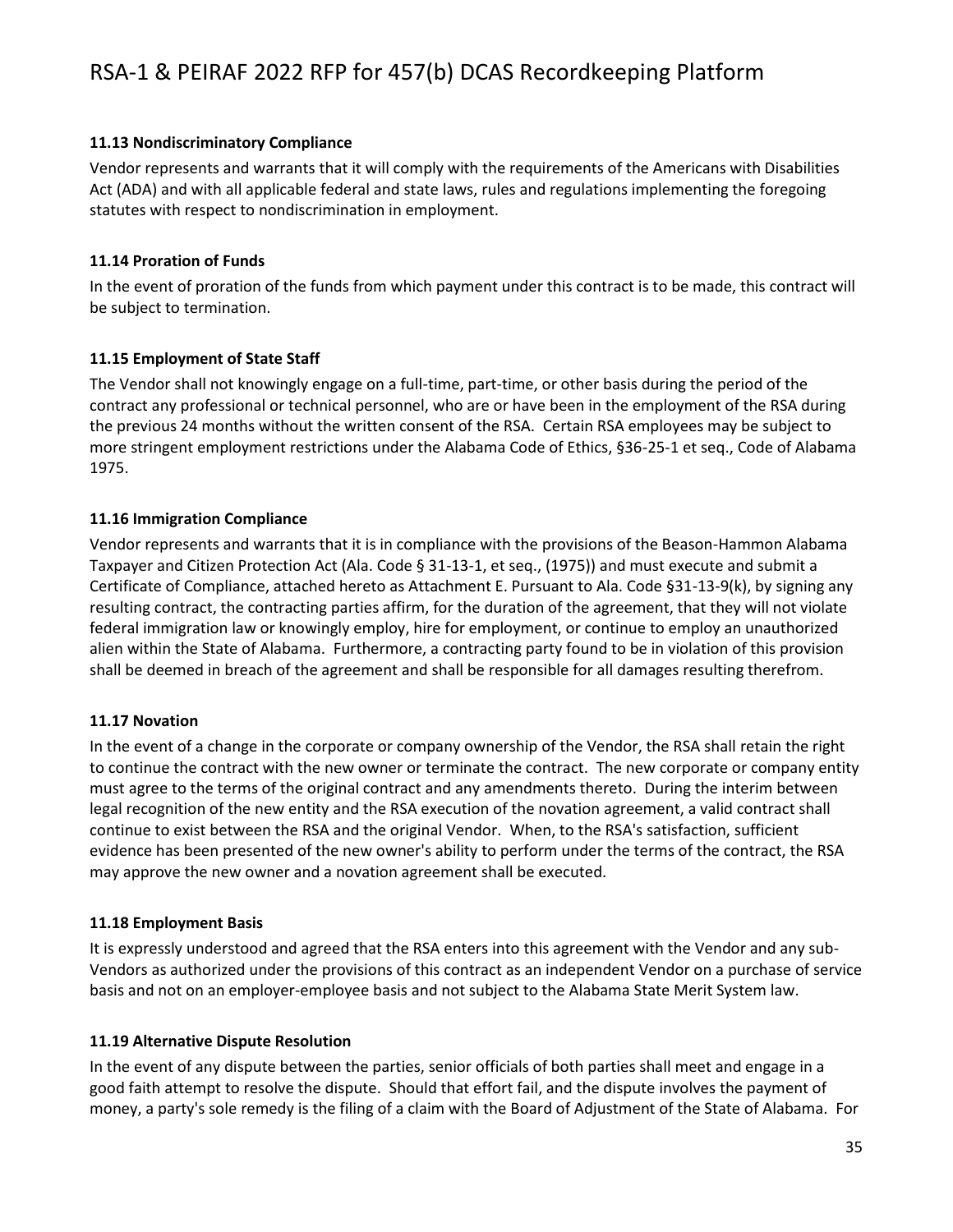any and all other disputes arising under the terms of this contract which are not resolved by negotiation, the parties agree to utilize appropriate forms of non-binding alternative dispute resolution including, but not limited to, mediation. Such dispute resolution shall occur in Montgomery, Alabama, utilizing where appropriate, mediators selected from the roster of mediators maintained by the Center for Dispute Resolution of the Alabama State Bar.

### **11.20 Choice of Law**

The construction, interpretation, and enforcement of this contract shall be governed by the substantive contract law of the State of Alabama without regard to its conflict of law provisions. In the event any provision of this contract is unenforceable as a matter of law, the remaining provisions will remain in full force and effect.

#### **11.21 Records Retention and Storage**

The Vendor shall maintain financial records, supporting documents, statistical records, and all other records pertinent to the RSA Program for a period of three years from the date of the final payment made by the RSA to the Vendor under the contract. However, if audit, litigation, or other legal action by or on behalf of the RSA has begun but is not completed at the end of the three-year period, or if audit findings, litigation, or other legal action have not been resolved at the end of the three-year period, the records shall be retained until resolution.

#### **11.22 Inspection of Records**

The Vendor agrees that representatives of the RSA and their authorized third-party representatives shall have the right during business hours to inspect and copy the Vendor's books and records pertaining to contract performance and costs thereof. The Vendor shall cooperate fully with any such requests and shall furnish free of charge copies of all requested records. The Vendor may require that a receipt be given for any original record removed from the Vendor's premises.

### **11.23 Payment**

For all services that have been accepted by the RSA, Vendor will submit two copies of an invoice to the RSA, Attn: Accounting-7th Floor. If by hand delivery or courier, deliver to: 201 South Union Street, Montgomery, AL 36104. If by U.S. Mail, deliver to: P.O. Box 302150, Montgomery, AL 36130-2150. Invoices that are received by the RSA which are otherwise received in non-conformance with all of the requirements of this RFP or the contract will be returned unpaid or will be held by the RSA until proper documentation is submitted. The statement should include all of the following: A description of the services rendered, by date and amount, time summary indicating the appropriate hourly rate involved, detailed listing of expenses, and a remittance copy of the invoice. Payments are dependent upon successful completion and acceptance of described work and delivery of required documentation. All travel and out of pocket expenses must be preapproved and related to work performed under the contract. Under no circumstances will the Vendor be compensated for off-duty hours while travelling. No payments to third parties will be made directly to any entity other than the approved firm.

#### **11.24 Notices to Parties**

Any notice to the RSA under the contract shall be sufficient upon delivery via a reputable overnight courier to the RSA, Attn: General Counsel, P.O. Box 302150, Montgomery, AL 36130-2150. Any notice to the Vendor shall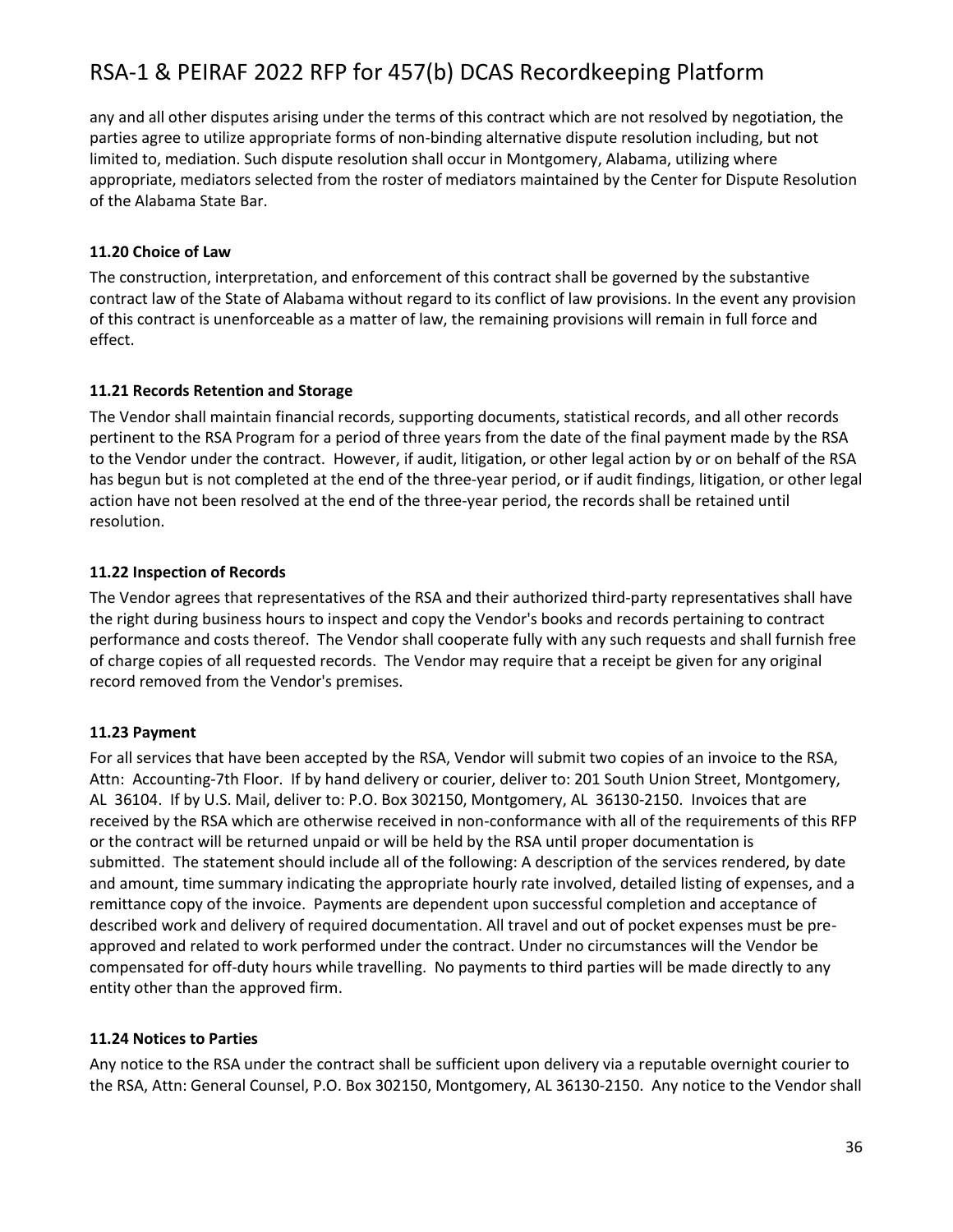be sufficient when mailed to the Vendor at the address given on the return receipt from this RFP or on the contract after signing. Notice shall be given by certified mail, return receipt requested.

### **11.25 Disclosure Statement**

The successful Vendor(s) shall be required to complete a financial disclosure statement with the executed contract.

### **11.26 Not to Constitute a Debt of the State**

Under no circumstances shall any commitments by the RSA constitute a debt of the State of Alabama as prohibited by Article XI, Section 213, Constitution of Alabama of 1901, as amended by Amendment 26. It is further agreed that if any provision of this contract shall contravene any statute or Constitutional provision or amendment, whether now in effect or which may, during the course of this Contract, be enacted, then that conflicting provision in the contract shall be deemed null and void.

### **11.27 Open Trade**

In accordance with Act 2016-312, Vendor represents and warrants that it is not currently engaged in and will not engage in the boycott of a person or an entity based in or doing business with a jurisdiction with which this state can enjoy open trade.

### **11.28 Waivers**

No covenant, condition, duty, obligation, or undertaking contained in or made a part of the contract shall be waived except by written agreement of the parties.

### **11.29 Workers Compensation**

Vendor shall take out and maintain, during the life of this contract, Worker's Compensation Insurance for all of its employees under the contract or any subcontract thereof, if required by state law.

### **11.30 Insurance**

**11.30.1** Liability Insurance. Contractor shall, at its sole cost and expense, obtain, and, during the term of this Contract, maintain, in full force and effect, the insurance coverage described in this Section. Contractor shall include the RSA, its contractors, officers, board members, employees, and agents as additional insureds in Contractor's liability insurance policy obtained hereunder. If Contractor fails to buy and maintain the insurance coverage described in this Section, the RSA may terminate this Contract. The minimum acceptable limits shall be as indicated below:

**11.30.1.1** Commercial General Liability covering the risks of bodily injury (including death), property damage and personal injury, including coverage for contractual liability, with a limit of not less than \$4 million per occurrence/\$5 million general aggregate;

**11.30.1.2** Employers Liability insurance covering the risks of Contractor's employees' bodily injury by accident or disease with limits of not less than \$1 million per accident for bodily injury by accident and \$1 million per employee for bodily injury by disease;

**11.30.1.3** Contractor may purchase an umbrella policy to meet the minimum insurance requirement limits for the primary policies;

**11.30.1.4** Professional Liability Errors and Omissions, with coverage of not less than \$10 million per claim/\$10 million annual aggregate; and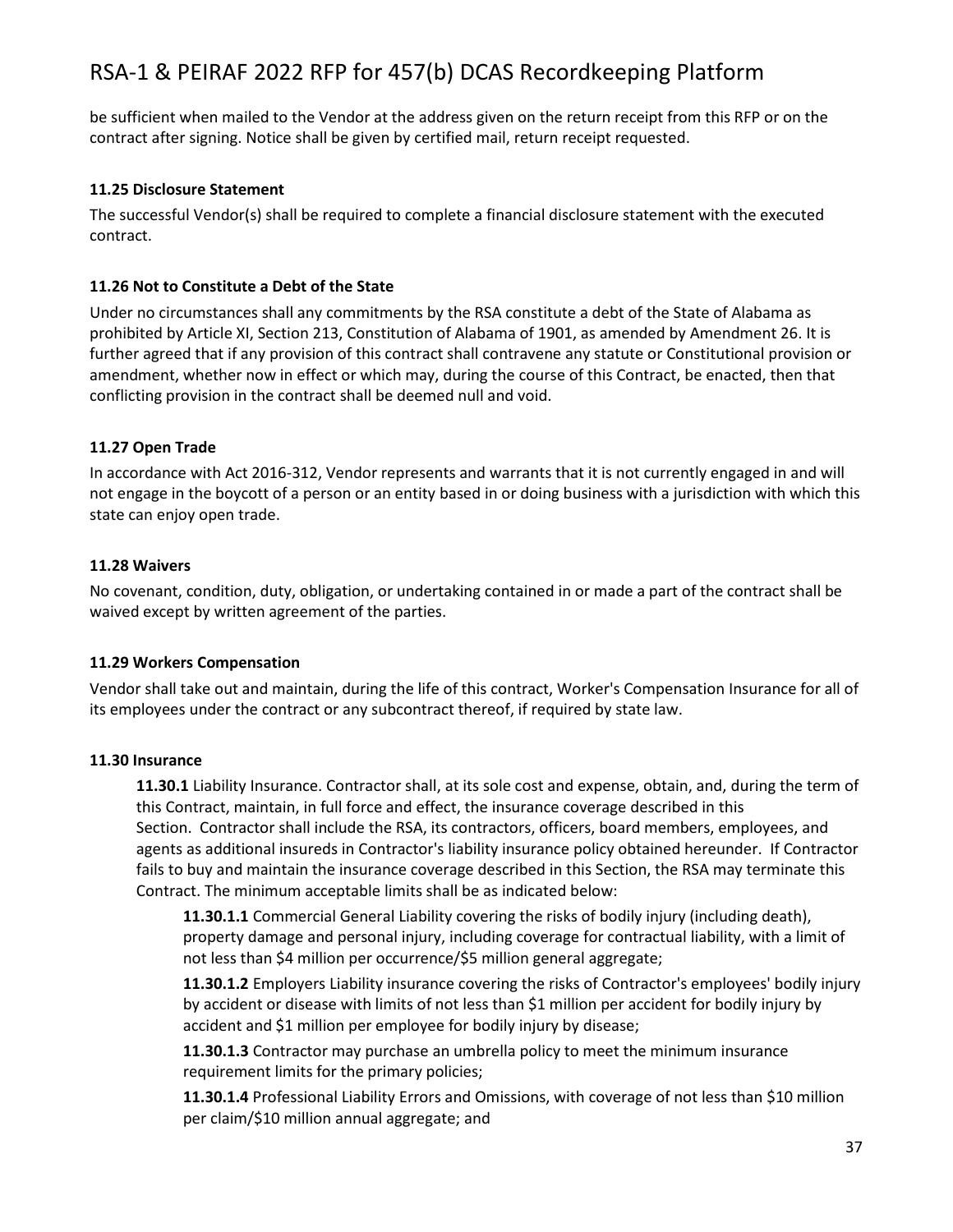**11.30.1.5** Crime Coverage of not less than \$5 million single limit per occurrence and \$10 million in the aggregate, which shall at a minimum cover occurrences falling in the following categories: Computer Fraud; Forgery; Money and Securities; and Employee Dishonesty; and

**11.30.1.6** Cyber-security insurance, with coverage of not less than \$6 million per occurrence/\$12 million general aggregate, that includes but is not limited to coverage for first-party costs and third-party claims from: (i) failure to protect data, including unauthorized disclosure, use or access, (ii) security failure or privacy breach, (iii) failure to disclose such breaches as required by law, regulation or contract, (iv) notifications, public relations, credit monitoring, postage, advertising, and other services to assist in managing and mitigating a cyber- incident, (v) interruptions of business operations, (vi) network security failure, (vii) cyber- extortion, (viii) cyber-terrorism, (ix) communications and media liability (e.g., infringement of copyright, title, slogan, trademark, trade name, trade dress, service mark or service name in the policyholder's covered material), (x) EFT, computer, and electronic transmissions fraud and theft, and (xi) other cyber-liability and cyber-crime expenses.

**11.30.2** Worker's Compensation/Employers Liability Coverage. Prior to performing Services under this Contract, Contractor shall provide or purchase worker's compensation coverage for its employees and shall maintain such coverage during the course of this Contract. The RSA will not be responsible for payment of premiums or for any other claim or benefit for Contractor, or any Subcontractor or employee of Contractor, which might arise under applicable laws during the performance of duties and Services under this Contract.

**11.30.3** Subcontractors. Contractor shall include all Subcontractors as insured under all required insurance policies or shall furnish separate certificates of insurance and endorsements for each Subcontractor. Subcontractor(s) shall comply fully with all insurance requirements stated herein. Failure of Subcontractor(s) to comply with insurance requirements does not limit Contractor's liability or responsibility.

**11.30.4** Premiums. Premiums on all insurance policies shall be paid by Contractor or its Subcontractors. Such liability insurance policies provided for the RSA pursuant to this Section shall expressly provide therein that the RSA be named as additional insured, and that it shall not be revoked by the insurer until 30 days' Notice of intended revocation thereof shall have first been given to the RSA by such insurer.

**11.30.5** Expiration or Cancellation. If the scheduled expiration date of the liability insurance is earlier than the expiration date of the time of performance under this Contract, Contractor, upon renewal of the policy shall promptly provide to the RSA an updated liability certificate of insurance. Contractor's insurance policies shall not be canceled, limited in scope, or non-renewed in scope of coverage without the RSA's written consent. Contractor shall provide prompt Notice to the RSA if any of the insurance policies will be cancelled, limited in scope, or not be renewed upon expiration to the extent affecting Contractor's compliance with the requirements hereunder. Written notification shall be sent to the RSA CEO, and Contractor shall have replacement insurance policy(ies) in place that satisfy the requirements set forth in this Section.

**11.30.6** Insurance Documents. Contractor shall furnish to the RSA copies of certificates of all required insurance on the Effective Date, and copies of renewal certificates of all required insurance within 30 days after the renewal date. Such insurance must be kept in effect and the certificate(s) therefor on deposit with the RSA during the entire term of the Contract. Upon request by the RSA, Contractor shall furnish a copy of the policy or policies. Contractor shall submit the certificates of coverage to the RSA Project Manager at an address designated in writing by the RSA. These certificates of insurance must expressly indicate compliance with each and every insurance requirement specified in this Section and shall be executed by a duly authorized representative of each insurer. The Certificate of Insurance for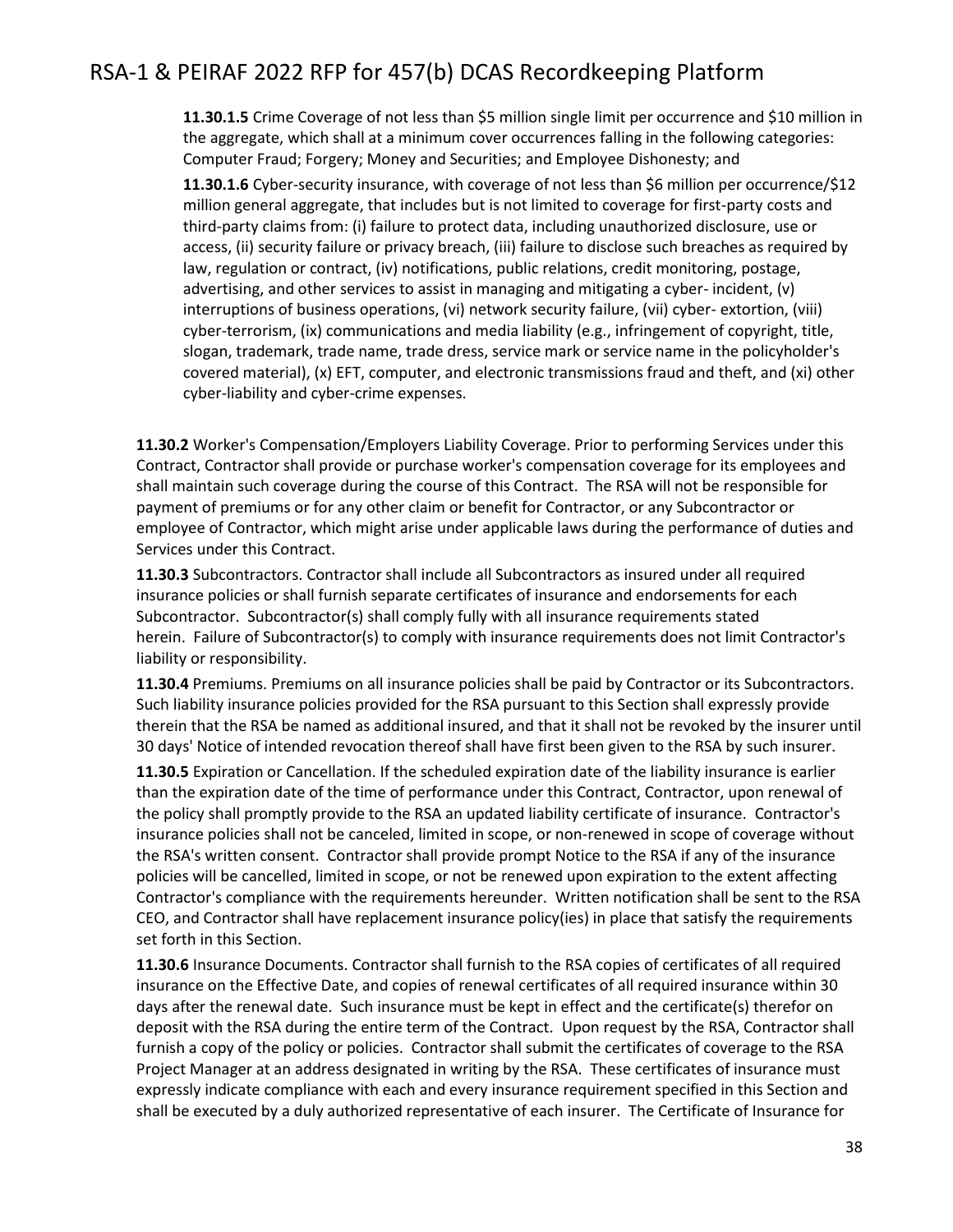each required policy shall reference the RSA Contract Number for the Contract. Failure to provide these documents and keep in force the insurance in this Section shall be regarded as a material default under this Contract and grounds for immediate termination or suspension of this Contract by the RSA, and the RSA shall also be entitled to exercise any or all of the remedies provided in the Contract for a default by Contractor.

**11.30.7** Increased Coverage. The RSA is to be notified by Contractor immediately if any aggregate insurance limit as required in this Contract is exceeded. In such event, additional coverage must be purchased to meet requirements.

**11.30.8** Cross-Liability. All insurance provided by Contractor under this Contract shall be primary as to any other insurance or self-insurance programs afforded to or maintained by the RSA and shall include a severability of interests (cross-liability) provision.

**11.30.9** General. Contractor shall maintain insurance acceptable to the RSA in full force and effect throughout the term of the Contract. By requiring insurance, the RSA does not represent that the coverage and limits specified will be adequate to protect the Contractor. Such coverage and limits shall not be construed to limit Contractor's liability hereunder, to fulfill the indemnification provisions and requirements of this contract, or to relieve the Contractor from liability in excess of the required coverage and limits and shall not limit the indemnities and reimbursements granted to the RSA in this Contract.

**11.30.10** Subrogation. Contractor agrees to waive all rights of subrogation against the RSA, its contractors, officers, board members, employees, and agents, for losses arising from services performed by Contractor under this Contract.

**11.30.11** Extended Coverage. For Professional Liability Errors and Omissions coverage, Contractor shall continue such coverage for at least five years beyond the expiration or termination of this Contract. The Retroactive Date must be shown and must be before the Effective Date or the beginning of work on the Contract, whichever is earlier. If coverage is canceled or non-renewed, and not replaced with another claims made policy form with a Retroactive Date prior to the Effective Date, Contractor must purchase "extended reporting" coverage for a minimum of five years after expiration or termination of the Contract, whichever is earlier.

**11.31** Representations and Warranties. The Successful Proposer shall provide the warranties for services/software provided as stated below. A breach by the Successful Proposer of these warranties may result in termination for cause and the Successful Proposer shall return to the RSA all amounts paid under the Contract within five business days of notification of breach by the RSA.

**11.31.1** Contractor represents and warrants that throughout the term of the Contract ("Warranty Period"), the Services provided under the Contract shall conform to the terms and conditions, covenants, statement, and representations contained in the Contract. Any nonconformance of the Services to the terms and conditions of the Contract shall constitute a defect if Contractor receives notice of a defect during the Warranty Period, then Contractor shall correct the defect, at no additional charge.

**11.31.2** If Contractor fails to provide the goods or services as warranted, then Contractor will re-provide the Services at no additional charge. If Contractor is unable or unwilling to re-provide the Services as warranted, then the RSA shall be entitled to recover the fees paid to Contractor for the defective Services.

**11.31.3** Contractor warrants that the Services and System delivered under the Contract are merchantable and fit for the purpose for which contracted. The RSA will not accept any disclaimer of the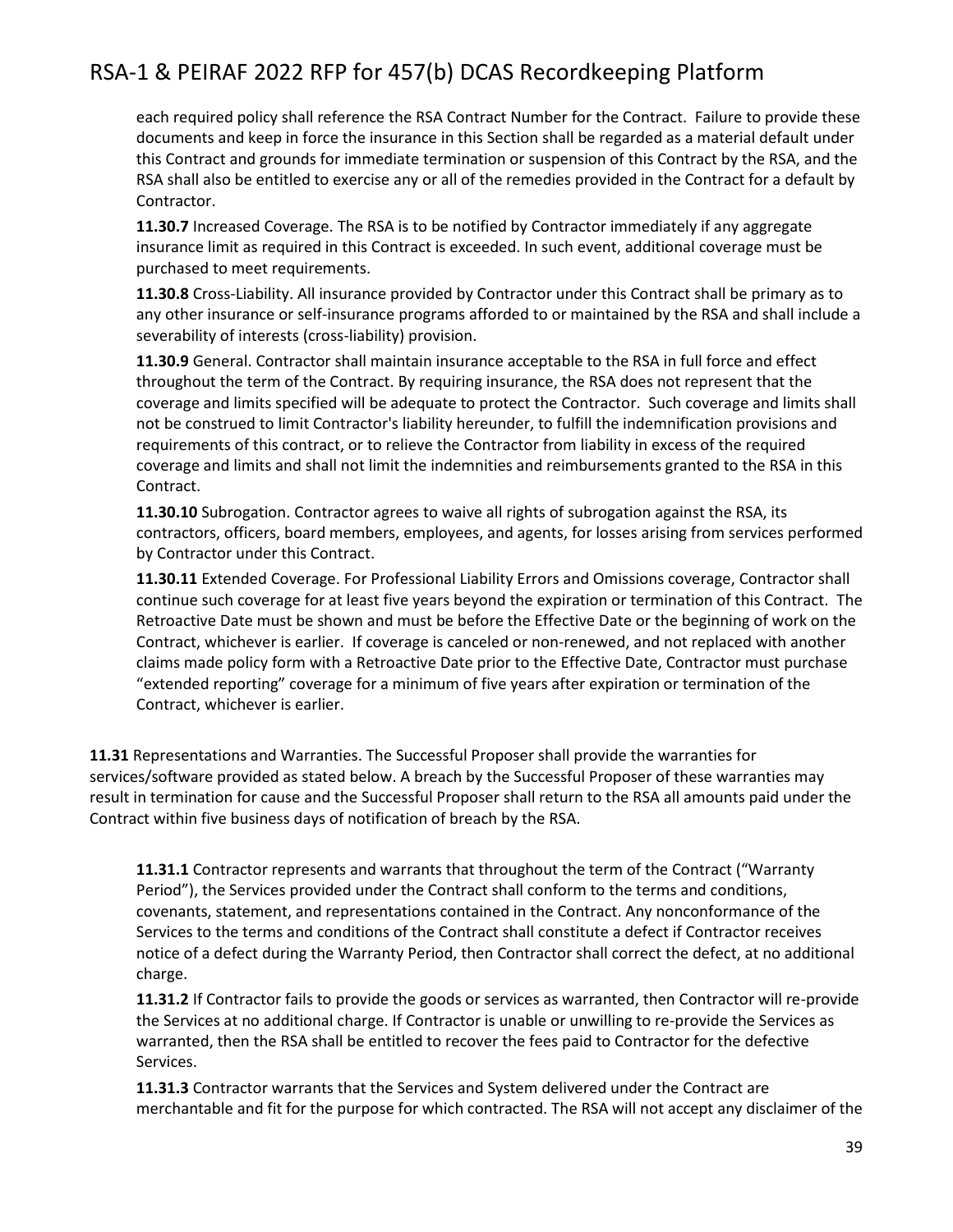warranties of merchantability and fitness for a particular purpose for the products offered. Proposals will clearly state any additional warranties and guarantees against defective materials and workmanship. A copy of the complete manufacturer's warranty statement is to be submitted with the proposal.

**11.31.4** The material(s) supplied shall be guaranteed to be free from defect of composition, conception, and workmanship for a minimum period one-year (twelve months) from the date of installation and Final Acceptance by the RSA. Any parts or portions found not in accordance with this RFP will be rejected by the RSA and returned to the Contractor at the Contractor's expense for immediate replacement.

**11.31.5** Where the Contractor generally offers additional or more advantageous warranties as stated above, Contractor shall offer or pass through any such warranties to the RSA.

**11.31.6** Deliverables. The Contractor warrants that the Contractor's deliverables and the Deferred Compensation Administration System (DCAS) will, in order of precedence, conform in all material respects to (i) the System Requirements, specifications and all applicable RSA-approved Acceptance Criteria developed in accordance with RSA-approved Final Acceptance Criteria and Test Plans for such deliverables in Contractor's most recently approved deliverable specification or task order, and (ii) the applicable requirements for such deliverables in the Contract.

The Contactor warrants that (i) any deliverables(s) that it creates or provides to the RSA shall be substantially free from Defects, as defined herein, and (ii) the Services relating to the integration, development, and implementation of the DCAS by means of the Contractor's configuration, modification, and/or enhancement of such the DCAS shall not introduce defects to, or negatively impact the operations of, any pre-existing or newly-developed software.

The Contractor warrants that it shall be responsible for performance of their software and any thirdparty software provided by the Contractor to the RSA. Software used by the Contractor to develop the product and any third-party software supplied to the RSA by the Contractor must be currently supported by the manufacturer and free of any known defect.

"Defects" shall mean: (i) a failure of a configuration, modification, and/or customization of the software to operate in accordance with the Acceptance Criteria or System functional or technical requirements, or (ii) a failure of the Software to operate in accordance with the Software program documentation.

**11.31.7** Software. The Contractor will warrant that the proposed Software (including third party offerings) will conform to and satisfy in all material respects the specifications, requirements and performance standards as set forth in the Contract and as stated in the formal commercial documentation of the Software.

The Contractor warrants that the functionality as described and provided as part of this Contract today will not become diminished in new releases. If a capability or module is discontinued, the replacement offering that contains like functionality should be provided by the Contractor at no additional cost to the RSA.

**11.31.8** Implementation Services. The Contractor should warrant the implementation services (e.g. work, products, developed modifications, and system configuration) for a period of one-year (twelve months) after the System Final Acceptance date. The implementation services warranty will also reference the Proposer's response to the functional requirements matrix as the basis for the warranty. Although the RSA is requesting a phased rollout with at least one earlier "go-live" production date, the warranty period will begin after the final acceptance date.

**11.31.9** System Performance Warranty. Commencing from the user acceptance of the System through Final Acceptance and for a one year (twelve-month) Warranty Period for the DCAS beginning at the RSA's sign off and written Final Acceptance of the System after which such warranties shall be continued through continuation of maintenance and support for the DCAS and Hosting Services, the Contractor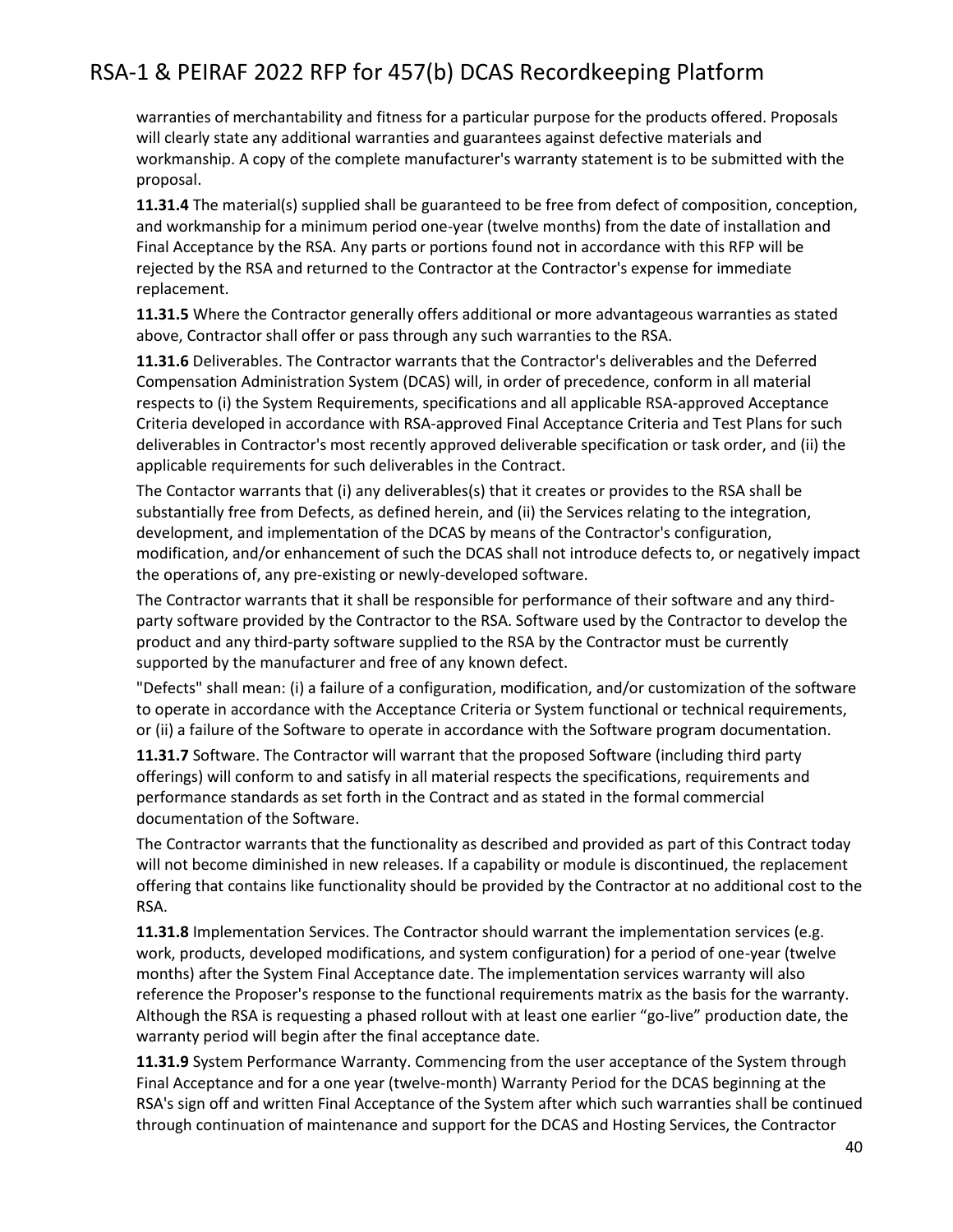represents and warrants that the Services and all deliverables furnished by or through the Contractor will: (i) individually and together operate in accordance with the acceptance or completion criteria for such deliverables and the System as set forth in the Statement of Work, all other exhibits and/or Change Orders incorporated into the Contract; (II) be free from all material defects and operate substantially uninterrupted and error-free, and be guaranteed against faulty material and workmanship; (iii) perform in accordance with the functional, performance and reliability requirements of the RSA as set forth in the Contract and the manufacturers' specifications for equipment and software, as the same may be amended and updated; (iv) with respect to any modifications, customizations or changes made to the DCAS by the Contractor as part of the Services, perform in accordance with the technical, functional or other requirements set forth in, or as otherwise delivered in accordance with the Contract.

The Contractor acknowledges that, under the provisions of this Warranty, in the event that the implementation of one software component causes errors in another software component(s) implemented by the Contractor and Subcontractors, the Contractor shall be obligated to remedy the error(s) in those software components at no cost to the RSA.

Defects in the materials or workmanship of components or deliverables specified and furnished by or through Contractor shall be promptly repaired or replaced by Contractor at no cost or expense to the RSA.

Accepted deliverables and the System as a whole shall (i) continue to meet the functional, performance and reliability requirements of the RSA, as set forth in the contract and the manufacturers' specifications for the Services and software, as the same may be amended and updated and (ii) operate in conformance with the acceptance criteria established for each deliverable, the System as a whole, and by the Final Acceptance criteria.

The Contractor shall promptly provide all necessary services and support (at no cost to the RSA) to ensure all deliverables and the DCAS operate in accordance with the warranties set forth in the System Performance Warranty set forth herein.

Where the Contractor or other third-party manufacturer/developer markets any project deliverable delivered by or through Contractor with a standard commercial warranty, such standard warranty shall be in addition to, and not relieve the Contractor from, the Contractor's obligations for System Warranty described herein. Where such standard commercial warranty covers all or some of the System Warranty, Contractor shall be responsible for the coordination with other third-party Product manufacturer(s)/ developer(s) for warranty repair or replacement of other third-party manufacturer's/developer's Product.

Where the Contractor or other third-party Product manufacturer/developer markets any Project Deliverable with a standard commercial warranty that goes beyond the System Support, the Contractor shall notify the RSA and pass through the manufacturer's standard commercial warranty to the State at no additional charge.

**11.31.10** System Integration Warranty. The Contractor represents and warrants that all solution components: (i) shall function properly and in accordance with the Contract Documents, separately and as a fully integrated system; and (ii) when operated together will not cause any material delays, defects, or problems with the Utility Management software. The Contractor further warrants the Utility Management software functionality that is identified in the Statement of Work will be delivered to the RSA by the Contractor without modifications to the Utility Management software or the source code, bolt-on programs, or extensive work-arounds, unless previously authorized, in writing by the RSA. In addition, the Successful Proposer warrants that the modifications to the Utility Management software performed by the Contractor hereunder will not detract from or otherwise interfere with the full functionality of the DCAS as described in the Statement of Work and Contract Documents, except as may be otherwise contemplated in such specifications through modifications approved by the RSA.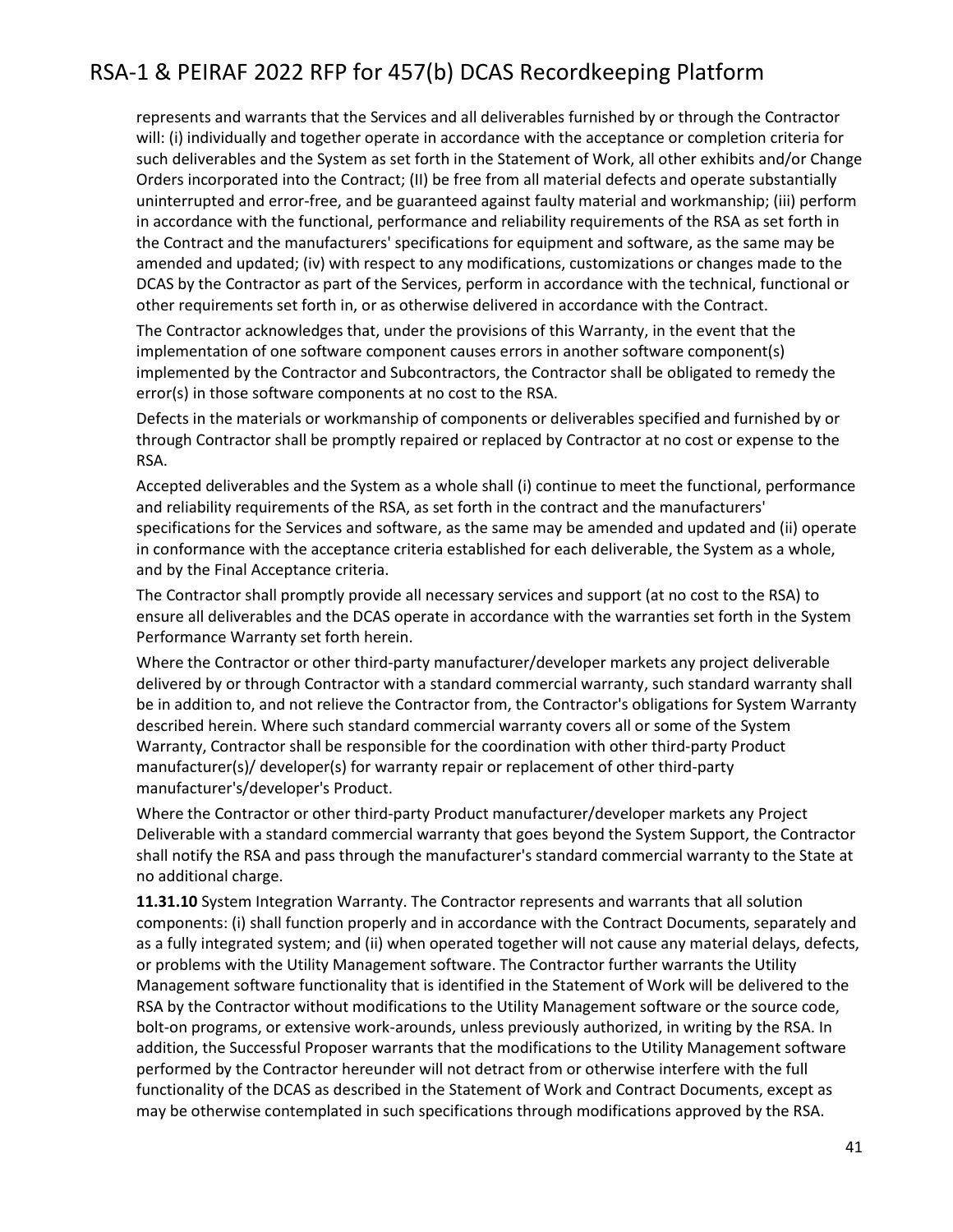**11.31.11** Professional Services Warranty. The Contractor warrants that all services provided by the Contractor and its subcontractors under the Contract will be performed in a timely manner using a professional and workmanlike manner, in accordance with highest applicable industry standards. For purposes of the Contract, "highest applicable industry standards" shall be defined as the degree of care, skill, efficiency, and diligence that a prudent person possessing technical expertise in the subject area and acting in a like capacity would exercise in similar circumstances. The Contractor shall meet or exceed the manufacturers' installation standards.

**11.31.12** Training and Certification Warranty. The Contractor warrants that all staff assigned to the RSA's account will be kept current in training and certification of the Contractor's and/or subcontractor's software. Any fees or charges incurred by the Contractor to obtain and maintain such training and certification shall be the responsibility of the Contractor and may not be billed to the RSA.

**11.31.13** Latent Defects Warranty. The Contractor warrants that upon notification by the RSA of a latent defect in design, material or workmanship, or a latent nonconformity of the services, material, or equipment to the specifications, which would have constituted a basis for rejection if discovered prior to acceptance, it will repair or replace or otherwise correct the defect to the level of performance specified in the Contract.

**11.31.14** Virus Warranty. The Contractor warrants that, services relating to the integration, development, and implementation of the Software by means of the Contractor's configuration, modification, and/or enhancement of such Software shall be performed in a manner so as not to result in introducing a virus or other malware to the software.

The Contractor acknowledges that their software and equipment will be subject to virus scans by the RSA before the Contractor's equipment can be used or connecting to the RSA network.

**11.31.15** Date/Time Warranty. The Contractor warrants that Product(s) furnished pursuant to the resulting Contract shall, when used in accordance with the Product documentation, be able to accurately process date/time data (including, but not limited to, calculating, comparing, and sequencing) transitions, including leap year calculations. Where a Contractor proposes or an acquisition requires that specific Services must perform as a package or system, this warranty shall apply to the Services as a system.

Where the Contractor is providing ongoing Services, including but not limited to: (i) consulting, integration, code or data conversion, (ii) maintenance or support services, (iii) data entry or processing, or (iv) contract administration services (e.g., billing, invoicing, claim processing), the Contractor warrants that services shall be provided in an accurate and timely manner without interruption, failure or error due to the inaccuracy of Contractor's business operations in processing date/time data (including, but not limited to, calculating, comparing, and sequencing) various date/time transitions, including leap year calculations. Contractor shall be responsible for damages resulting from any delays, errors or untimely performance resulting therefrom, including, but not limited to, the failure or untimely performance of such services.

This Date/Time Warranty shall survive beyond termination or expiration of the resulting contract through: a) ninety (90) days or b) the Contractor's or Services manufacturer/developer's stated date/time warranty term, whichever is longer. Nothing in this warranty statement shall be construed to limit any rights or remedies otherwise available under the resulting Contract for breach of warranty.

**11.31.16** Third-Party Intellectual Property Rights Warranty. The Contractor represents and warrants that the Services and deliverables as delivered to the RSA do not infringe and copyright, patent, trade secret, or other proprietary right held by any third party.

**11.31.17** Intellectual Property Rights Warranty. The Successful Proposer represents and warrants its ownership and/or its ability to grant licensing of the software, services, and deliverables to the RSA